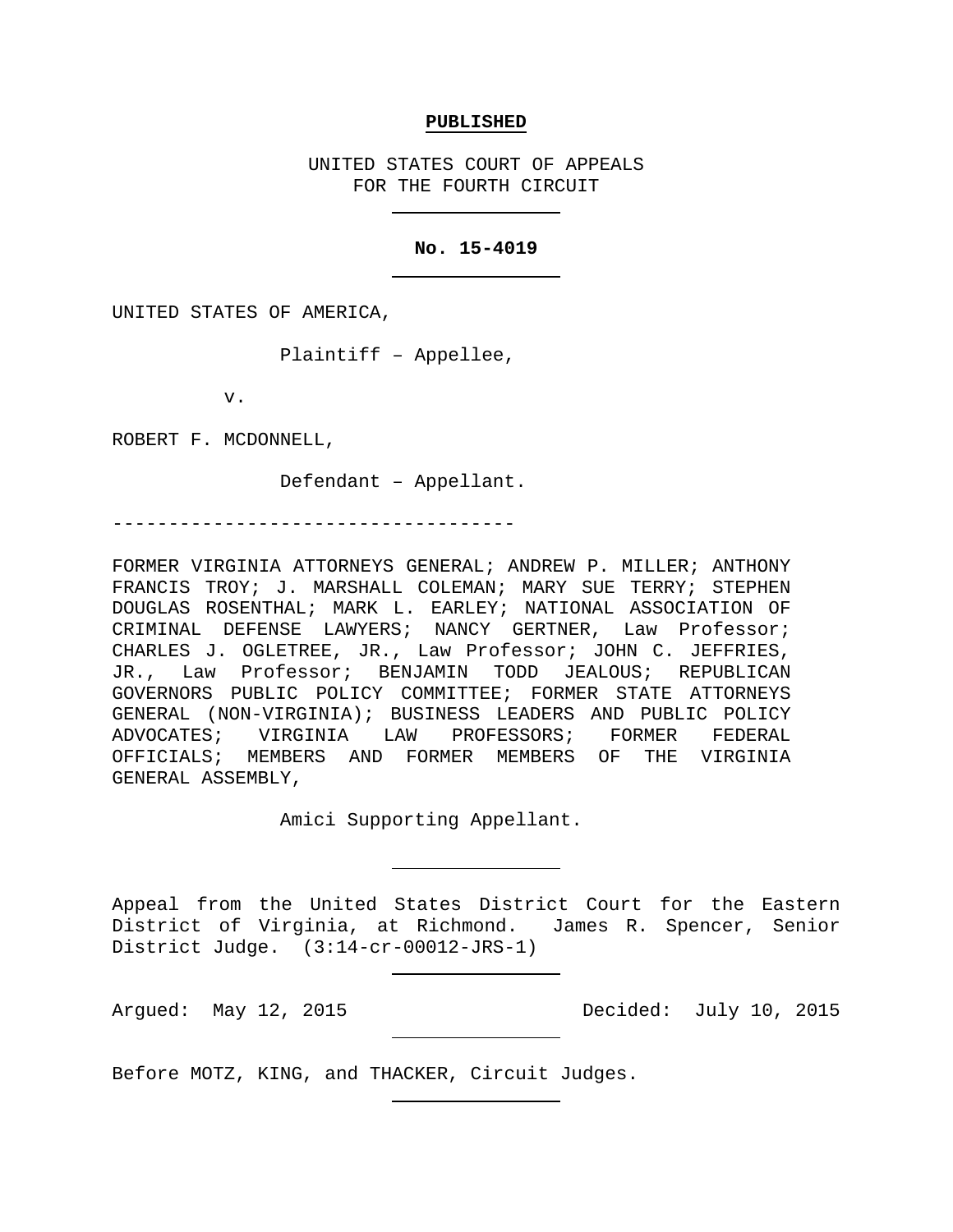Affirmed by published opinion. Judge Thacker wrote the opinion, in which Judge Motz and Judge King joined.

**ARGUED**: Noel J. Francisco, JONES DAY, Washington, D.C., for Appellant. Richard Daniel Cooke, OFFICE OF THE UNITED STATES ATTORNEY, Richmond, Virginia, for Appellee. **ON BRIEF**: John L. Brownlee, Daniel I. Small, Christopher M. Iaquinto, Elizabeth N. Jochum, HOLLAND & KNIGHT LLP, Washington, D.C.; Henry W. Asbill, Charlotte H. Taylor, James M. Burnham, Ian Samuel, JONES DAY, Washington, D.C., for Appellant. Dana J. Boente, United States Attorney, Ryan S. Faulconer, Assistant United States Attorney,<br>Raymond Hulser, Acting Chief, Public Integrity Section, Raymond Hulser, Acting Chief, Public Integrity Section, Alexandria, Virginia, Michael S. Dry, Assistant United States Attorney, Jessica D. Aber, Assistant United States Attorney, David V. Harbach, II, Criminal Division, OFFICE OF THE UNITED STATES ATTORNEY, Richmond, Virginia, for Appellee. William H. Hurd, Stephen C. Piepgrass, TROUTMAN SANDERS LLP, Richmond, Virginia, for Amici Former Virginia Attorneys General Andrew P. Miller, Anthony Francis Troy, J. Marshall Coleman, Mary Sue Terry, Stephen Douglas Rosenthal, and Mark L. Earley. David B. Smith, SMITH & ZIMMERMAN, PLLC, Alexandria, Virginia; John D. Cline, LAW OFFICE OF JOHN D. CLINE, San Francisco, California, for Amicus National Association of Criminal Defense Lawyers. William W. Taylor, III, ZUCKERMAN SPAEDER LLP, Washington, D.C., for Amici Nancy Gertner, Law Professor, Charles J. Ogletree, Jr., Law Professor, and John C. Jeffries, Jr., Law Professor. Wyatt B. Durrette, Jr., Barrett E. Pope, Robert Rae Gordon, DURRETTECRUMP PLC, Richmond, Virginia, for Amicus Benjamin Todd Charles J. Cooper, David H. Thompson, Peter A. Patterson, John D. Ohlendorf, COOPER & KIRK, PLLC, Washington, D.C., for Amicus Republican Governors Public Policy Committee, a/k/a RGPPC. Brian D. Boone, Emily C. McGowan, Charlotte, North Carolina, Edward T. Kang, ALSTON & BIRD LLP, Washington, D.C.,<br>for Amici Former State Attorneys General (Non-Virginia). for Amici Former State Attorneys General (Non-Vir<br>Gregory N. Stillman, Norfolk, Virginia, Edward J. Virginia, Edward J. Fuhr, Johnathan E. Schronce, Richmond, Virginia, William J. Haun, HUNTON & WILLIAMS LLP, Washington, D.C., for Amici Business Leaders and Public Policy Advocates. Timothy M. Richardson, POOLE MAHONEY PC, Virginia Beach, Virginia, for Amici Virginia Law Professors. William J. Kilberg, Thomas G. Hungar, Helgi C. Walker, David Debold, Katherine C. Yarger, Jacob T. Spencer, GIBSON, DUNN & CRUTCHER LLP, Washington, D.C., for Amici Former<br>Federal Officials. John S. Davis, Joseph R. Pope, Jonathan T. John S. Davis, Joseph R. Pope, Jonathan T. Lucier, WILLIAMS MULLEN, Richmond, Virginia, for Amici Members and Former Members of the Virginia General Assembly.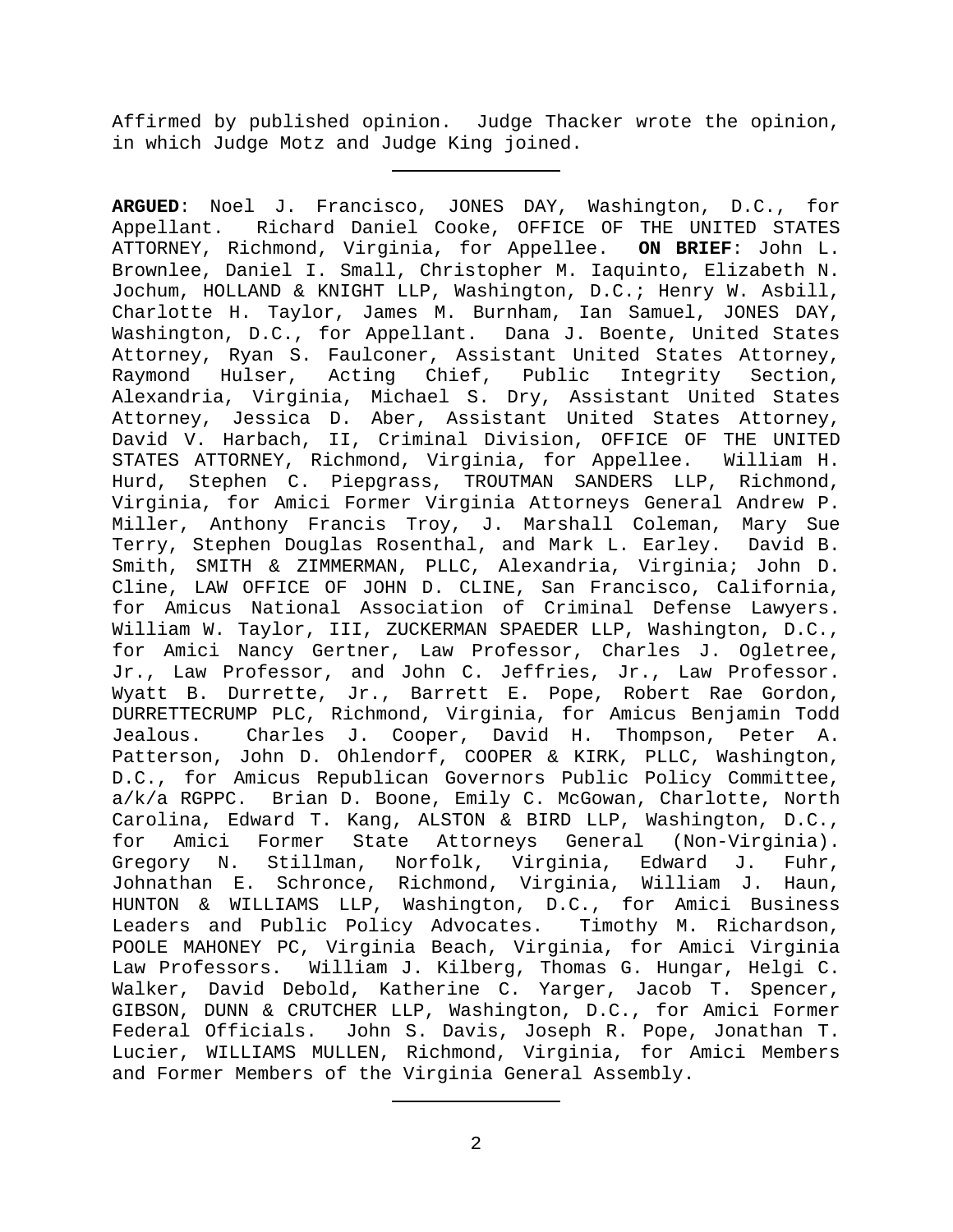THACKER, Circuit Judge:

Over the course of five weeks of trial, federal prosecutors sought to prove that former Governor of Virginia Robert F. McDonnell ("Appellant") and his wife, Maureen McDonnell, accepted money and lavish gifts in exchange for efforts to assist a Virginia company in securing state university testing of a dietary supplement the company had developed. The jury found Appellant guilty of eleven counts of corruption and not guilty of two counts of making a false statement.[1](#page-2-0)

Appellant appeals his convictions, alleging a multitude of errors. Chiefly, Appellant challenges the jury instructions -- claiming the district court misstated the law - and the sufficiency of the evidence presented against him. He also argues that his trial should have been severed from his wife's trial; that the district court's voir dire questioning violated his Sixth Amendment rights; and that the district court made several erroneous evidentiary rulings. Upon consideration of each of Appellant's contentions, we conclude that the jury's

<span id="page-2-0"></span><sup>&</sup>lt;sup>1</sup> The jury also found Mrs. McDonnell guilty of eight counts of corruption and one count of obstruction of an official proceeding. The jury found her not guilty of three counts of corruption and one count of making a false statement. Her appeal is not at issue here, as it is pursued separately.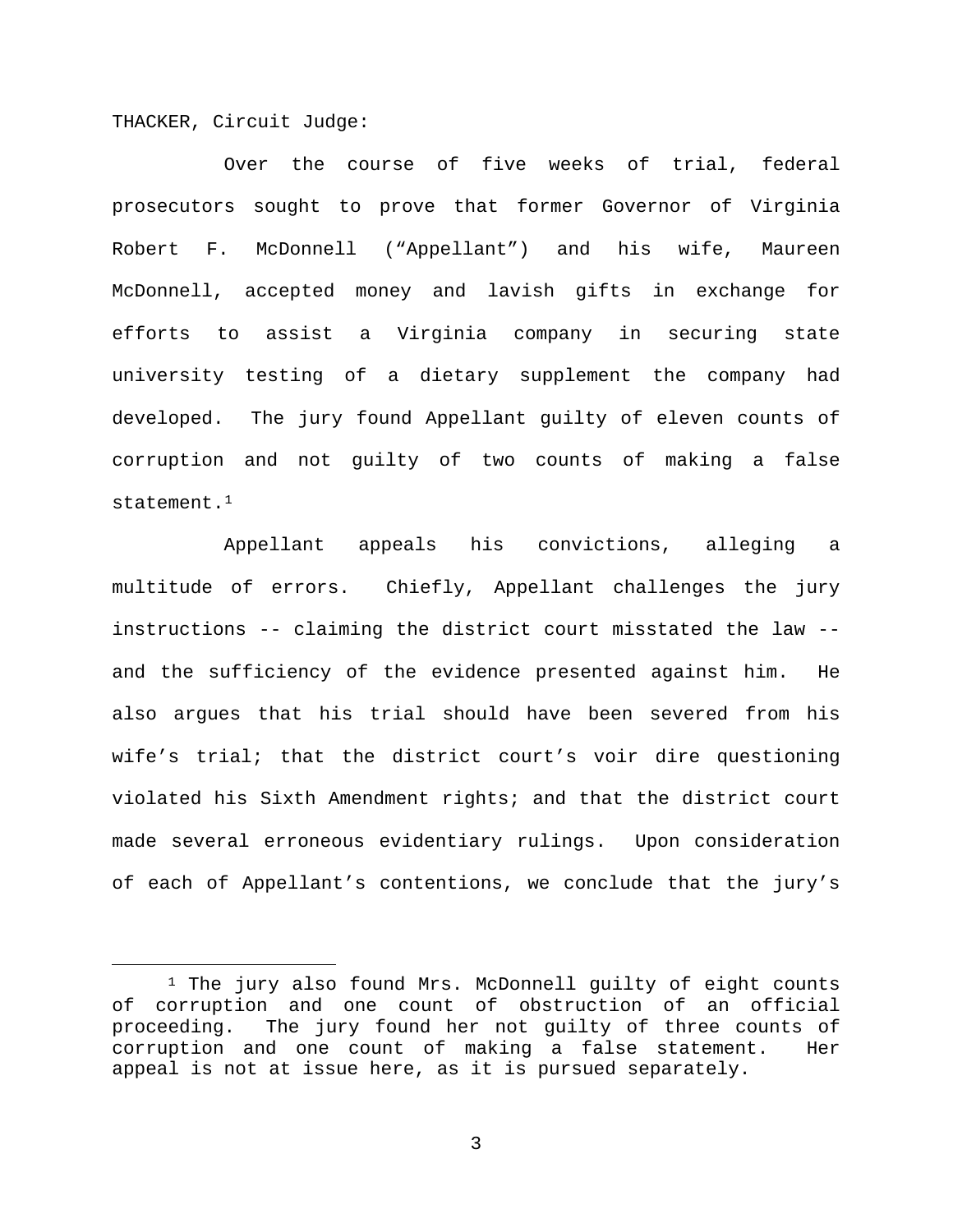verdict must stand and that the district court's judgment should be affirmed.

I.

#### A.

On November 3, 2009, Appellant was elected the seventy-first Governor of Virginia. From the outset, he made economic development and the promotion of Virginia businesses priorities of his administration.

The economic downturn preceding the election had taken a personal toll on Appellant. Mobo Real Estate Partners LLC ("Mobo"), a business operated by Appellant and his sister, was losing money on a pair of beachfront rental properties in Virginia Beach. When Appellant became Governor, he and his sister were losing more than \$40,000 each year. By 2011, they owed more than \$11,000 per month in loan payments. Each year their loan balance increased, and by 2012, the outstanding balance was nearing \$2.5 million.

Appellant was also piling up credit card debt. In January 2010, the month of his inauguration, Appellant and his wife had a combined credit card balance exceeding \$74,000. Eight months later, in September 2010, the combined balance exceeded \$90,000.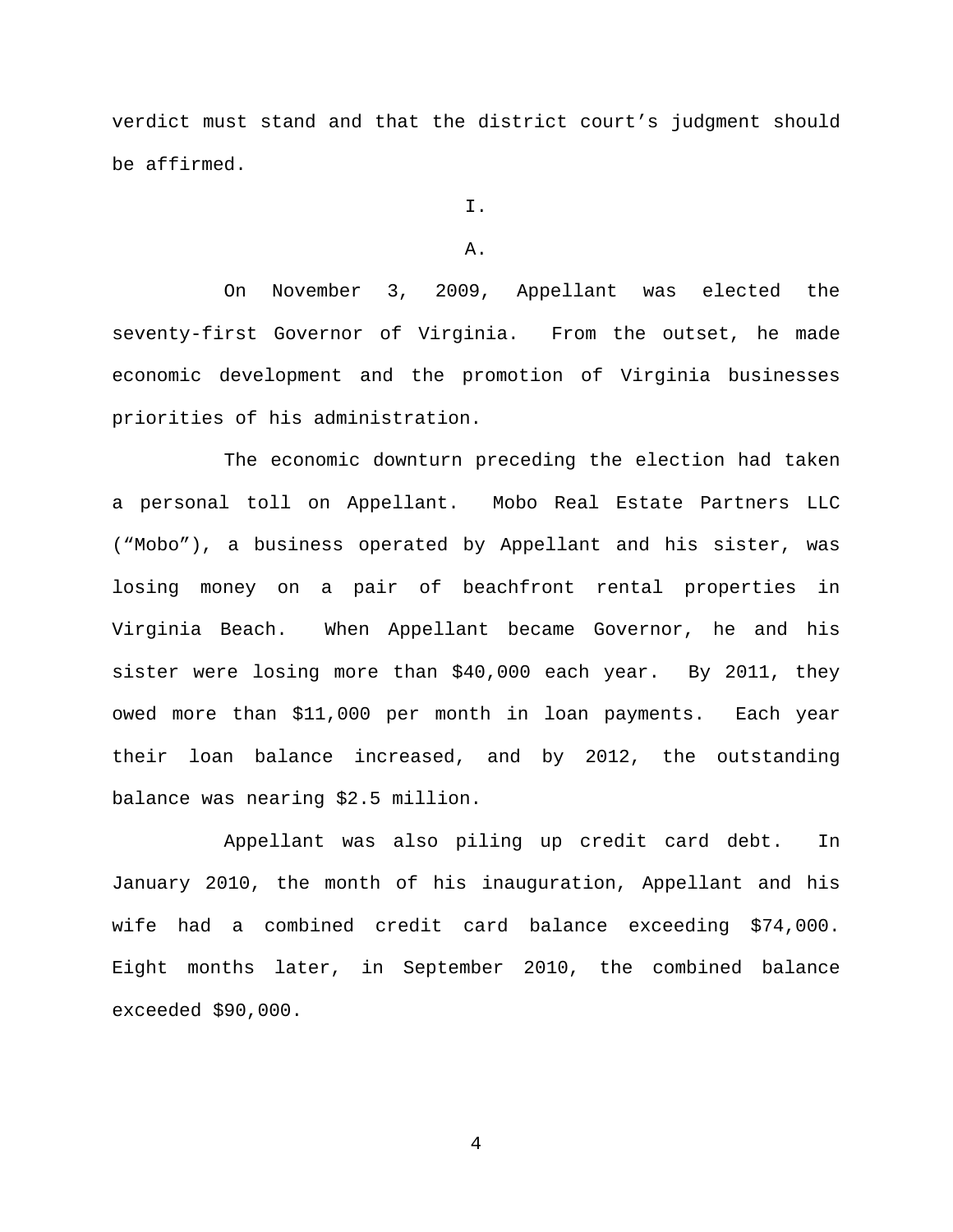While Appellant was campaigning on promises of economic development in Virginia, Virginia-based Star Scientific Inc. ("Star") and its founder and chief executive officer Jonnie Williams were close to launching a new product: Anatabloc. For years, Star had been evaluating the curative potential of anatabine, an alkaloid found in the tobacco plant, focusing on whether it could be used to treat chronic inflammation. Anatabloc was one of the anatabine-based dietary supplements Star developed as a result of these years of evaluation.

Star wanted the Food and Drug Administration to classify Anatabloc as a pharmaceutical. Otherwise, it would have to market Anatabloc as a nutraceutical, which generally has less profit potential than a pharmaceutical. Classification as a pharmaceutical would require expensive testing, clinical trials, and studies. But Star did not have the financial wherewithal to conduct the necessary testing, trials, and studies on its own. It needed outside research and funding.

## C.

Appellant and Williams first met in December 2009 - shortly after Appellant's election to the governorship but before his inauguration. Appellant had used Williams's plane during his campaign, and he wanted to thank Williams over dinner

B.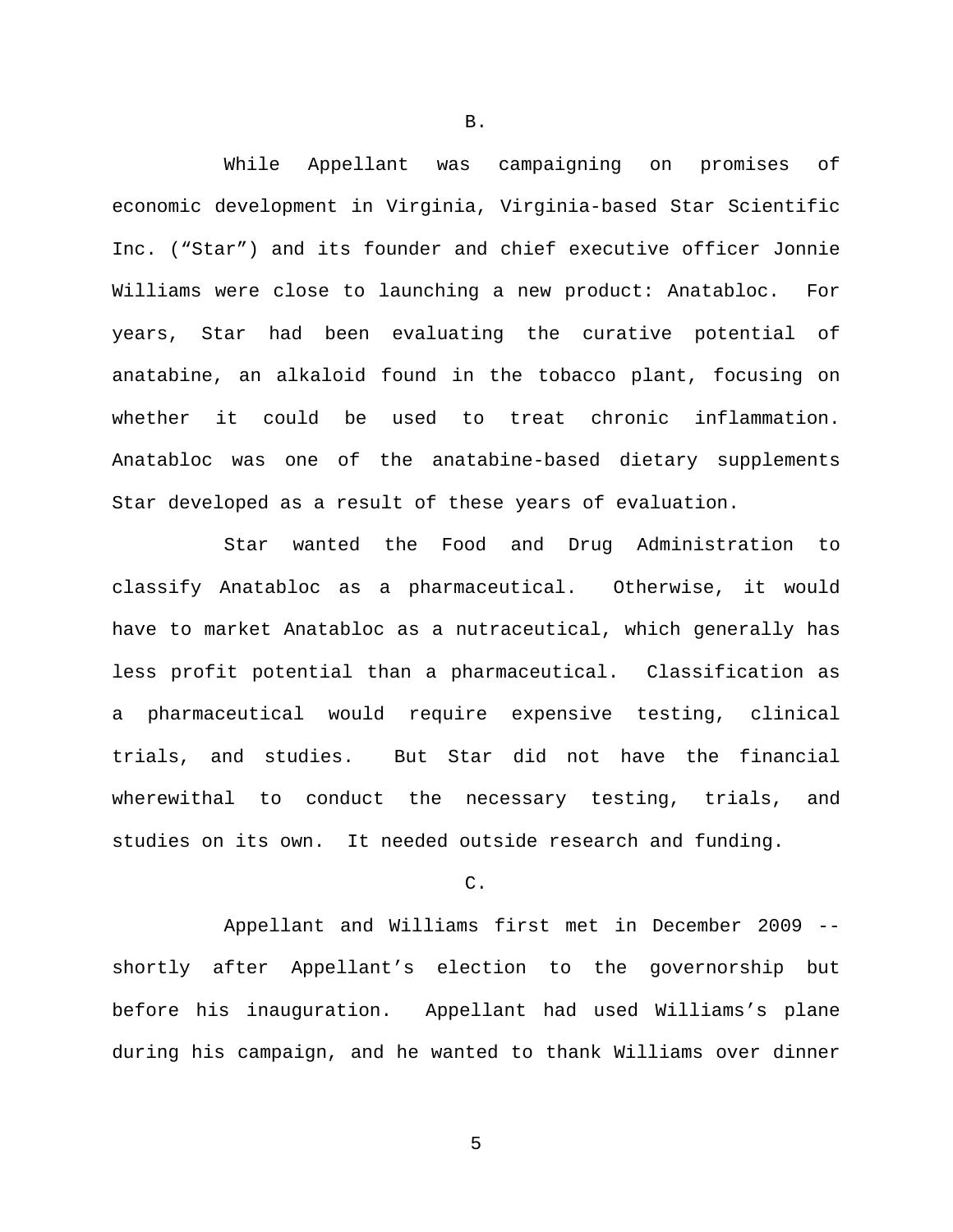in New York.<sup>[2](#page-5-0)</sup> During dinner, Williams ordered a \$5,000 bottle of cognac and the conversation turned to the gown Appellant's wife would wear to Appellant's inauguration. Williams mentioned that he knew Oscar de la Renta and offered to purchase Mrs. McDonnell an expensive custom dress.[3](#page-5-1)

In October 2010, Appellant and Williams crossed paths again. This time, the two were on the same plane -- Williams's plane -- making their way from California to Virginia. During the six-hour flight, Williams extolled the virtues of Anatabloc and explained that he needed Appellant's help to move forward with the product:

> [W]hat I did was I explained to him how I discovered it. I gave him a basic education on the -- on smoking, the diseases that don't happen with smokers and just tried to make sure he understood, you know, what I had discovered in this tobacco plant and that I was going to -- what I needed from

<span id="page-5-0"></span> <sup>2</sup> Williams was one of several individuals who offered the use of a private plane to Appellant during his campaign on an as-needed basis. Although Appellant had used Williams's plane during his campaign, the two men did not meet until December 2009.

<span id="page-5-1"></span><sup>&</sup>lt;sup>3</sup> In the end, Williams did not purchase an inauguration dress for Mrs. McDonnell. According to Williams, Appellant's chief counsel, Jacob Jasen Eige, called Williams, saying, "I understand that you're getting ready to purchase [Mrs.] McDonnell a dress for the inauguration. I'm calling to let you know that you can't do that." J.A. 2208 (internal quotation marks omitted). Citations to the "J.A." refer to the Joint Appendix filed by the parties in this appeal.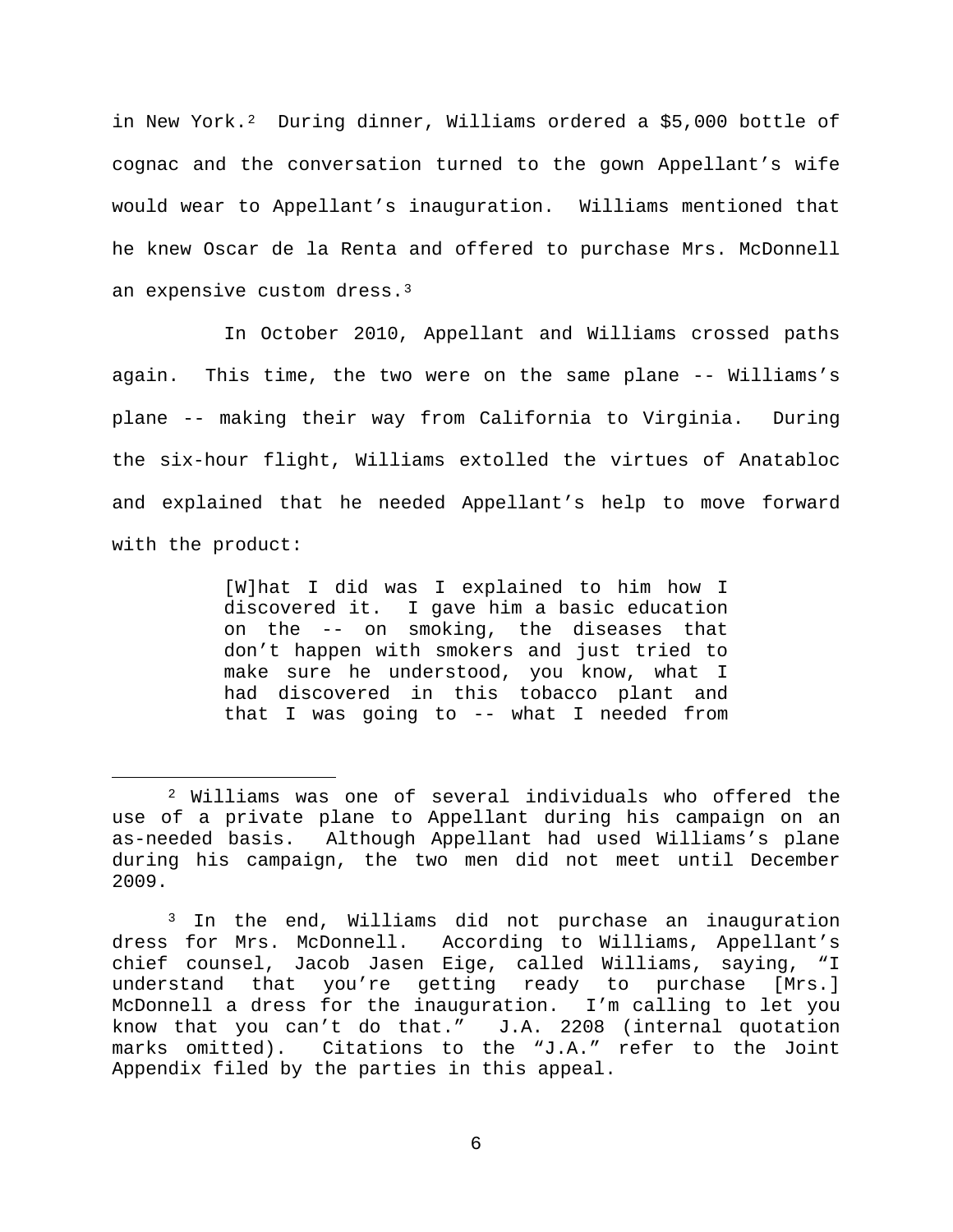him was that I needed testing and I wanted to have this done in Virginia.

J.A. 2211.

By the end of the flight, the two agreed that "independent testing in Virginia was a good idea." J.A. 2211. Appellant agreed to introduce Williams to Dr. William A. Hazel Jr., the Commonwealth's secretary of health and human resources.

In April 2011, Mrs. McDonnell invited Williams to join the first couple at a political rally in New York. "I'll have you seated with the Governor and we can go shopping now," Mrs. McDonnell said, according to Williams. J.A. 2222 (internal quotation marks omitted). So Williams took Mrs. McDonnell on a shopping spree; they lunched and shopped at Bergdorf Goodman and visited Oscar de la Renta and Louis Vuitton stores on Fifth Avenue. Williams bought Mrs. McDonnell dresses and a white leather coat from Oscar de la Renta; shoes, a purse, and a raincoat from Louis Vuitton; and a dress from Bergdorf Goodman. Williams spent approximately \$20,000 on Mrs. McDonnell during this shopping spree. That evening, Williams sat with Appellant and Mrs. McDonnell during a political rally.

A few weeks later, on April 29, Williams joined Appellant and Mrs. McDonnell for a private dinner at the Governor's Mansion. The discussion at dinner centered on Anatabloc and the need for independent testing and studies.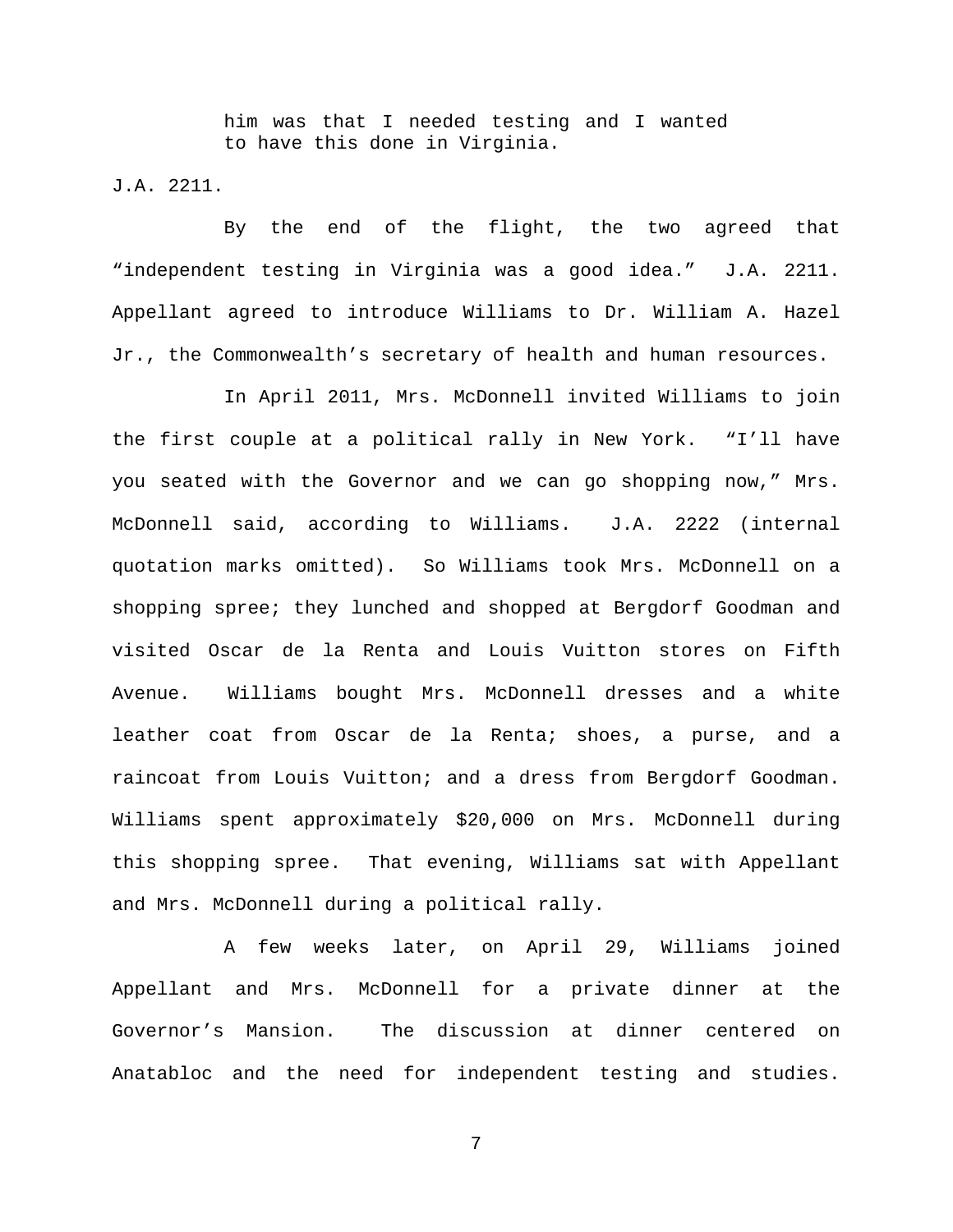Appellant, who had campaigned on promoting business in Virginia, was "intrigued that [Star] was a Virginia company with an idea," and he wanted to have Anatabloc studies conducted within the Commonwealth's borders. J.A. 6561.

Two days after this private dinner -- on May 1, 2011 -- Mrs. McDonnell received an email via Williams.[4](#page-7-0) The email included a link to an article entitled "Star Scientific Has Home Run Potential," which discussed Star's research and stock. Mrs. McDonnell forwarded this email to Appellant at 12:17 p.m. Less than an hour later, Appellant texted his sister, asking for information about loans and bank options for their Mobo properties. Later that evening, Appellant emailed his daughter Cailin, asking her to send him information about the payments he still owed for her wedding.

The next day, May 2, Mrs. McDonnell and Williams met at the Governor's Mansion to discuss Anatabloc. However, Mrs. McDonnell began explaining her family's financial woes - thoughts about filing for bankruptcy, high-interest loans, the decline in the real estate market, and credit card debt. Then, according to Williams, Mrs. McDonnell said, "I have a background

<span id="page-7-0"></span> <sup>4</sup> Williams did not send the email to Mrs. McDonnell. However, the sender wrote, "Please give to the governor and his wife as per Jonnie Williams." G.S.A. 3. Citations to the "G.S.A." refer to the Supplemental Appendix filed by the Government.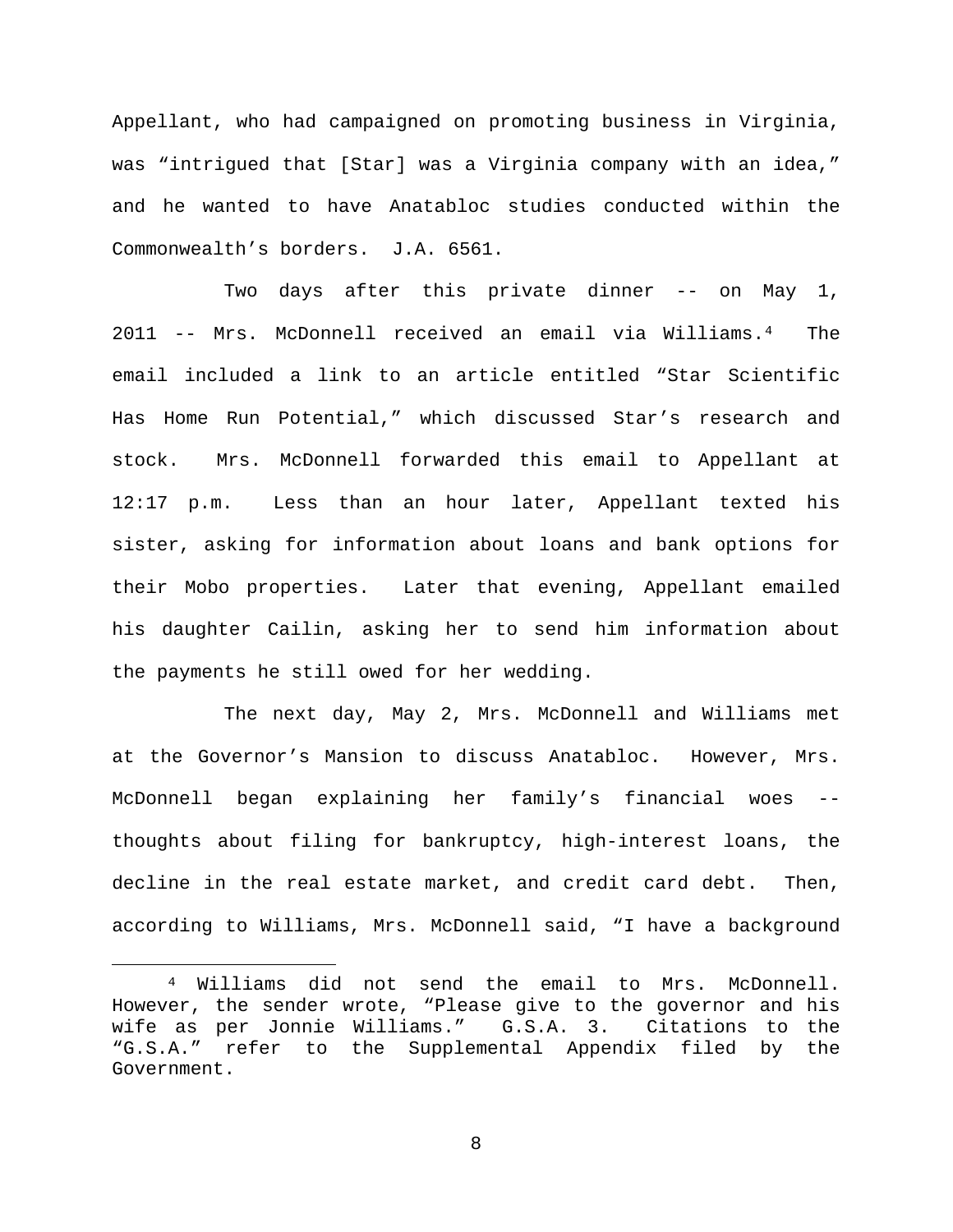in nutritional supplements and I can be helpful to you with this project, with your company. The Governor says it's okay for me to help you and -- but I need you to help me. I need you to help me with this financial situation." J.A. 2231 (internal quotation marks omitted). Mrs. McDonnell asked to borrow \$50,000. Williams agreed to loan the money to the McDonnells. Mrs. McDonnell also mentioned that she and her husband owed \$15,000 for their daughter's wedding reception. Again, Williams agreed to provide the money. Before cutting the checks, Williams called Appellant to "make sure [he] knew about it." J.A. 2233. "I called him and said that, you know, 'I met with Maureen. I understand the financial problems and I'm willing to help. I just wanted to make sure that you knew about this,'" Williams recounted at trial. Id. Appellant's response was "Thank you." Id.

Three days later, on May 5 at 11 a.m., Appellant met with Secretary Hazel and Chief of Staff Martin Kent to discuss the strategic plan for the state's health and human resources office. Shortly after the meeting, Appellant directed his assistant to forward to Hazel the article about Star that Mrs. McDonnell had earlier brought to Appellant's attention.

Williams returned to the Governor's Mansion on May 23, 2011, to deliver two checks for the amounts discussed on May 2: a \$50,000 check made out to Mrs. McDonnell and a \$15,000 check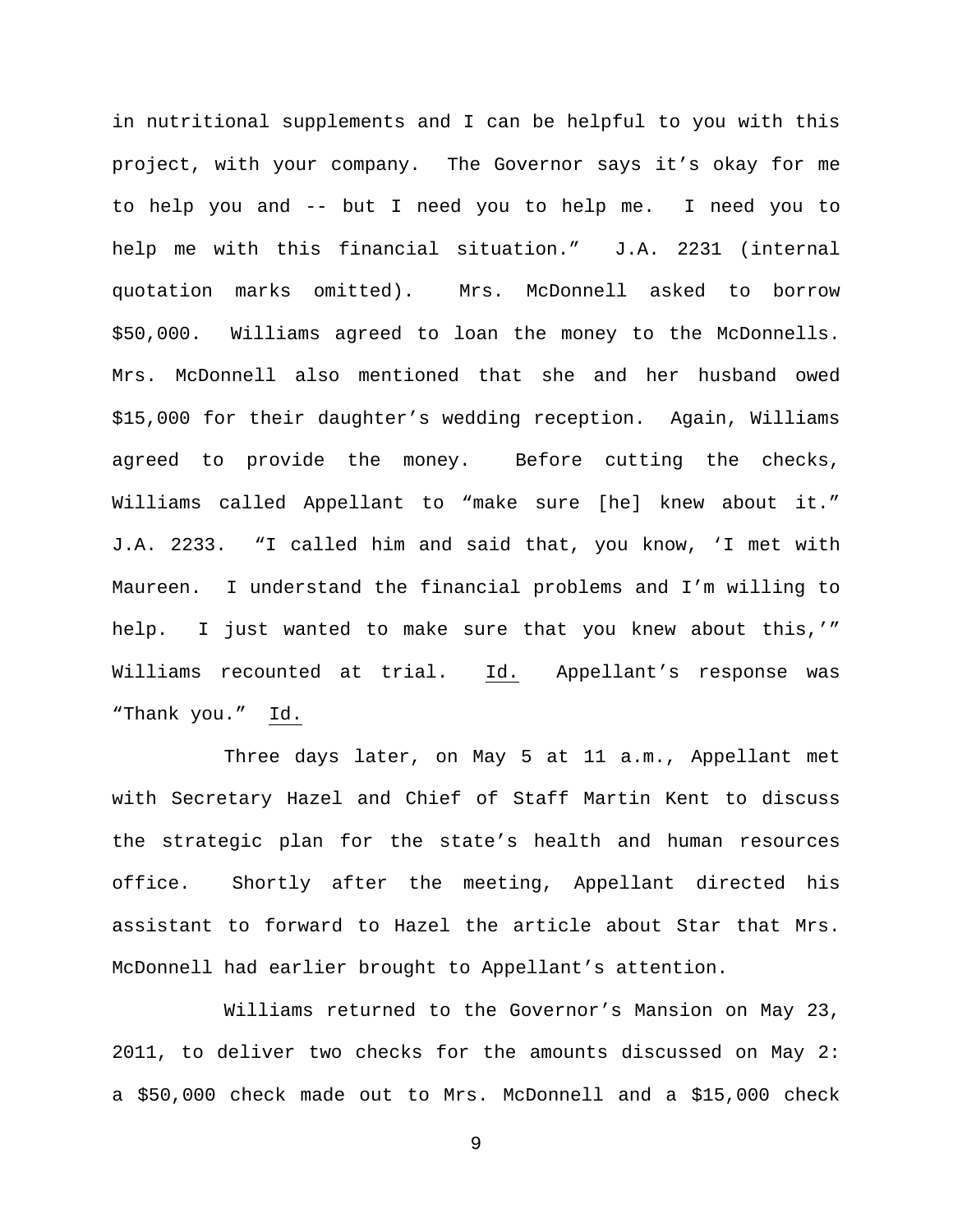that was not made out to anyone but was going to the wedding caterers. After Williams delivered these checks to Mrs. McDonnell, Appellant expressed his gratitude in a May 28 email to Williams:

> Johnnie. Thanks so much for alll your help with my family. Your very generous gift to Cailin was most appreciated as well as the golf round tomorrow for the boys. Maureen is excited about the trip to fla to learn more about the products . . . . Have a restful weekend with your family. Thanks.[5](#page-9-0)

G.S.A. 20. The next day, as mentioned in the email, Appellant, his two sons, and his soon-to-be son-in-law spent the day at Kinloch Golf Club in Manakin-Sabot, Virginia. During this outing, they spent more than seven hours playing golf, eating, and shopping. Williams, who was not present, covered the \$2,380.24 bill.

Also as mentioned in the email, Mrs. McDonnell traveled to Florida at the start of June to attend a Starsponsored event at the Roskamp Institute.<sup>6</sup> While there, she addressed the audience, expressing her support for Star and its research. She also invited the audience to the launch for Anatabloc, which would be held at the Governor's Mansion. The

<span id="page-9-0"></span> <sup>5</sup> Text messages and emails are quoted verbatim without identifying any mistakes in the original. Alterations have been made only when necessary for clarification.

<span id="page-9-1"></span> $6$  The Roskamp Institute is a private research institute that studies Alzheimer's disease.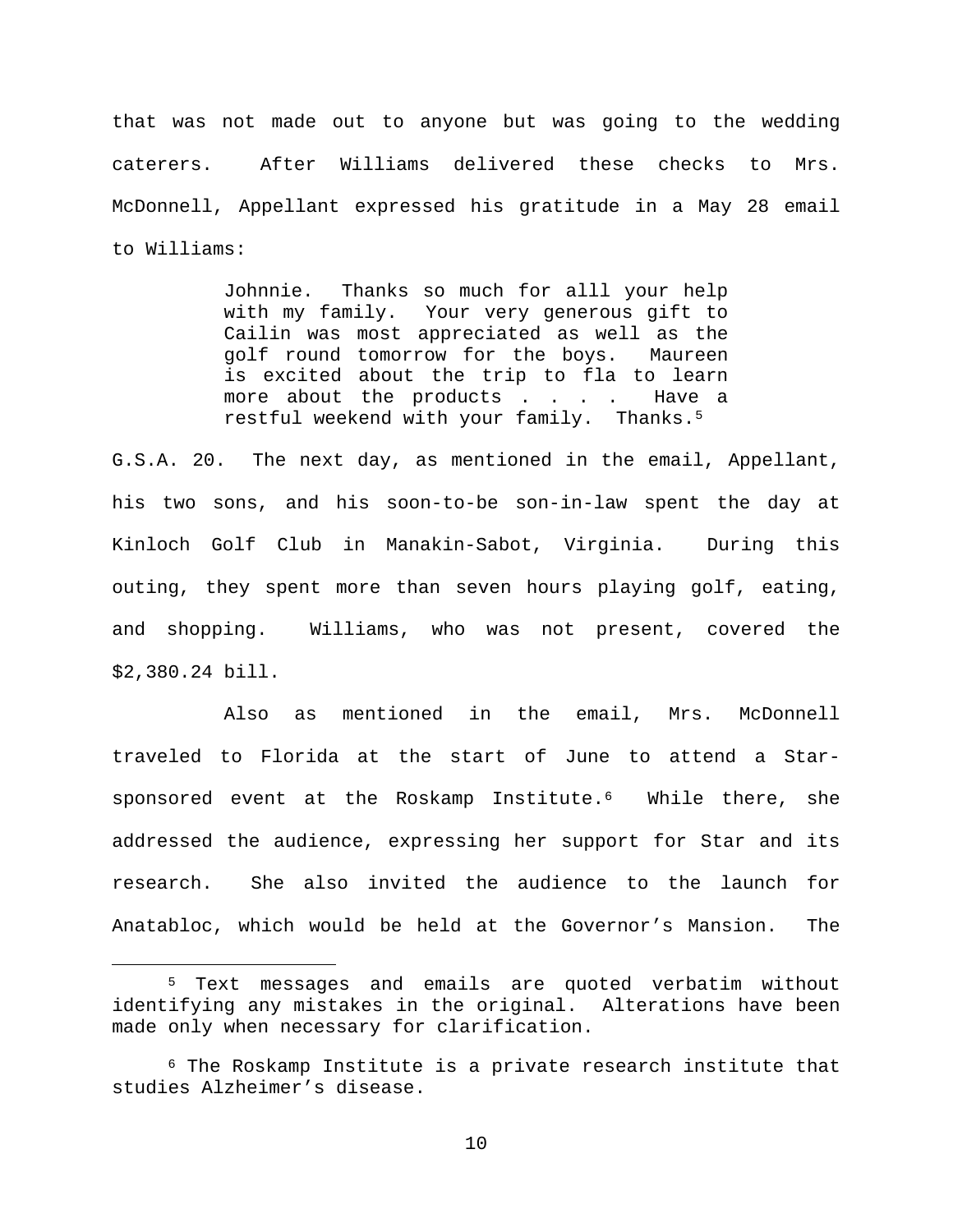same day -- June 1, 2011 -- she purchased 6,000 shares of Star stock at \$5.1799 per share, for a total of \$31,079.40.

Weeks later, Williams sent Appellant a letter about conducting Anatabloc studies in Virginia. Williams wrote, "I am suggesting that you use the attached protocol to initiate the 'Virginia study' of Anatabloc at the Medical College of Virginia and the University of Virginia School of Medicine, with an emphasis on endocrinology, cardiology, osteoarthritis and gastroenterology." G.S.A. 29. Appellant forwarded the letter and its attachments to Secretary Hazel for review.

Appellant's political action committee -- Opportunity Virginia (the "PAC") -- hosted and funded a retreat at the Omni Homestead Resort in Hot Springs, Virginia. The retreat began on June 23, 2011, and was attended by the top donors to Opportunity Virginia. Williams, "a \$100,000 in-kind contributor to the campaign and the PAC," was invited, and he flew Appellant's children to the resort for the retreat. J.A. 6117. Appellant and Williams played golf together during the retreat. A few days later, Williams sent golf bags with brand new clubs and golf shoes to Appellant and one of his sons.

From July 28 to July 31, Appellant and his family vacationed at Williams's multi-million-dollar home at Smith Mountain Lake in Virginia. Williams allowed the McDonnells to stay there free of charge. He also paid \$2,268 for the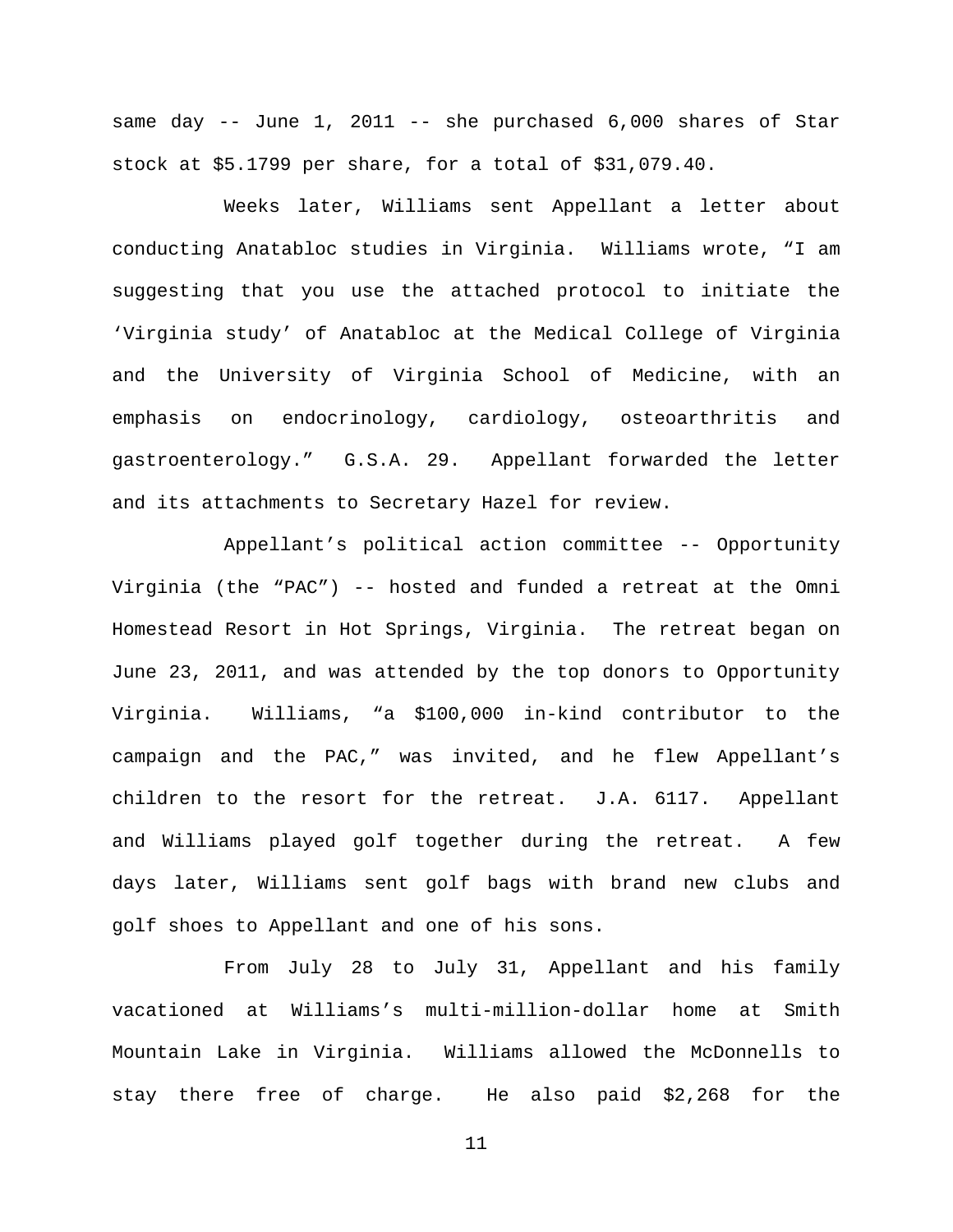McDonnells to rent a boat. And Williams provided transportation for the family: Appellant's children used Williams's Range Rover for the trip to the home, and he paid more than \$600 to have his Ferrari delivered to the home for Appellant to use.

Appellant drove the Ferrari back to Richmond at the end of the vacation on July 31. During the three-hour drive, Mrs. McDonnell snapped several pictures of Appellant driving with the Ferrari's top down. Mrs. McDonnell emailed one of the photographs to Williams at 7:47 p.m. At 11:29 p.m., after returning from the Smith Mountain Lake vacation, Appellant directed Secretary Hazel to have his deputy attend a meeting about Anatabloc with Mrs. McDonnell at the Governor's Mansion the next day.

Hazel sent a staffer, Molly Huffstetler, to the August 1 meeting, which Williams also attended. During the meeting, Williams discussed clinical trials at the University of Virginia ("UVA") and Virginia Commonwealth University ("VCU"), home of the Medical College of Virginia ("MCV"). Then Williams and Mrs. McDonnell met with Dr. John Clore from VCU, who Williams said was "important, and he could cause studies to happen at VCU's medical school." J.A. 2273. Williams -- with Mrs. McDonnell at his side -- told Dr. Clore that clinical testing of Anatabloc in Virginia was important to Appellant. After the meeting ended, Mrs. McDonnell noticed the Rolex watch adorning Williams's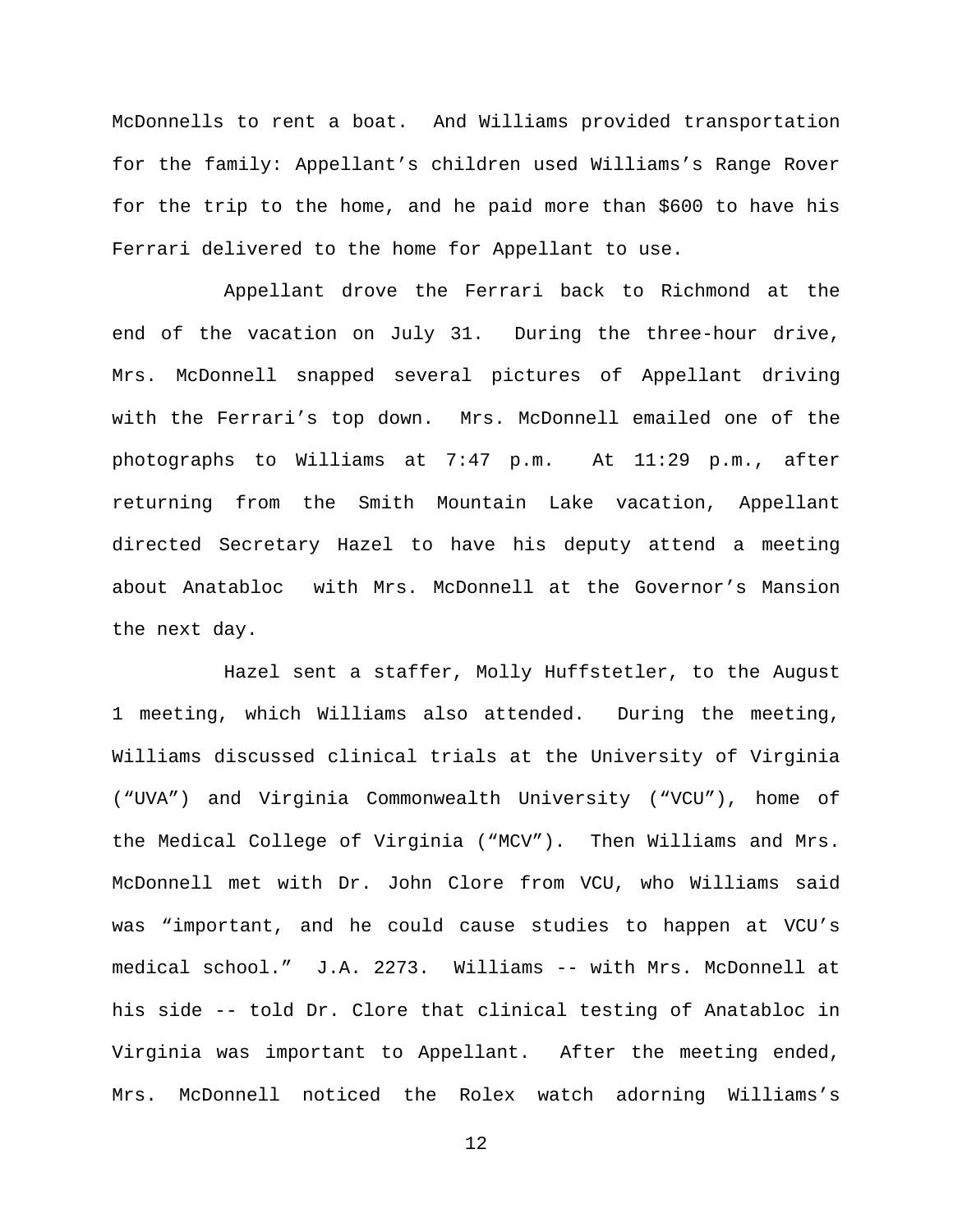wrist. She mentioned that she wanted to get a Rolex for Appellant. When Williams asked if she wanted him to purchase one for Appellant, she responded affirmatively.

The next day -- August 2, 2011 -- Mrs. McDonnell purchased another 522 shares of Star stock at \$3.82 per share, for a total of \$1,994.04.

Appellant and one of his sons returned to Kinloch Golf Club on August 13, 2011. The bill for this golf outing, which Williams again paid, was \$1,309.17. The next day, Williams purchased a Rolex from Malibu Jewelers in Malibu, California. The Rolex cost between \$6,000 and \$7,000 and featured a custom engraving: "Robert F. McDonnell, 71st Governor of Virginia." J.A. 2275 (internal quotation marks omitted). Mrs. McDonnell later took several pictures of Appellant showing off his new Rolex -- pictures that were later sent to Williams via text message.

Over the next few weeks, Governor's Mansion staff planned and coordinated a luncheon to launch Anatabloc -- an event paid for by Appellant's PAC. Invitations bore the Governor's seal and read, "Governor and Mrs. Robert F. McDonnell Request the Pleasure of your Company at a Luncheon." G.S.A. 104. Invitees included Dr. Clore and Dr. John Lazo from UVA. At the August 30 luncheon, each place setting featured samples of Anatabloc, and Williams handed out checks for grant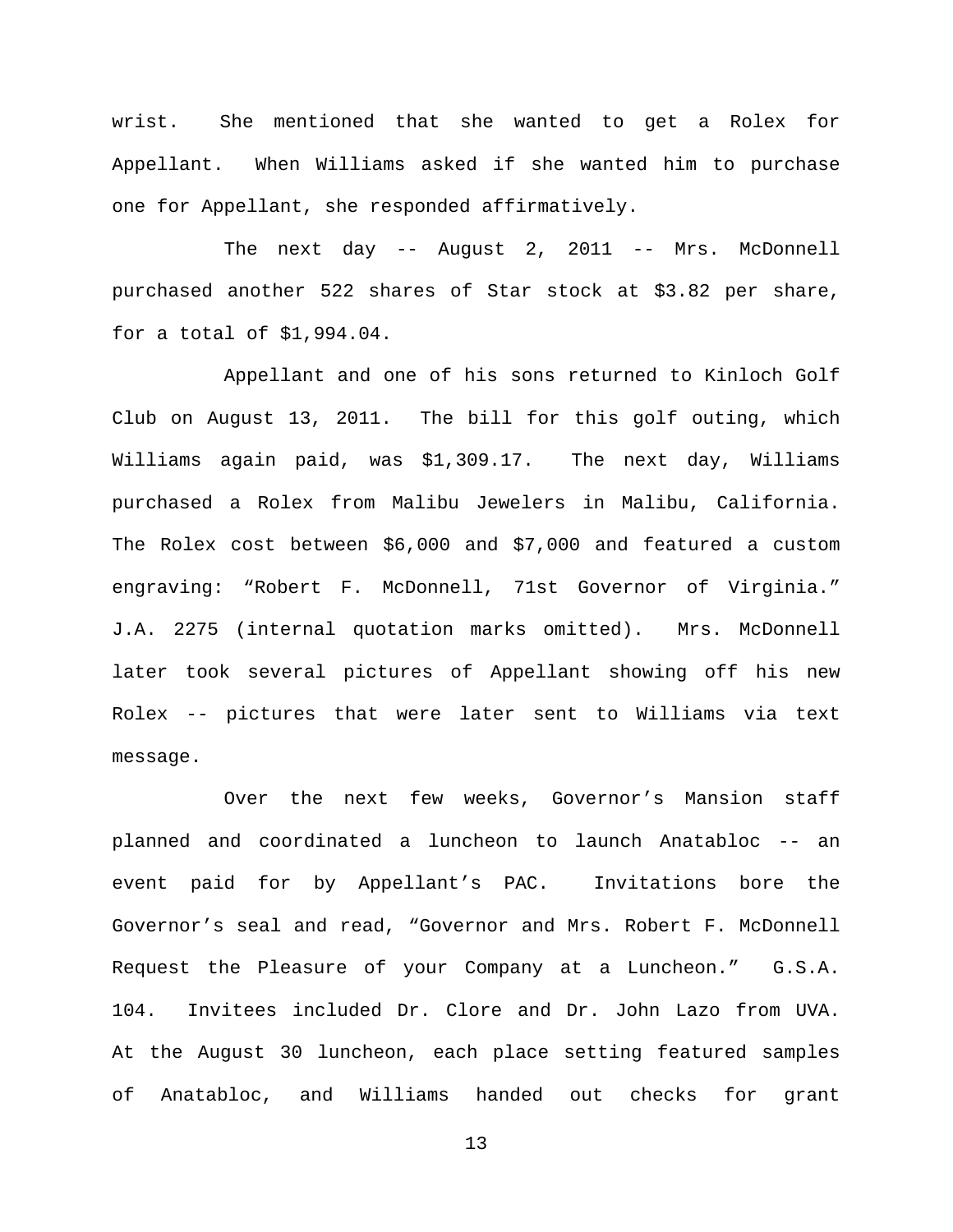applications -- each for \$25,000 -- to doctors from various medical institutions.[7](#page-13-0) 

Appellant also attended the luncheon. According to Lazo, Appellant asked attendees various questions about their thoughts about Anatabloc:

> So I think one question he asked us was, did we think that there was some scientific validity to the conversation and some of the pre-clinical studies that were discussed, or at least alluded to. He also, I think, asked us whether or not there was any reason to explore this further; would it help to<br>have additional information. And also, he have additional information. asked us about could this be something good for the Commonwealth, particularly as it relates to [the] economy or job creation.

J.A. 3344. According to Williams, Appellant was "[a]sking questions like . . . 'What are the end points here? What are you looking for to show efficacy with the studies? How are you going to proceed with that?'" Id. at 2283. Appellant also thanked the attendees for their presence and "talked about his interest in a Virginia company doing this, and his interest in the product." Id. at 3927. Overall, "[Appellant] was generally supportive. . . . [T]hat was the purpose." Id. at 2284.

<span id="page-13-0"></span> <sup>7</sup> In total, Williams provided \$200,000 for grant applications. All of the checks were distributed to researchers either at or about the time of the Anatabloc launch luncheon at the Governor's Mansion.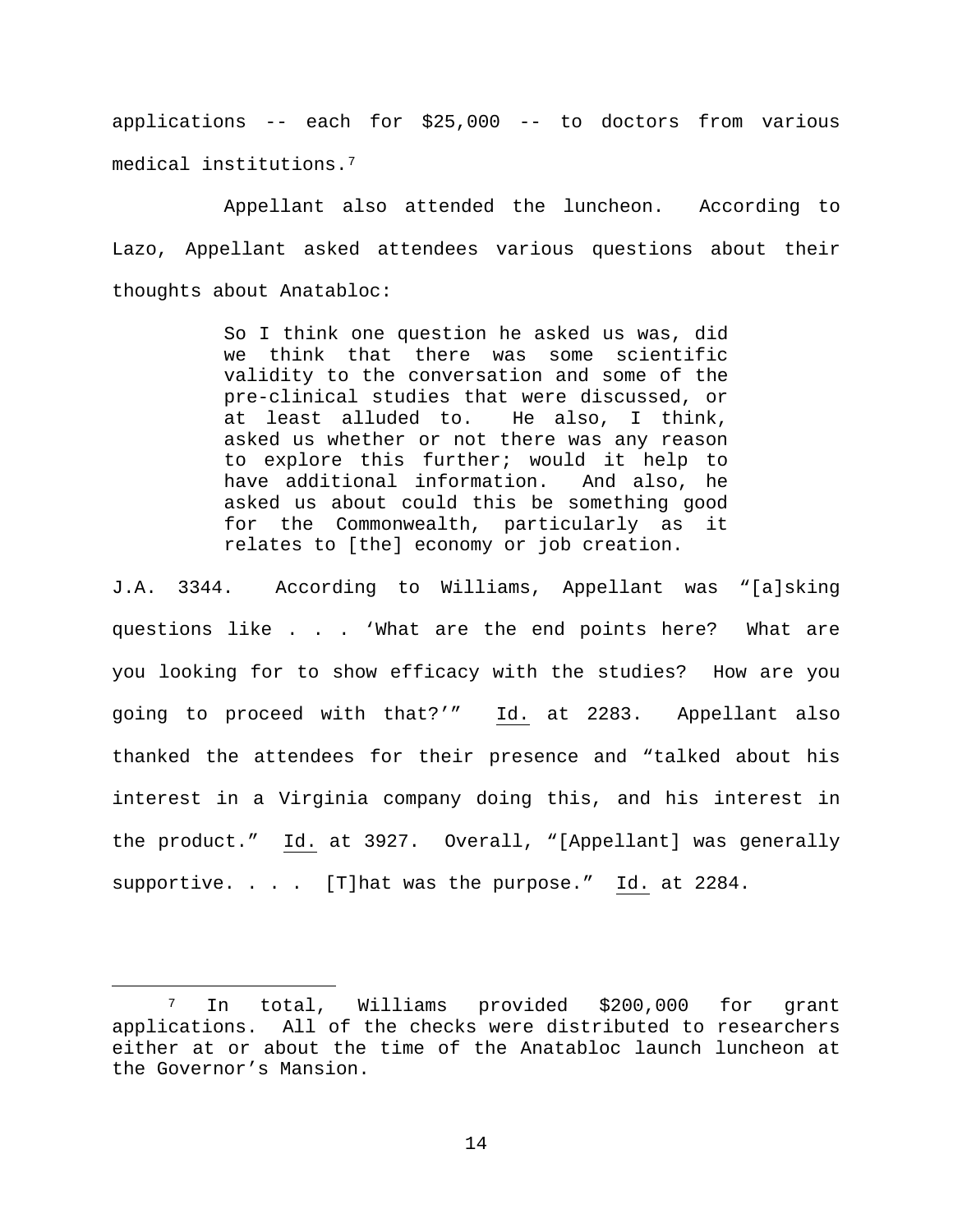Despite the fanfare of the luncheon, Star's President, Paul L. Perito, began to worry that Star had lost the support of UVA and VCU. In the fall of 2011, Perito was working with those universities to file grant applications. During a particular call with UVA officials, Perito felt the officials were unprepared. According to Perito, when Williams learned about this information, "[h]e was furious and said, 'I can't understand it. [Appellant] and his wife are so supportive of this and suddenly the administration has no interest.'" J.A. 3934.

D.

Prior to the beginning of 2012, Mrs. McDonnell sold all of her 6,522 shares of Star stock for \$15,279.45, resulting in a loss of more than \$17,000. This allowed Appellant to omit disclosure of the stock purchases on a required financial disclosure form known as a Statement of Economic Interest. Then on January 20, 2012 -- four days after the Statement of Economic Interest had been filed -- Mrs. McDonnell purchased 6,672 shares of Star stock at \$2.29 per share, for a total of \$15,276.88.

In the meantime, on January 7, 2012, Appellant made another golf visit to Kinloch Golf Club, running up a \$1,368.91 bill that Williams again paid. Appellant omitted this golf outing and the 2011 golf trips from his Statements of Economic Interest. See J.A. 723 (noting Appellant's "deliberate omission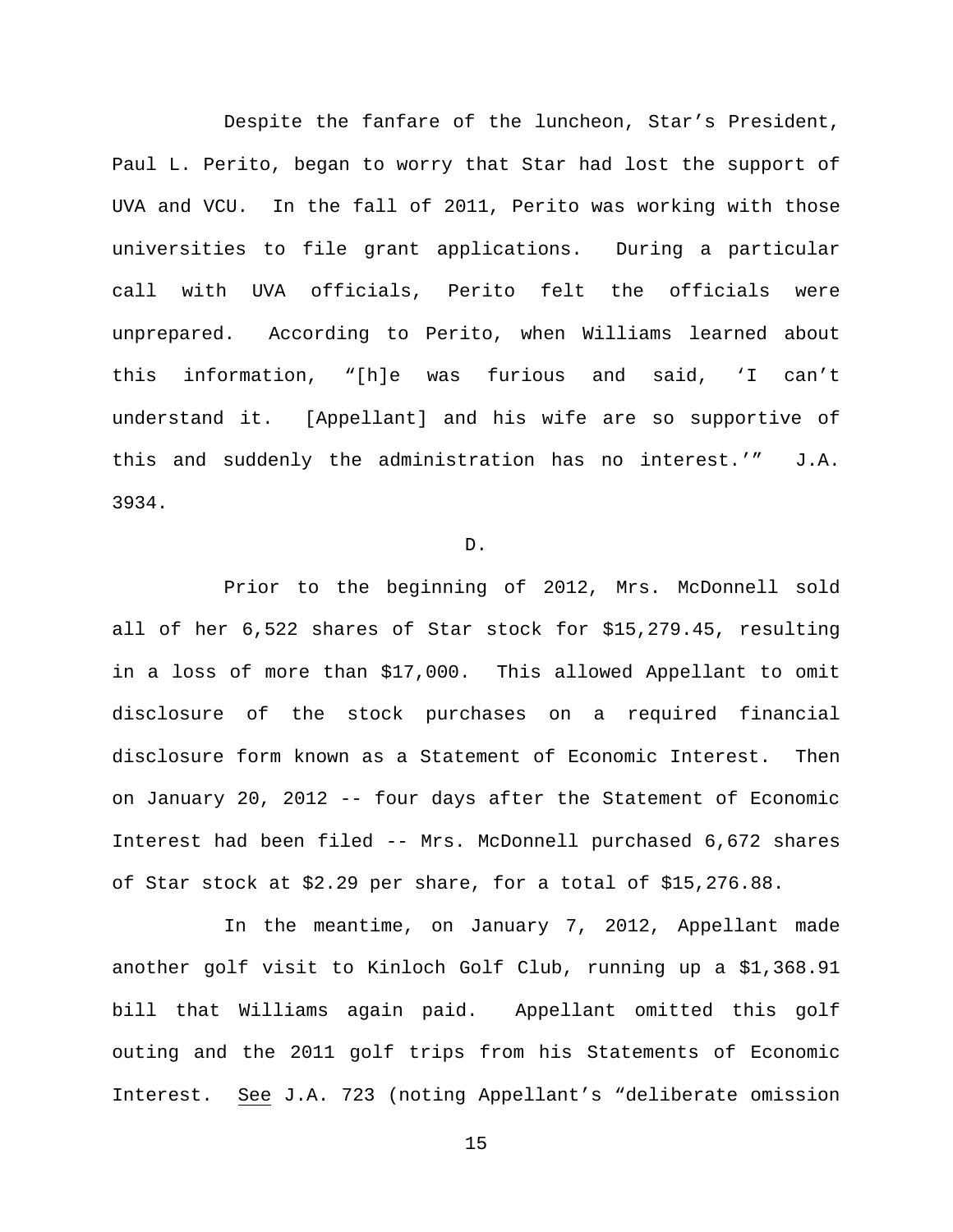of his golf-related gifts paid by Jonnie Williams"). Appellant also omitted from his Statement of Economic Interest the \$15,000 check for the caterers at his daughter's wedding.

Also in January 2012, Williams discussed the Mobo properties with Mrs. McDonnell, who wanted additional loans. As a result, Williams agreed to loan more money. At the same time, he mentioned to Mrs. McDonnell that the studies with UVA were proceeding slowly. Mrs. McDonnell was "furious when [Williams] told her that [they were] bogged down in the administration." J.A. 2308. Later, Mrs. McDonnell called Williams to advise him that she had relayed this information to Appellant, who "want[ed] the contact information of the people that [Star] [was] dealing with at [UVA]." Id. at 2309 (internal quotation marks omitted).

Appellant followed up on these discussions by calling Williams on February 3, 2012, to talk about a \$50,000 loan. Initially, Appellant wanted a cash loan, but Williams mentioned that he could loan stock to Appellant. Williams proposed "that he could loan that stock either to [Appellant's] wife or he could loan it to [Mobo]." J.A. 6224. This conversation continued to February 29, when Williams visited the Governor's Mansion. During this meeting, Appellant and Williams discussed the potential terms of a stock transfer. However, Appellant and Williams did not move forward with this idea because Williams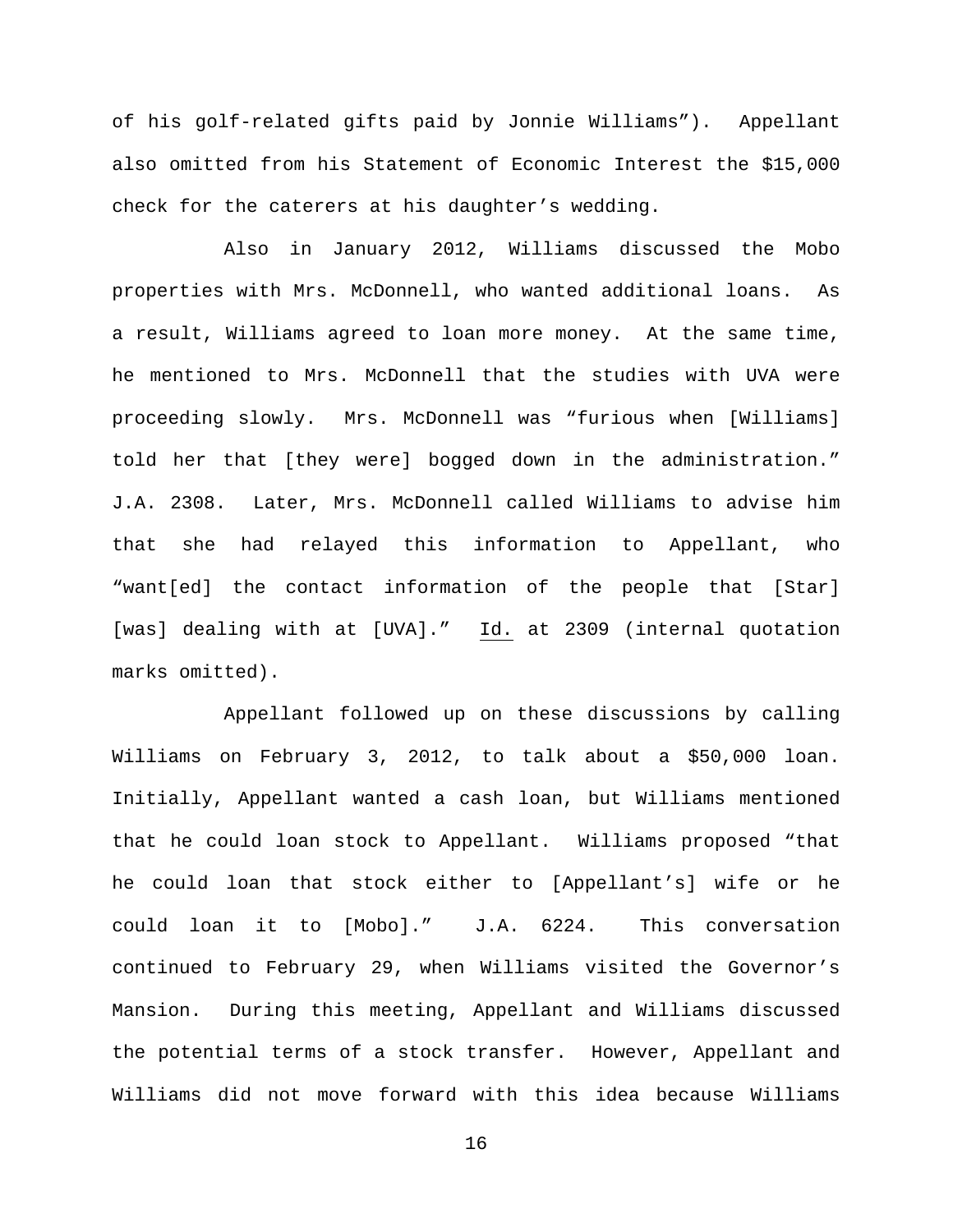discovered he would have to report a stock transfer to the Securities and Exchange Commission. At trial, Williams testified that he did not want to transfer Star stock because he "didn't want anyone to know that I was helping the Governor financially with his problems while he was helping our company." Id. at 2333-34. When asked what he expected in return from Appellant, Williams testified, "I expected what had already happened, that he would continue to help me move this product forward in Virginia" by "assisting with the universities, with the testing, or help with government employees, or publicly supporting the product." Id. at 2355. In the end, Williams agreed to make a \$50,000 loan, writing a check in this amount to the order of Mobo on March 6.

Also on February 3, one of Williams's employees responded to Mrs. McDonnell's request for a list of doctors Williams wished to invite to an upcoming healthcare industry leaders reception at the Governor's Mansion. The employee emailed the list of doctors to Mrs. McDonnell. Four days later -- on February 7 -- Mrs. McDonnell sent a revised list of invitees for this event, a list that now included the doctors identified by Williams. The next day, Sarah Scarbrough, director of the Governor's Mansion, sent an email to Secretary Hazel's assistant, Elaina Schramm. Scarbrough informed Schramm that "[t]he First Lady and Governor were going over the list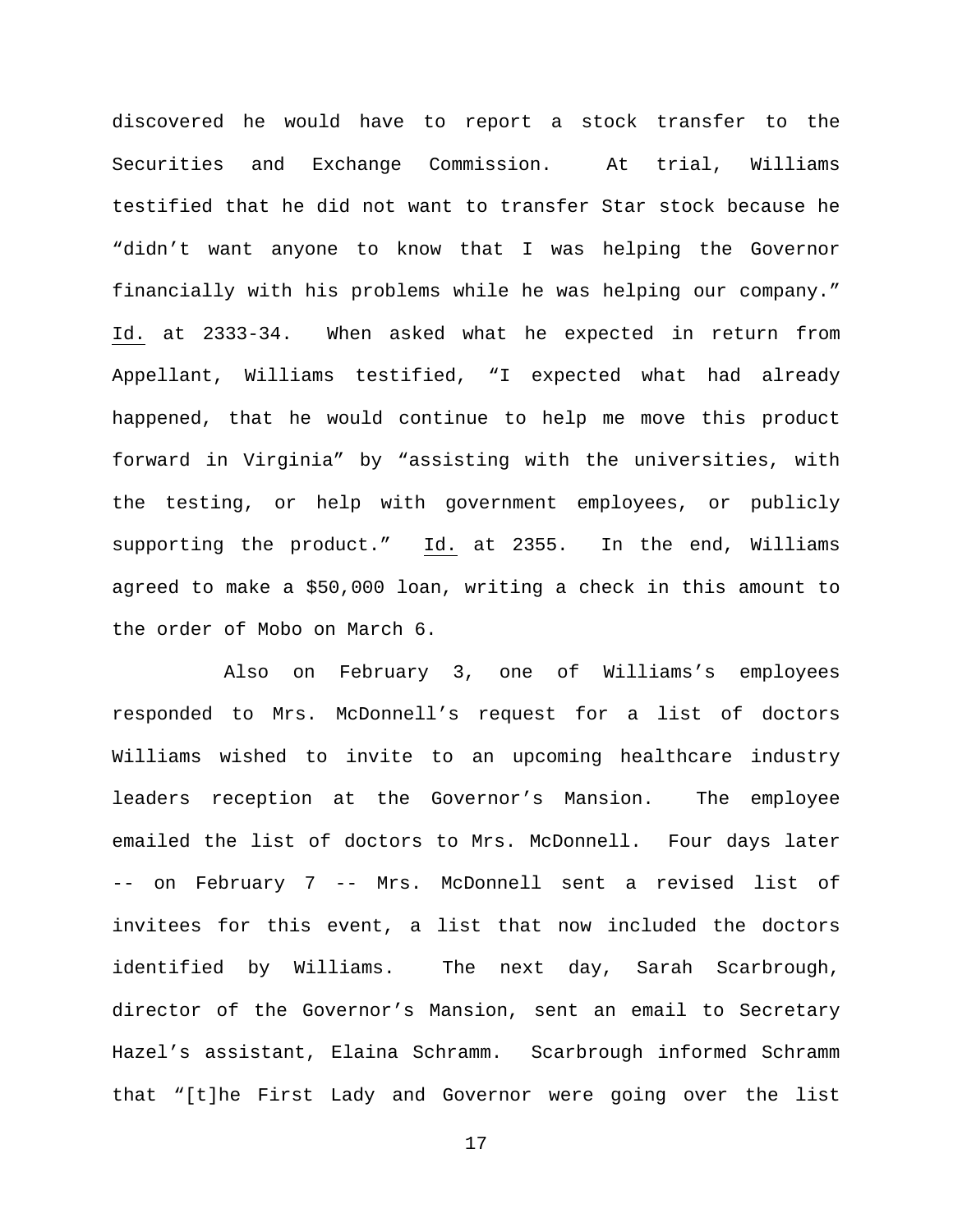last night for the healthcare industry event. The Governor wants to make sure [head officers at UVA and VCU, along with those of other institutions,] are included in the list." G.S.A. 146.

Mrs. McDonnell received an email, as previously requested by Appellant, containing the names of the UVA officials with whom Star had been working. She forwarded this list to Appellant and his chief counsel, Jacob Jasen Eige, on February 9. The next day, while riding with Appellant, Mrs. McDonnell followed up with Eige:

> Pls call Jonnie today [and] get him to fill u in on where this is at. Gov wants to know why nothing has developed w studies after Jonnie gave \$200,000. I'm just trying to talk w Jonnie. Gov wants to get this going w VCU MCV. Pls let us know what u find out after we return . . . .

G.S.A. 154.[8](#page-17-0)

Less than a week later -- on February 16, 2012 -- Appellant emailed Williams to check on the status of certificates and documents relating to loans Williams was providing for Mobo. Six minutes after Appellant sent this

<span id="page-17-0"></span> <sup>8</sup> The \$200,000 mentioned in Mrs. McDonnell's email to chief counsel Eige referred to checks that Star distributed to researchers either at or about the time of the Anatabloc launch luncheon at the Governor's Mansion.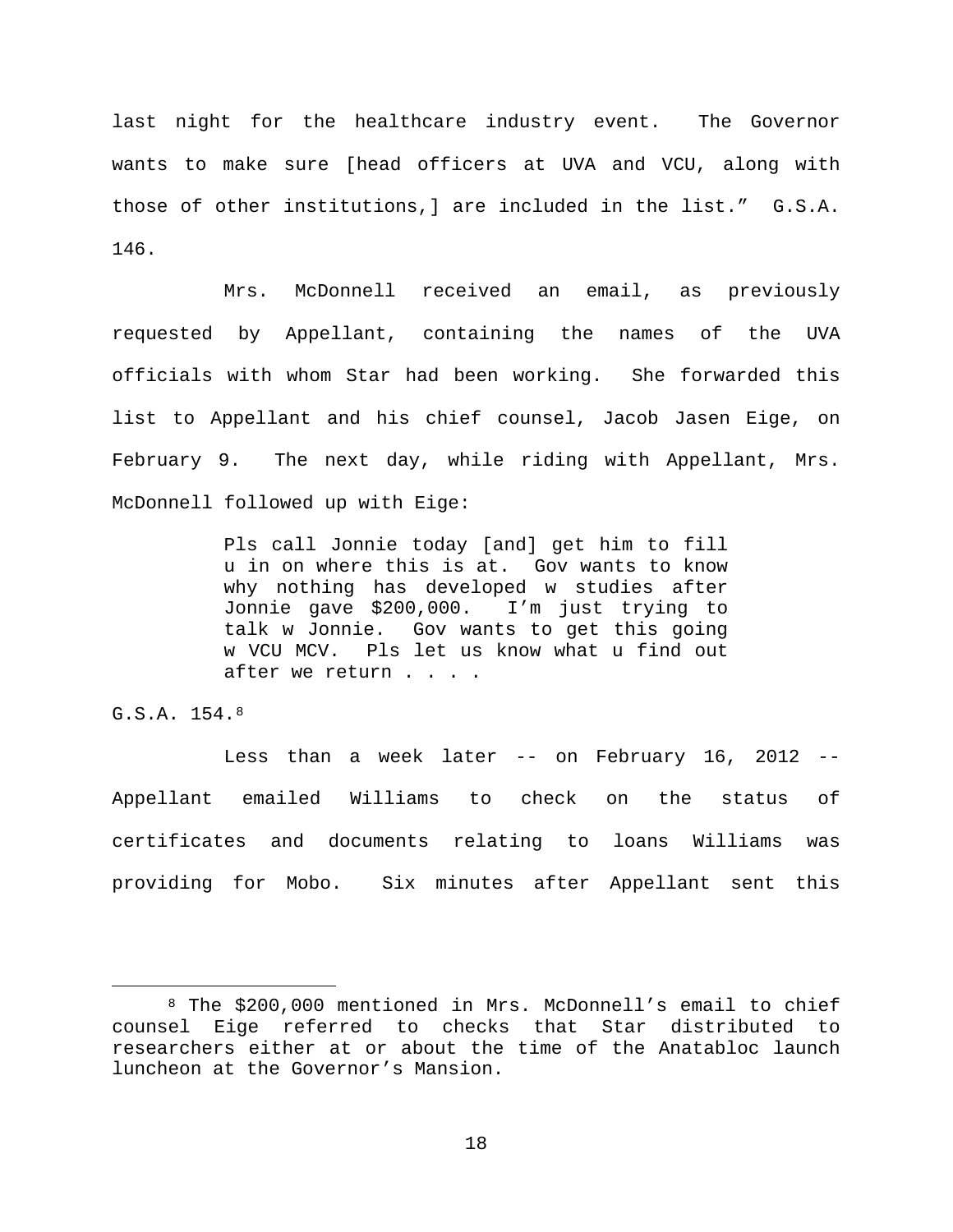email, he emailed Eige: "Pls see me about anatabloc issues at VCU and UVA. Thx." G.S.A. 157.

The healthcare industry leaders reception was held on February 29 -- the same day as Appellant's private meeting about securing a loan from Williams. Following the reception, Appellant, Mrs. McDonnell, Williams, and two doctors went out for a \$1,400 dinner on Williams's dime. During dinner the diners discussed Anatabloc. Mrs. McDonnell talked about her use of Anatabloc, and Appellant asked one of the doctors -- a Star consultant -- "How big of a discovery is this?" J.A. 2728 (internal quotation marks omitted). At one point during the dinner Mrs. McDonnell invited the two doctors to stay at the Governor's Mansion for the evening -- an offer the doctors accepted.

On March 21, 2012, Appellant met with Virginia Secretary of Administration Lisa Hicks-Thomas, who oversaw state employee health plans and helped determine which drugs would be covered by the state health plan. At one point during the meeting, Appellant reached into his pocket, retrieving a bottle of Anatabloc. He told Hicks-Thomas that Anatabloc was "working well for him, and that he thought it would be good for . . . state employees." J.A. 4227. He then asked Hicks-Thomas to meet with representatives from Star.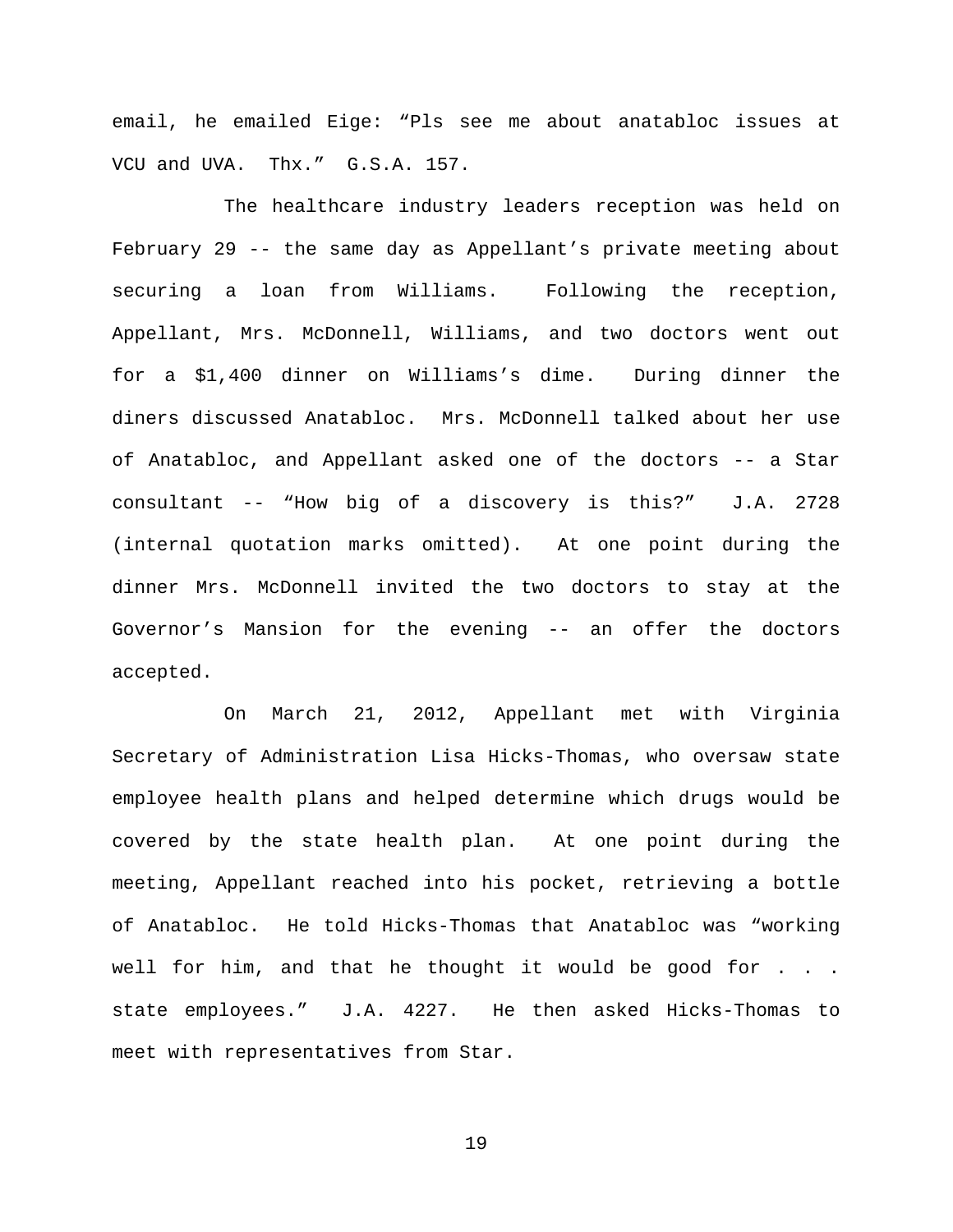Almost two months later -- on May 18, 2012 -- Appellant sent Williams a text message concerning yet another loan: "Johnnie. Per voicemail would like to see if you could extend another 20k loan for this year. Call if possible and I'll ask mike to send instructions. Thx bob." G.S.A. 166. Twelve minutes later, Williams responded, "Done, tell me who to make it out to and address. Will FedEx. Jonnie." Id. at 168.

Later the same month -- from May 18 to May 26 --Appellant and his family vacationed at Kiawah Island in South Carolina. According to Appellant, the \$23,000 vacation was a gift from William H. Goodwin Jr., whom Appellant characterized as a personal friend. Appellant did not report this gift on his 2012 Statement of Economic Interest. He said he did not need to report it because it fell under the "personal friend" exception to the reporting requirements.

Between April and July 2012, Appellant emailed and texted Williams about Star stock on four occasions, each coinciding with a rise in the stock price. In response to a text sent on July 3, Williams said, "Johns Hopkins human clinical trials report on aug 8. If you need cash let me know. Let's go golfing and sailing Chatham Bars inn Chatham mass labor day weekend if you can. Business about to break out strong. Jonnie." G.S.A. 170.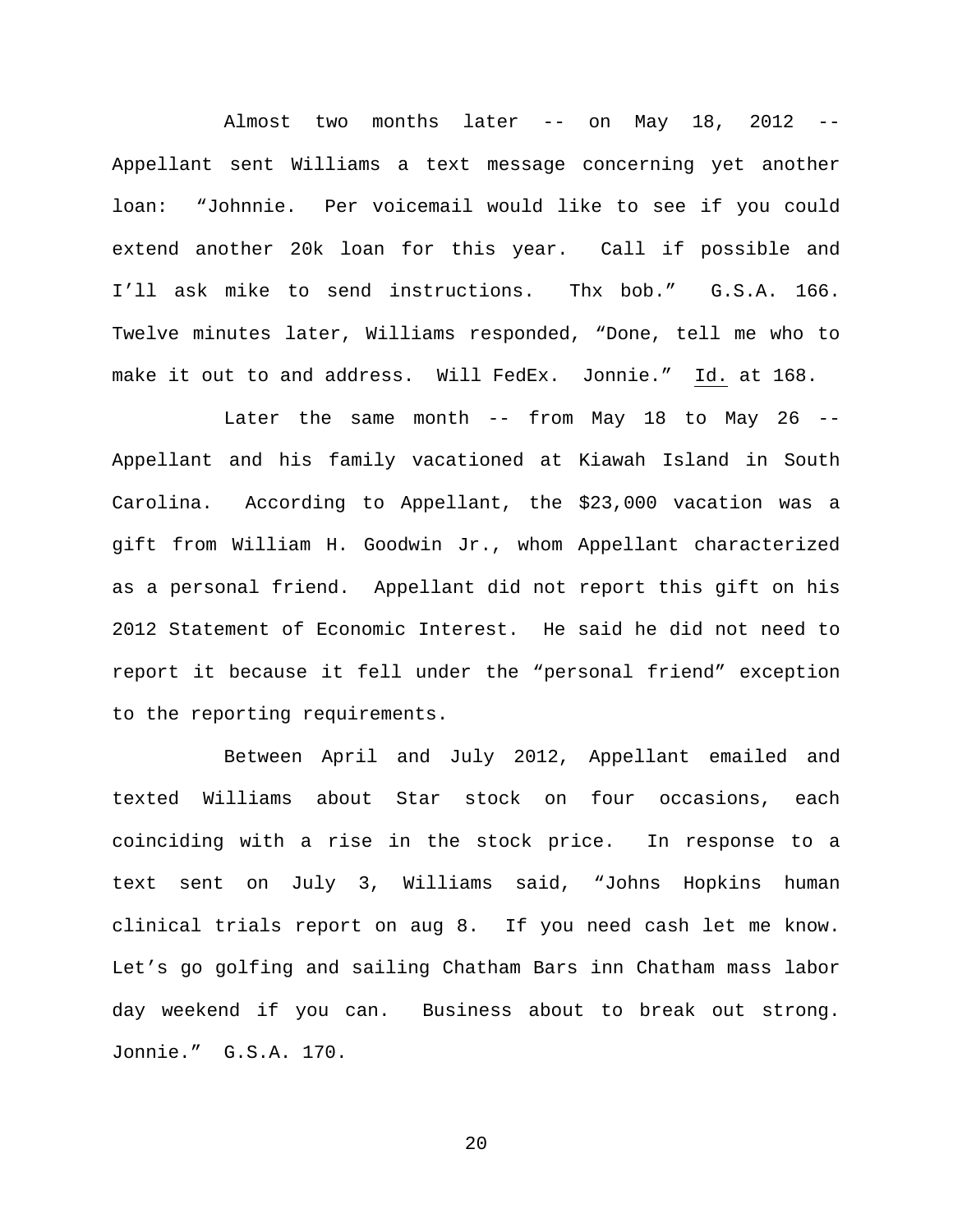Appellant and his wife took Williams up on his Labor Day weekend vacation offer. Williams spent more than \$7,300 on this vacation for the McDonnells. Williams paid the McDonnells' share of a \$5,823.79 bill for a private clambake. Also joining in on the weekend excursion was one of the doctors who attended the February healthcare leaders reception, whom Williams invited in an attempt "to try to help get the Governor more involved." J.A. 2371.

Appellant said he learned in December 2012 that Mrs. McDonnell had repurchased Star stock in January 2012 -- despite having sold her entire holding of Star stock the previous year. Appellant testified that he "was pretty upset with her." J.A. 6270. This revelation led to a tense conversation about reporting requirements:

> [I]t was her money that she had used for this. But I told her, you know, "Listen. If you have this stock, you know, this is" -- "again, triggers a reporting requirement for me. I can do it, but I need" -- "I just don't" -- "I really don't appreciate you doing things that really" -- "that affect me without" -- "without me knowing about it."

Id. at 6271. That Christmas, Mrs. McDonnell transferred her Star stock to her children as a gift. This again allowed Appellant to file a Statement of Economic Interest that did not report ownership of the stock. That same month -- December 2012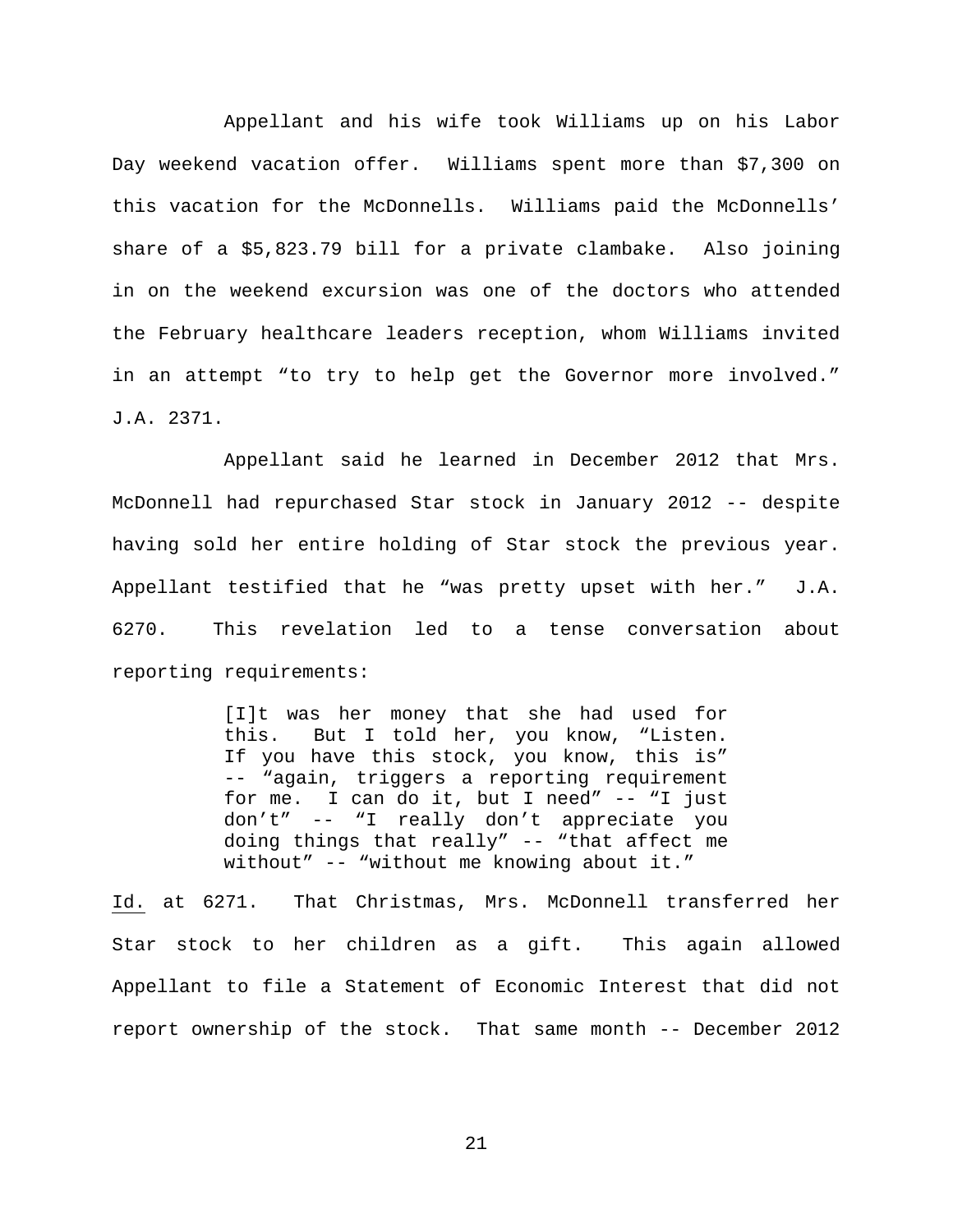-- Williams gave Appellant's daughter Jeanine a \$10,000 wedding gift.

E.

Eventually, all of these events came to light. And on January 21, 2014, a grand jury indicted Appellant and Mrs. McDonnell in a fourteen-count indictment. Appellant and Mrs. McDonnell were charged with one count of conspiracy to commit honest-services wire fraud, in violation of 18 U.S.C. § 1349; three counts of honest-services wire fraud, in violation of 18 U.S.C. § 1343; one count of conspiracy to obtain property under color of official right, in violation of 18 U.S.C. § 1951; six counts of obtaining property under color of official right, in violation of 18 U.S.C. § 1951; two counts of making a false statement, in violation of 18 U.S.C. § 1014; and one count of obstruction of official proceedings, in violation of 18 U.S.C.  $$1512(c)(2)$ .

Ultimately, the jury verdict of September 4, 2014, found Appellant not guilty of the false statements counts but guilty of all eleven counts of corruption.[9](#page-21-0) 

<span id="page-21-0"></span> <sup>9</sup> The corruption counts include one count of conspiracy to commit honest-services wire fraud pursuant to 18 U.S.C. § 1349; three counts of honest-services wire fraud pursuant to 18 U.S.C. § 1343; one count of conspiracy to obtain property under color of official right pursuant to 18 U.S.C. § 1951; and six counts of obtaining property under color of official right pursuant to (Continued)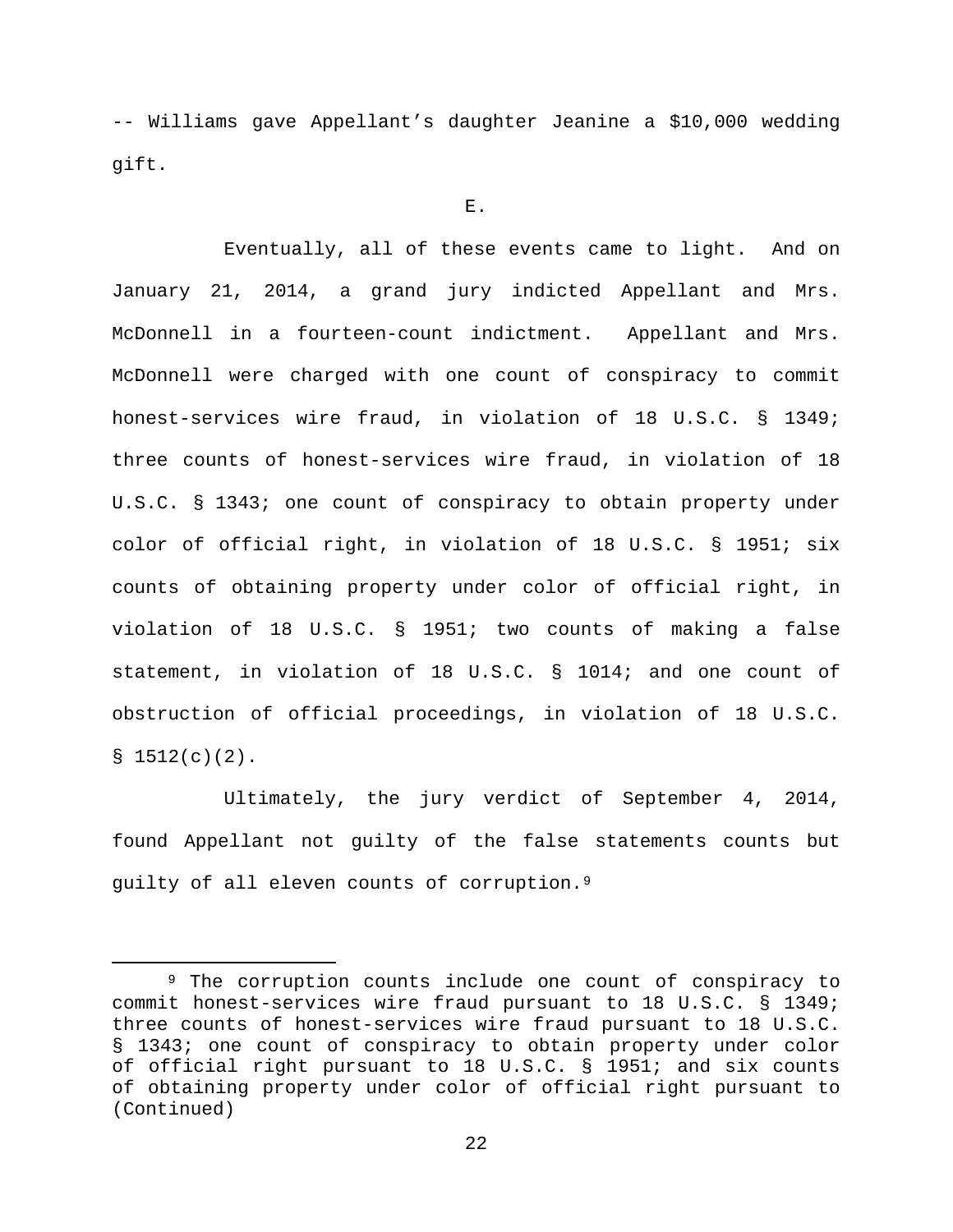At sentencing the Government requested a sentence of 78 months -- or six and a half years -- of imprisonment, which was at the low end of the applicable Sentencing Guidelines range. However, the district court departed downward and sentenced Appellant to two years of imprisonment, followed by two years of supervised release. Appellant now challenges his convictions, asserting a litany of errors.

II.

A.

## Motion for Severance

To begin, Appellant argues that the district court erred when it denied both his motion for severance and his request for ex parte consideration of this motion. We review these rulings for an abuse of discretion. See United States v. Lighty, 616 F.3d 321, 348 (4th Cir. 2010) (severance); RZS Holdings AVV v. PDVSA Petroleo S.A., 506 F.3d 350, 356 (4th Cir. 2007) (ex parte proceeding).

#### 1.

Appellant contends that he was entitled to a trial separate from the trial of Mrs. McDonnell. He argues that a joint trial precluded him from calling Mrs. McDonnell as a

Ĩ.

<sup>18</sup> U.S.C. § 1951. Only Mrs. McDonnell was charged with obstruction of official proceedings.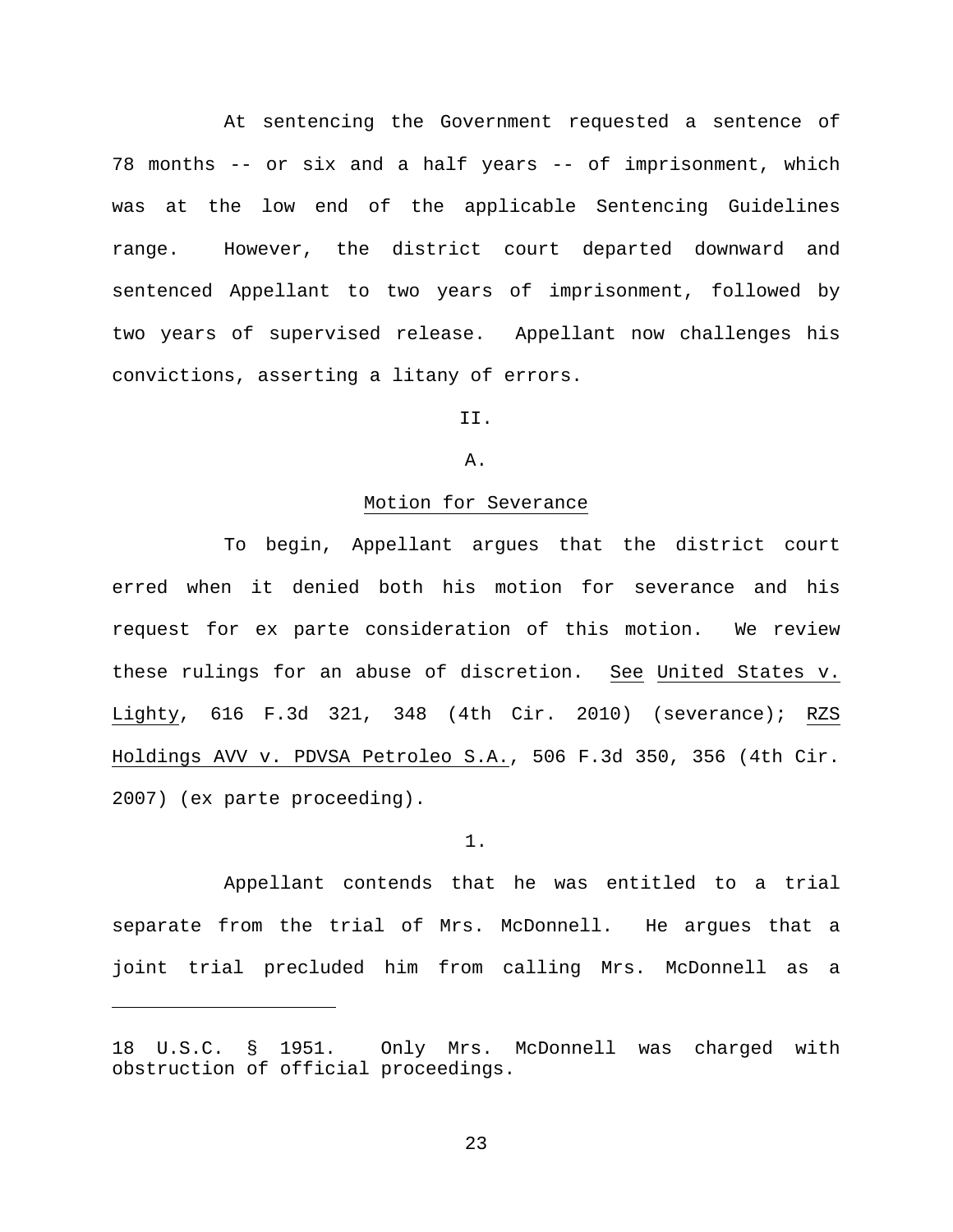witness and thus introducing exculpatory testimony. The district court denied Appellant's motion for severance. Appellant claims this decision was an abuse of the court's discretion.

In general, "defendants indicted together should be tried together." Lighty, 616 F.3d at 348. This is especially true when, as in this case, the defendants are charged with conspiracy. See United States v. Parodi, 703 F.2d 768, 779 (4th Cir. 1983). So a defendant seeking severance based on the need for a co-defendant's testimony must make an initial showing of "(1) a bona fide need for the testimony of his co-defendant, (2) the likelihood that the co-defendant would testify at a second trial and waive his Fifth Amendment privilege, (3) the substance of his co-defendant's testimony, and (4) the exculpatory nature and effect of such testimony." Id. After the initial showing is made, a district court should

> (1) examine the significance of the testimony in relation to the defendant's theory of defense; (2) assess the extent of prejudice caused by the absence of the testimony; (3) pay close attention to judicial administration and economy; (4) give weight to the timeliness of the motion[;] and (5) consider the likelihood that the co-defendant's testimony could be impeached.

Id.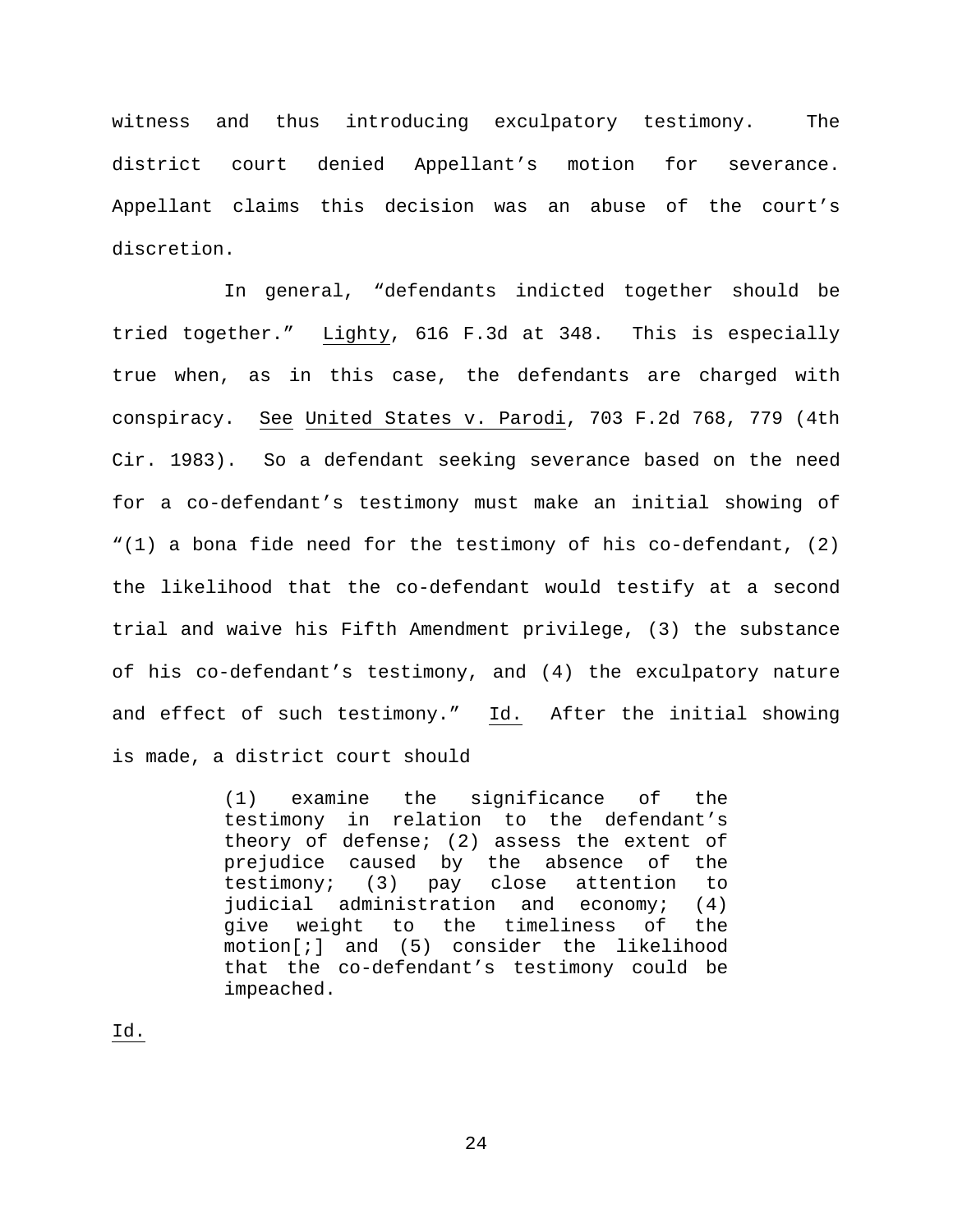Appellant failed to satisfy even the initial showing requirements of United States v. Parodi. The district court denied Appellant's motion for severance because Appellant offered only vague and conclusory statements regarding the substance of Mrs. McDonnell's testimony. As we expressed in Parodi, vague and conclusory statements regarding potential testimony are not enough to establish the substance of a codefendant's testimony. See 703 F.2d at 780.

Appellant's motion to sever paints a picture of Mrs. McDonnell's potential testimony in broad strokes without filling in any details:

> First, her testimony would disprove the<br>Government's primary claim that the Government's primary claim that McDonnells acted in concert through a criminal conspiracy to corruptly accept gifts and loans in exchange for Mr. McDonnell using his office to benefit<br>Williams and his company. Second, her Williams and his company. Second, her testimony would refute the Government's allegation that Mr. McDonnell agreed or promised to use his office to improperly "promote" Star's products or to "obtain research studies for Star<br>products." Third, Mrs. McI Third, Mrs. McDonnell would refute the Government's allegation that she solicited certain gifts and loans identified in the Indictment. Finally, Mrs. McDonnell would refute the Government's allegation that the McDonnells "took steps . . . to conceal" their supposed scheme.

J.A. 296 (alternation in original) (citations omitted). Presented with only these unadorned statements regarding the substance of Mrs. McDonnell's potential testimony, the district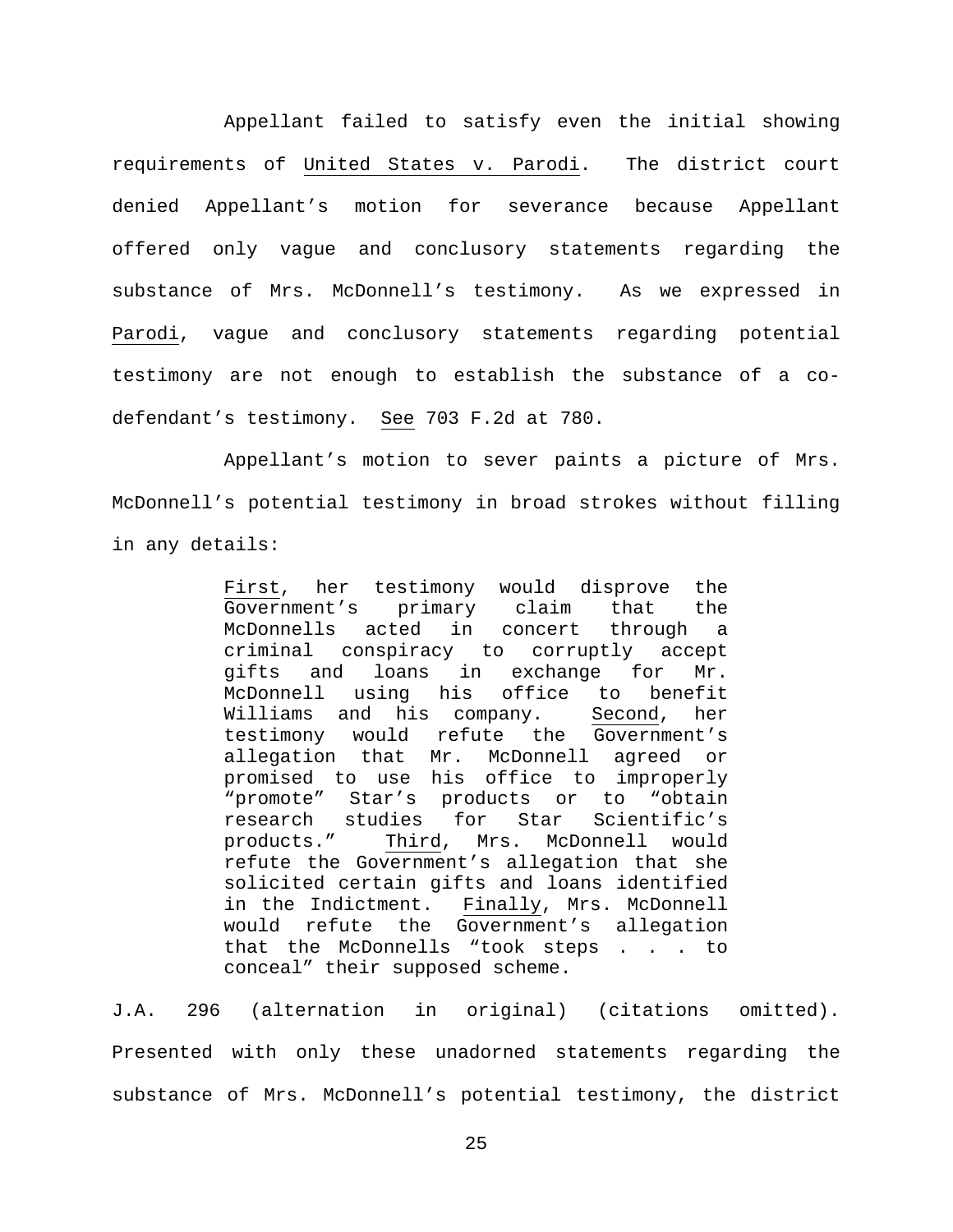court appropriately exercised its discretion when it denied the motion to sever.

2.

Appellant claimed he could provide a more detailed account of the substance of Mrs. McDonnell's potential testimony -- an account he offered to share with the district court on the condition that the district court review the evidence ex parte. The district court denied this invitation, finding an ex parte proceeding would be inappropriate.

Ex parte proceedings and communications are disfavored because they are "fundamentally at variance with our conceptions of due process." Doe v. Hampton, 566 F.2d 265, 276 (D.C. Cir. 1977), quoted in Thompson v. Greene, 427 F.3d 263, 269 n.7 (4th Cir. 2005). However, such proceedings and communications may be permissible in limited circumstances. "[O]ur analysis should focus, first, on the parties' opportunity to participate in the court's decision and, second, on whether the ex parte proceedings were unfairly prejudicial." RZS Holdings AVV, 506 F.3d at 357.

Ex parte proceedings were not justified in this case. Appellant sought to withhold from the Government all of the information necessary to establish the necessity of severance. This proposal would have barred the Government from challenging whether Appellant actually satisfied the initial showing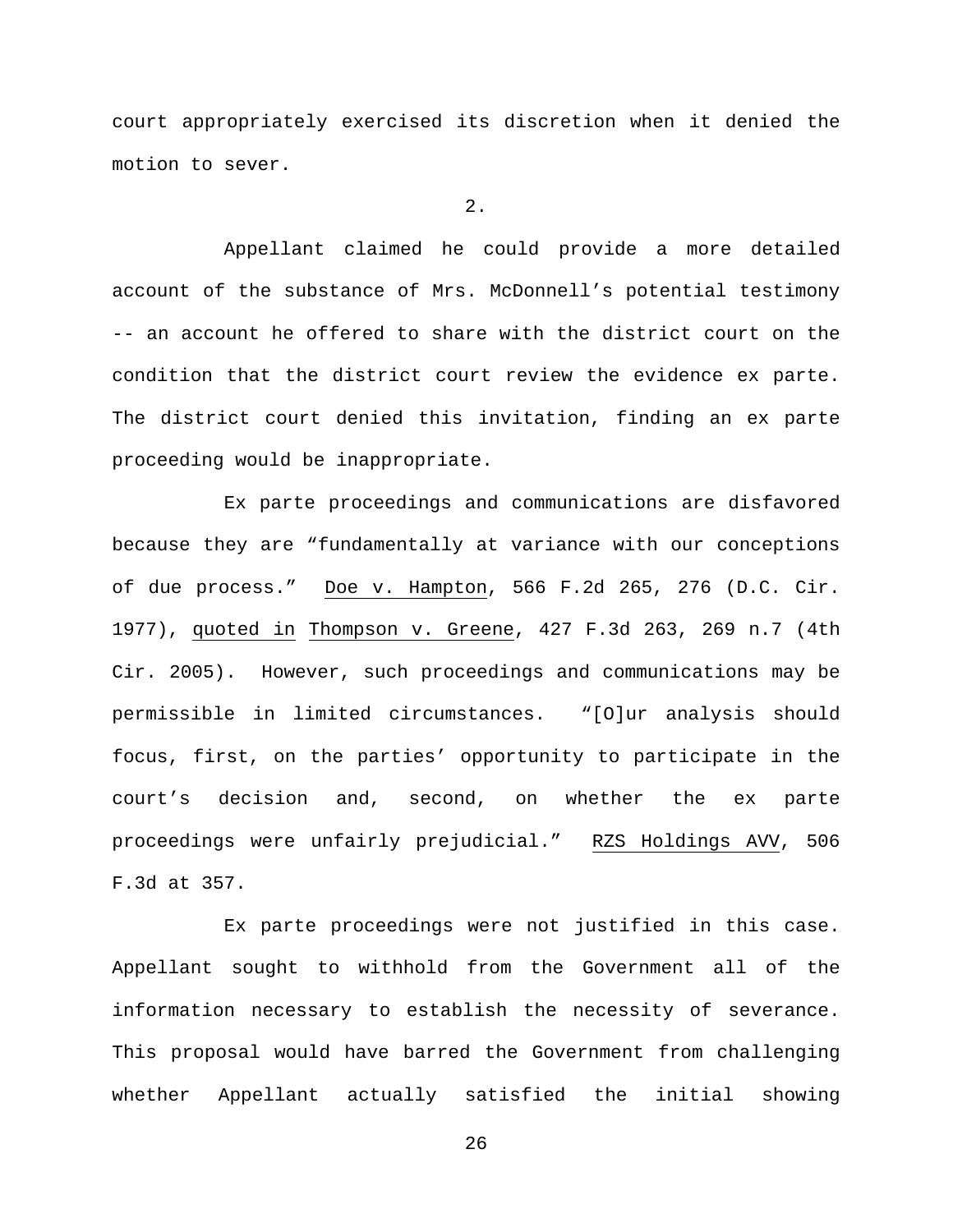required by Parodi. If the district court proceeded as Appellant requested, it would have been the only entity in a position to challenge Appellant's contentions. The district court was reluctant to assume the role of an advocate when evaluating "a motion to sever[, which] requires a factintensive, multi-factored analysis for which there is a heightened need for well-informed advocacy." J.A. 351.<sup>10</sup> It

Ex parte communications between the government and the court deprive the defendant of notice of the precise content of the communications and an opportunity to<br>respond. These communications thereby can These communications thereby can create both the appearance of impropriety and the possibility of actual misconduct. Even where the government acts in good faith<br>and diligently attempts to present and diligently attempts to present information fairly during an ex parte proceeding, the government's information is likely to be less reliable and the court's ultimate findings less accurate than if the defendant had been permitted to participate. However impartial a prosecutor may mean to be, he is an advocate, accustomed to stating only one side of the case. An ex parte proceeding places a substantial burden upon the trial judge to perform what is naturally and properly the function of an advocate.

834 F.2d 1311, 1318–19 (7th Cir. 1987) (emphasis omitted) (citations omitted) (internal quotation marks omitted). The reversal of roles in this case does not change the equation. See Alderman v. United States, 394 U.S. 165, 184 (1969) ("As the need for adversary inquiry is increased by the complexity of the issues presented for adjudication, and by the consequent (Continued)

<span id="page-26-0"></span><sup>&</sup>lt;sup>10</sup> In United States v. Napue, the Seventh Circuit elaborated on the problems presented by ex parte communications between a court and the Government: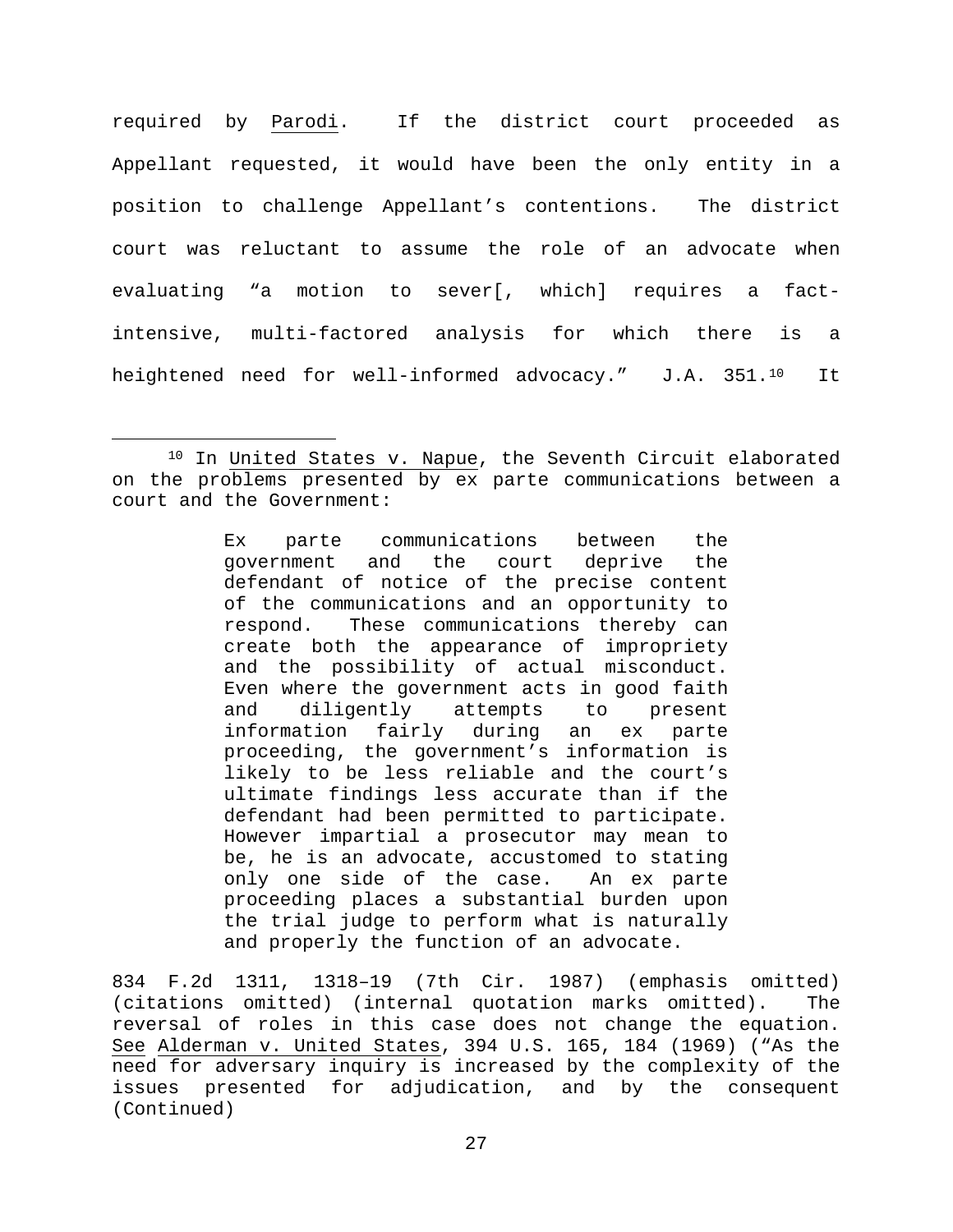properly exercised its discretion by denying Appellant's request.

Appellant also maintains that the district court erred by failing to defer its ruling on the motion to sever until 14 days prior to trial. The district court was not obligated to consider this request because Appellant waited until his reply to argue this issue. Cf. U.S. S.E.C. v. Pirate Investor LLC, 580 F.3d 233, 255 n.23 (4th Cir. 2009) ("Ordinarily we do not consider arguments raised for the first time in a reply brief . . . ."); Mike's Train House, Inc. v. Broadway Ltd. Imports, LLC, 708 F. Supp. 2d 527, 535 (D. Md. 2010) (applying this principle to reply memoranda). We are satisfied, therefore, that the district court did not abuse its discretion by denying this request outright.

Appellant simply failed to provide adequate justification for his claim that a severance was warranted. He was not entitled to an ex parte examination of his evidence; he was not entitled to deferral of the district court's ruling. Accordingly, we affirm the denial of Appellant's motion to sever.

Ĩ.

inadequacy of ex parte procedures as a means for their accurate resolution, the displacement of well-informed advocacy necessarily becomes less justifiable." (emphasis omitted)).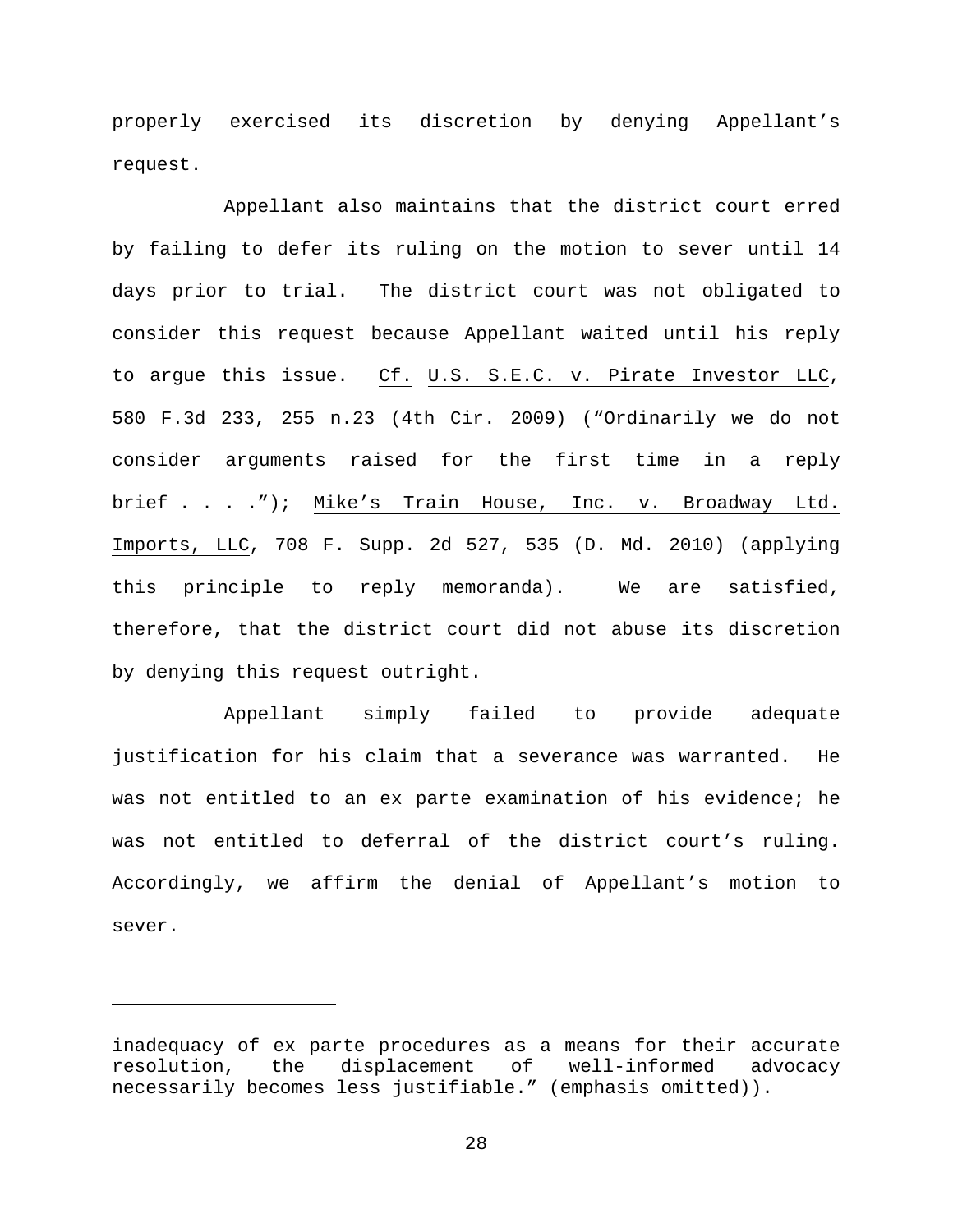### Voir Dire

Appellant next argues that the district court failed to adequately question prospective jurors on the subject of pretrial publicity. He complains that, during the voir dire proceedings, the court declined his request for individual questioning on this topic. Instead, the court polled the members of the venire as a group, asking whether any of them believed themselves to be incapable of "put[ting] aside whatever it is that [they had] heard." J.A. 1692. The court did call eight prospective jurors to the bench for one-on-one questioning, but only after the defense singled them out on the basis of their responses to a jury selection questionnaire. Appellant argues that such "perfunctory" questioning violated his Sixth Amendment right to an impartial jury. Appellant's Br. 65. Because "[t]he conduct of voir dire necessarily is committed to the sound discretion of the trial court," United States v. Lancaster, 96 F.3d 734, 738 (4th Cir. 1996) (en banc), we also review this contention for abuse of discretion, see United States v. Caro, 597 F.3d 608, 613 (4th Cir. 2010).

Appellant's argument begins inauspiciously, with an assertion that the Supreme Court's decision in Skilling v. United States, 130 S. Ct. 2896 (2010), establishes minimum requirements for voir dire in "publicity-saturated" cases like

B.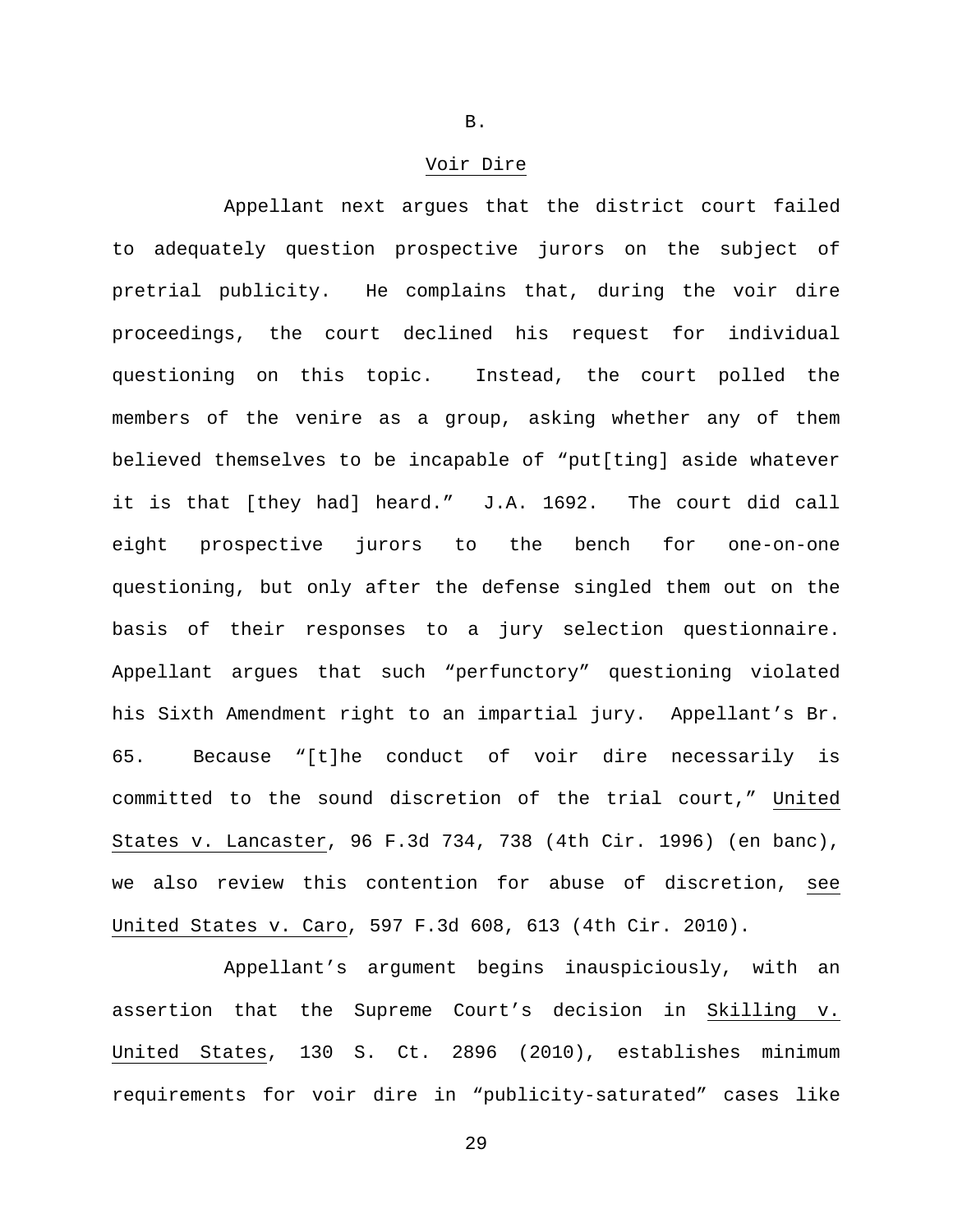this one. Appellant's Br. 22. In Skilling, he claims, the Court approved the voir dire procedure "only because" the trial court asked prospective jurors to indicate whether they had formed an opinion about the defendant's guilt or innocence and later examined them individually about pretrial publicity. Id. Appellant then reasons that, because the trial court in this case took neither of those steps, it necessarily "failed to 'provide a reasonable assurance that prejudice would be discovered if present.'" Id. (quoting Lancaster, 96 F.3d at 740).

Skilling, however, does not purport to hand down commandments for the proper conduct of voir dire proceedings. See 130 S. Ct. at 2918 (explaining that the legal issue under review was, narrowly, "the adequacy of jury selection in Skilling's case" (emphasis supplied)). On the contrary, the Court in Skilling recommitted itself to the principle that jury selection is unsusceptible to any "hard-and-fast formula"; as always, it remains "particularly within the province of the trial judge." Id. at 2917 (internal quotation marks omitted); see also United States v. Wood, 299 U.S. 123, 145-46 (1936) (stating that procedures for detecting and rooting out juror bias cannot be "chained to any ancient and artificial formula"). Trial judges, as we have repeatedly recognized, retain broad discretion over the conduct of voir dire, see, e.g., United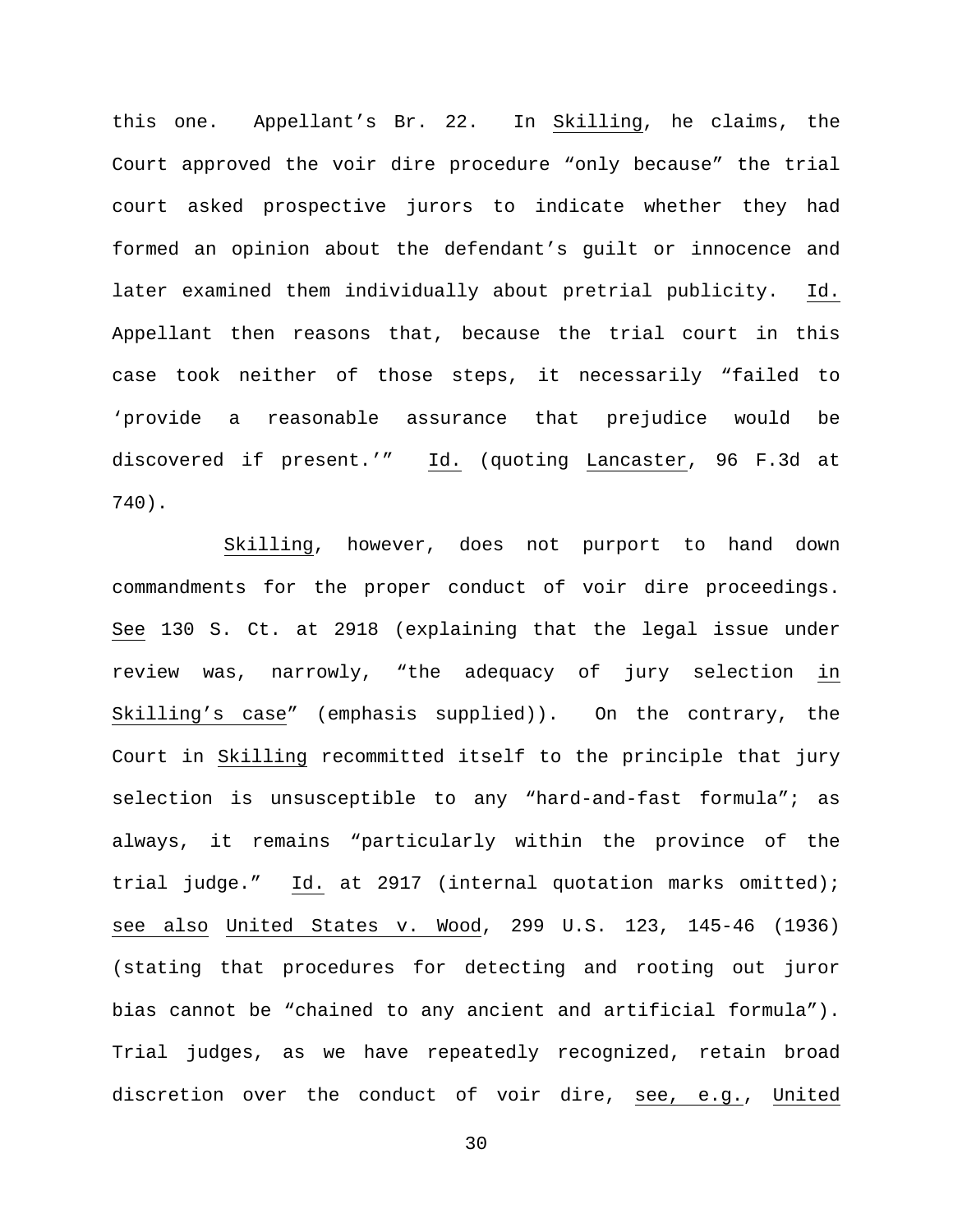States v. Jeffery, 631 F.3d 669, 673 (4th Cir. 2011), both as a general matter and in the area of pretrial publicity, specifically, see, e.g., United States v. Bailey, 112 F.3d 758, 770 (4th Cir. 1997); United States v. Bakker, 925 F.2d 728, 733- 34 (4th Cir. 1991). The Supreme Court has itself emphasized the "wide discretion" that trial courts enjoy in questioning prospective jurors about pretrial publicity:

> Particularly with respect to pretrial publicity, we think this primary reliance on the judgment of the trial court makes good sense. The judge of that court sits in the locale where the publicity is said to have had its effect and brings to his evaluation of any such claim his own perception of the depth and extent of news stories that might influence a juror. The trial court, of course, does not impute his own perceptions to the jurors who are being examined, but these perceptions should be of assistance to it in deciding how detailed an inquiry to make of the members of the jury venire.

Mu'Min v. Virginia, 500 U.S. 415, 427 (1991).

In his opening brief, Appellant accuses the district court of "limit[ing] voir dire on this issue to asking the prospective jurors en masse to sit down if they felt they could be fair." Appellant's Br. 65. The court, though, did a good deal more than that.

Jury selection in this case commenced with a courtapproved jury questionnaire spanning 99 questions, four of which pressed prospective jurors for information about their exposure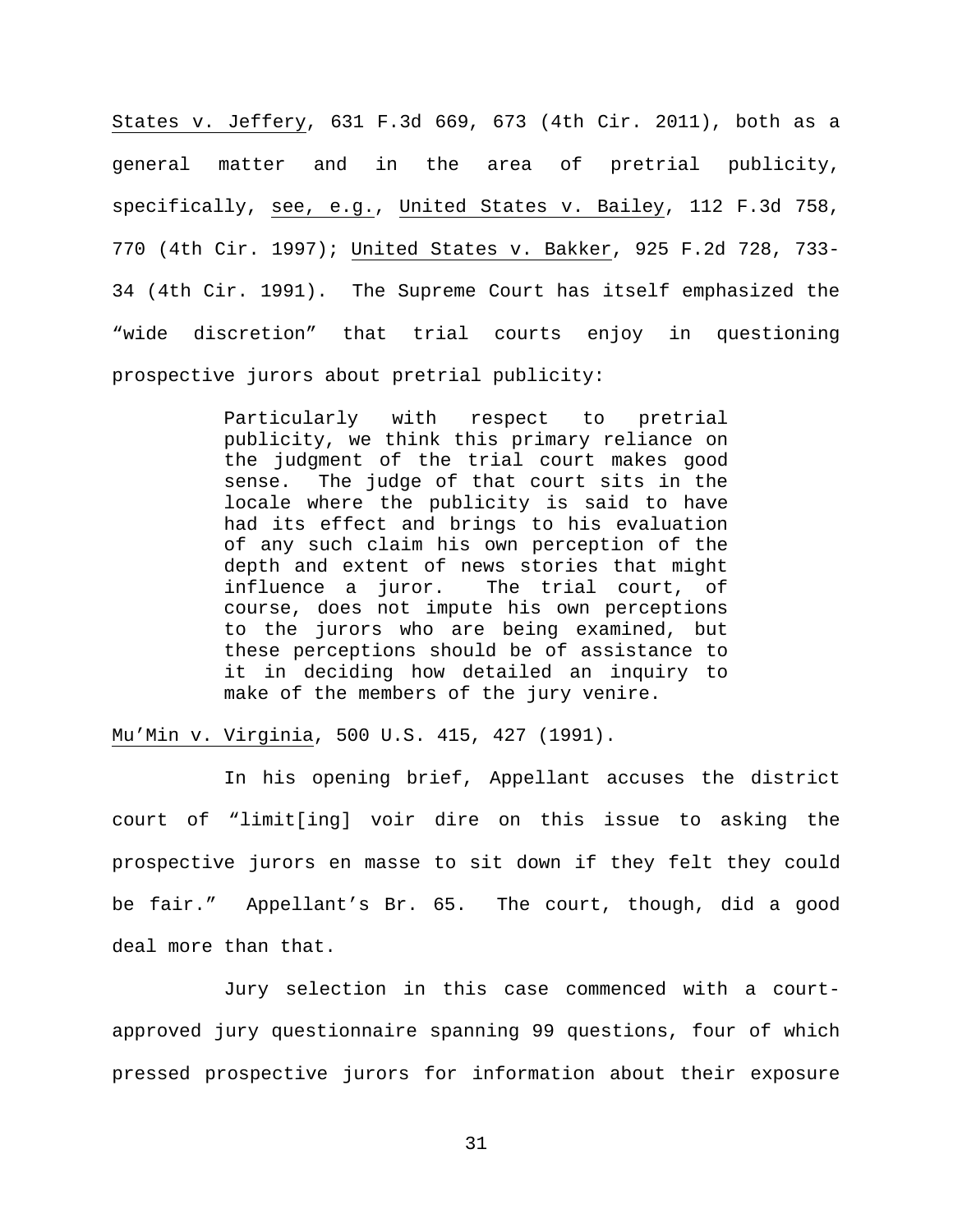to pretrial publicity.<sup>11</sup> The questionnaire  $-$ - by and large, a condensed version of a slightly longer proposed questionnaire that the parties submitted jointly -- asked respondents to state whether they had "seen, heard or read anything" about the case; "[h]ow closely" they had followed news about the case; and from which types of media they had heard about it. J.A. 592-93. It then asked whether each respondent had "expressed an opinion about this case or about those involved to anyone," and if so, to elaborate on both "the circumstances" and the opinion expressed. Id. at 593.

Appellant makes much of the fact that the jury questionnaire merely asked whether prospective jurors had "expressed" an opinion about the case, rather than whether they had formed an opinion about it. Appellant, however, bears much of the responsibility for the wording and scope of questions on that document. And while the jointly proposed jury questionnaire from which the final questionnaire was culled did, indeed, ask whether prospective jurors had "formed" an opinion about the case, the wording of this proposed question was suspect. It asked: "Based on what you have read, heard, seen,

<span id="page-31-0"></span><sup>&</sup>lt;sup>11</sup> Another section of the questionnaire asked prospective jurors to discuss their news consumption more generally. Respondents were instructed to list, among other things, the print and online news sources they read most often and any websites they visit regularly.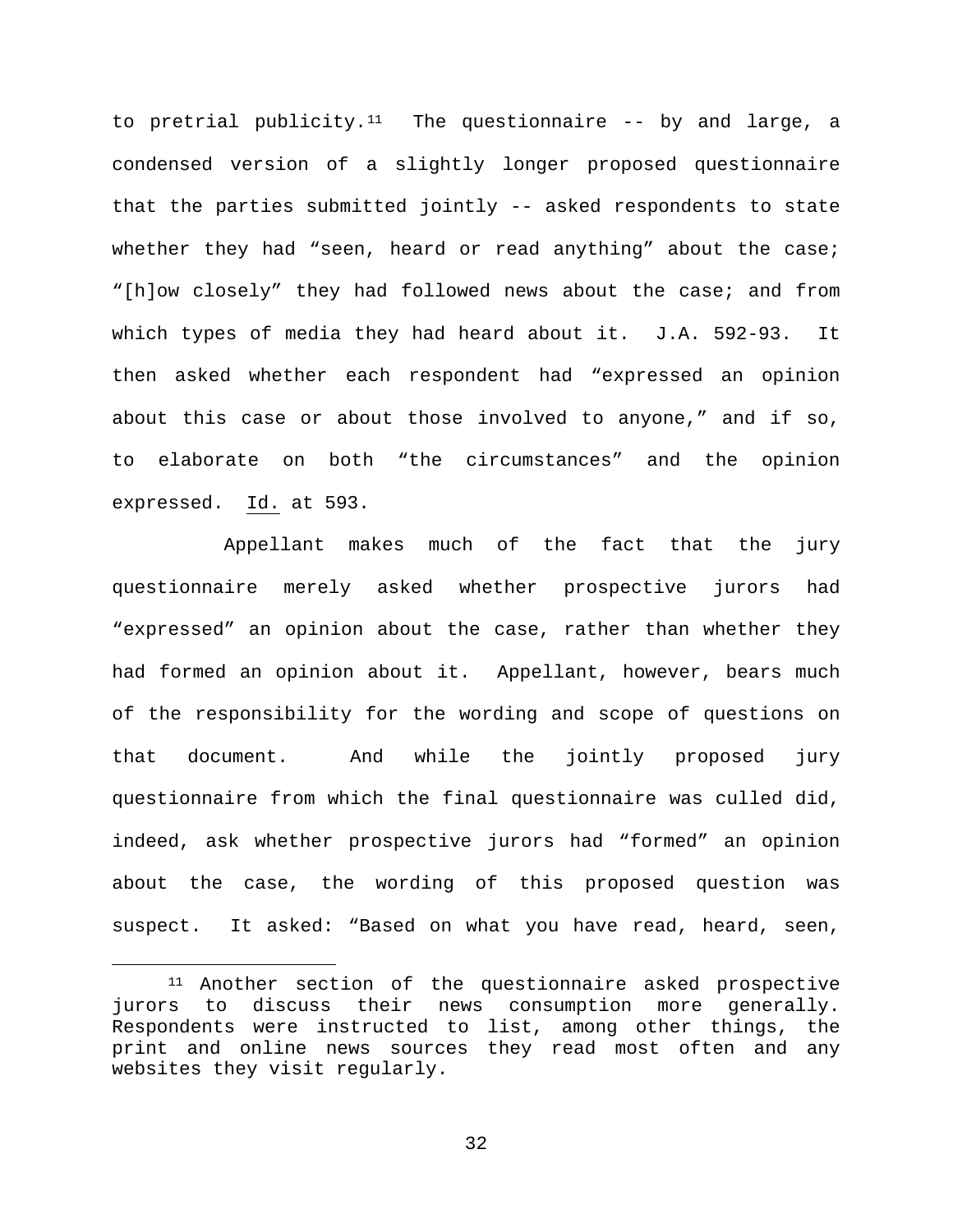and/or overheard in conversations, please tell us what opinions, if any, you have formed about the guilt or innocence of Robert F. McDonnell." J.A. 527. So worded, this question invites respondents to deliberate on the defendant's guilt or innocence and to stake out a position before even a single juror has been seated. The court was justified in rejecting it. $^{12}$  $^{12}$  $^{12}$ 

Later, the court did exercise its discretion to question the prospective jurors as a group, instead of individually, on the subject of pretrial publicity. See Bakker, 925 F.2d at 734 ("[I]t is well established that a trial judge may question prospective jurors collectively rather than individually."). During this portion of the in-court voir dire, the court asked the members of the venire, collectively, to stand up if they had read, heard, or seen any media reports about the case. The court then asked the prospective jurors to

<span id="page-32-0"></span> <sup>12</sup> Indeed, the court's decision not to pose Appellant's suggested question finds support in the Supreme Court's guidance on matters of pretrial publicity. See Mu'Min, 500 U.S. at 430 (explaining that the question for voir dire is "whether the jurors . . . had such fixed opinions that they could not judge impartially the guilt of the defendant" (alteration in original) (emphasis supplied) (internal quotation marks omitted)); Irvin v. Dowd, 366 U.S. 717, 723 (1961) ("To hold that the mere existence of any preconceived notion as to the guilt or innocence of an accused, without more, is sufficient to rebut the presumption of a prospective juror's impartiality would be to establish an impossible standard. It is sufficient if the juror can lay aside his impression or opinion and render a verdict based on the evidence presented in court.").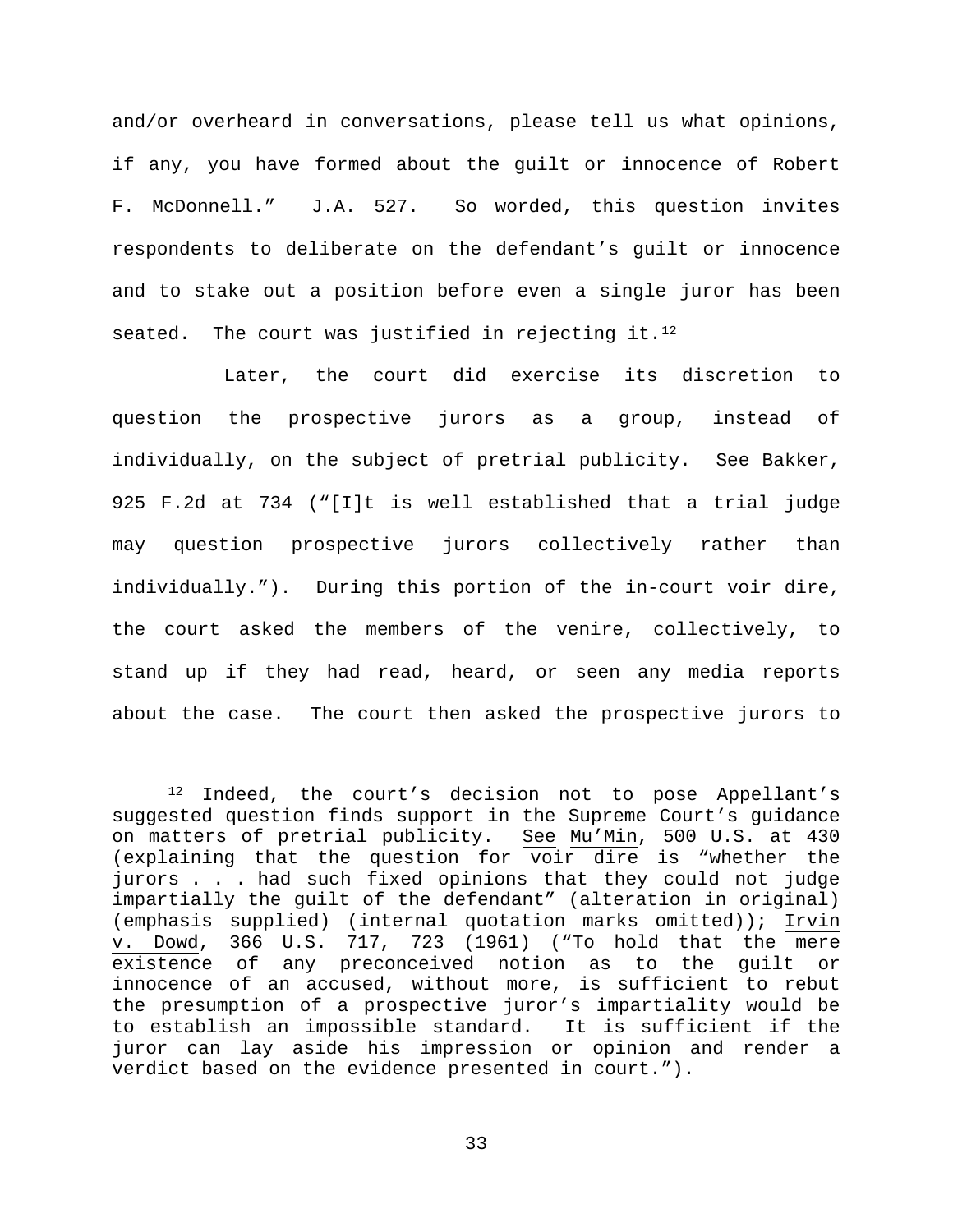sit down if, despite this, they believed they were "able to put aside whatever it is that [they] heard, listen to the evidence in this case and be fair to both sides." J.A. 1691-92. Even still, the court invited defense counsel to identify any specific veniremen it would like to question further on this subject. In response, Appellant's counsel brought forward the names of eight prospective jurors, and the court proceeded to summon each of those prospective jurors to the bench for individual questioning. The court struck one of these individuals, without objection, based on her responses to its questions. When this process was complete, the court asked Appellant's counsel whether there was "[a]nybody else" he wished to question. J.A. 1706. "Not on publicity," counsel said. Id.

Appellant, relying on our decision in United States v. Hankish, 502 F.2d 71 (4th Cir. 1974), argues that the prospective jurors' acknowledgment that they had been exposed to pretrial publicity obligated the trial court to question every single one of them -- not merely one at a time, but outside of the others' presence. See Appellant's Br. 65. Hankish, however, is inapplicable. The error in that case was a district court's refusal to poll jurors, after they had already been seated, to discern whether any of them had read a particular, "highly prejudicial" article that ran in the local newspaper on the second day of the trial. 502 F.2d at 76. We did not hold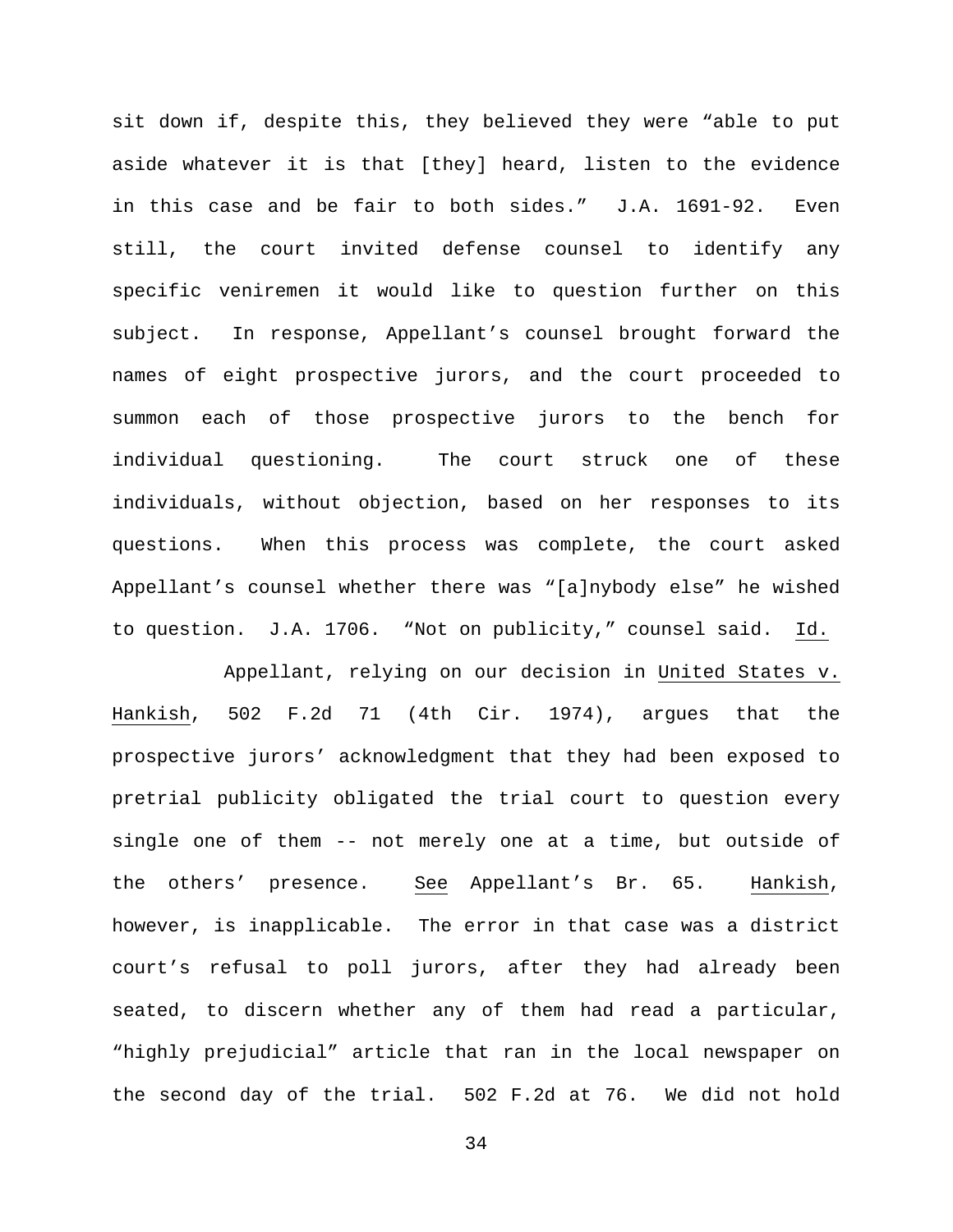then, and have not held since, that individual questioning, out of earshot of the rest of the venire, is required to alleviate generalized concerns about the pernicious effects of pretrial publicity. On the contrary, we have held that merely asking for a show of hands was not an abuse of discretion. See Bailey, 112 F.3d at 769-70 (finding no abuse of discretion where a court asked prospective jurors to raise their hands if they had heard or read about the case and, separately, if "anything they had heard would predispose them to favor one side or the other").

We are satisfied that the trial court's questioning in this case was adequate to "provide a reasonable assurance that prejudice would be discovered if present." Lancaster, 96 F.3d at 740 (internal quotation marks omitted); see also United States v. Hsu, 364 F.3d 192, 203-04 (4th Cir. 2004). And Appellant does not contend that any actual juror bias has been discovered. We conclude, therefore, that the court did not abuse its discretion.

# C.

# Evidentiary Rulings

Appellant asserts the district court made multiple erroneous evidentiary rulings. In general, we review evidentiary rulings for an abuse of discretion, affording substantial deference to the district court. See United States v. Medford, 661 F.3d 746, 751 (4th Cir. 2011). "A district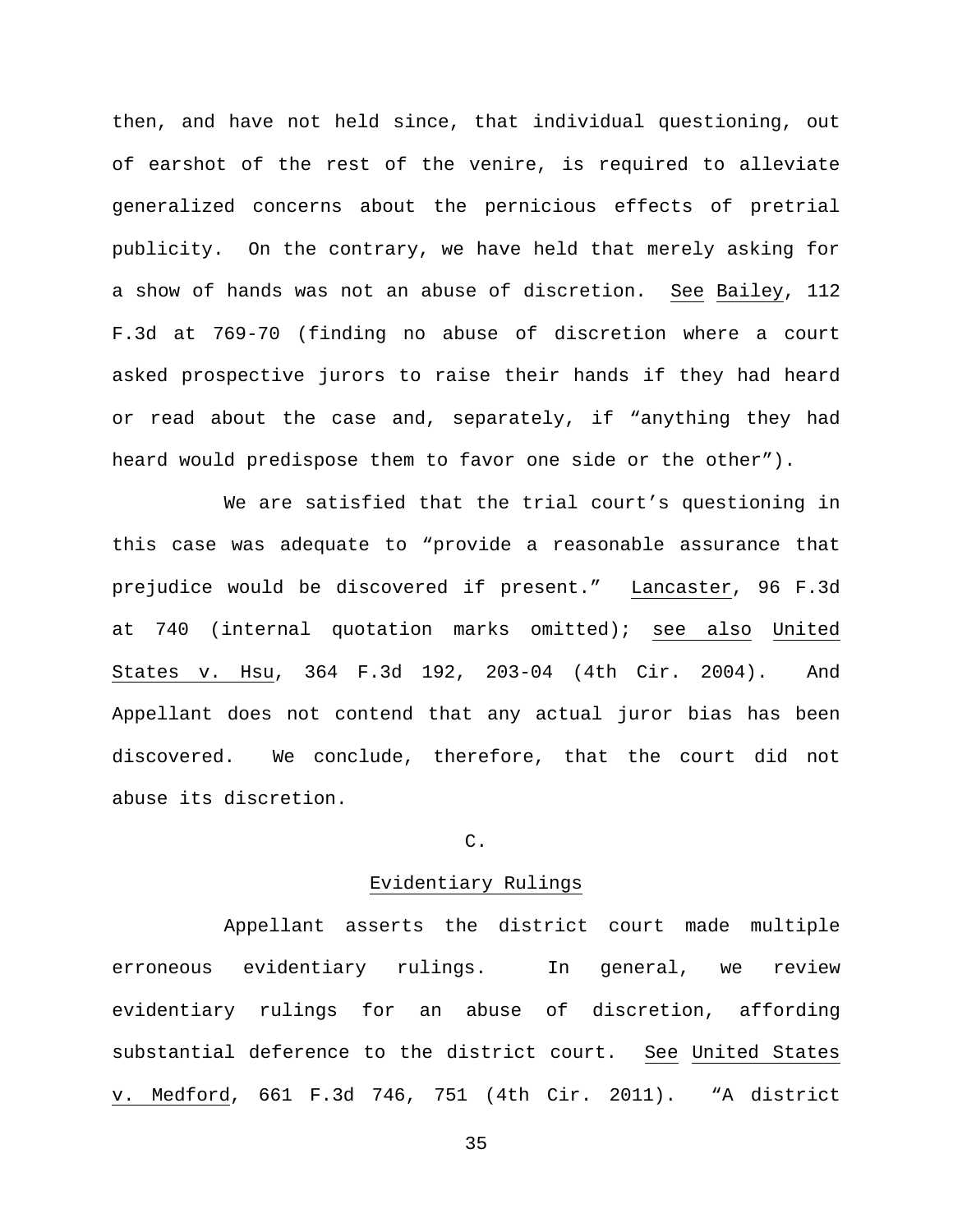court abuses its discretion if its conclusion is guided by erroneous legal principles or rests upon a clearly erroneous factual finding." Westberry v. Gislaved Gummi AB, 178 F.3d 257, 261 (4th Cir. 1999) (citations omitted). Reversal is appropriate if we have "a definite and firm conviction that the court below committed a clear error of judgment in the conclusion it reached upon a weighing of the relevant factors." Id. (internal quotation marks omitted).

# 1.

# Exclusion of Expert Testimony

Appellant objects to the exclusion of his proposed expert testimony about Williams's cooperation agreement with the Government as well as expert testimony about the Statements of Economic Interest. We reject these claims, as the trial court's decisions to exclude this evidence were not abuses of discretion.

#### a.

First, Appellant argues that he should have been permitted to present expert testimony about Williams's cooperation agreement with the Government, which provided Williams with transactional immunity. In a letter dated May 30, 2014, the Government outlined the immunized conduct:

> (1) conduct involving his agreement to provide, and his provision of, things of value to former Virginia Governor Robert F.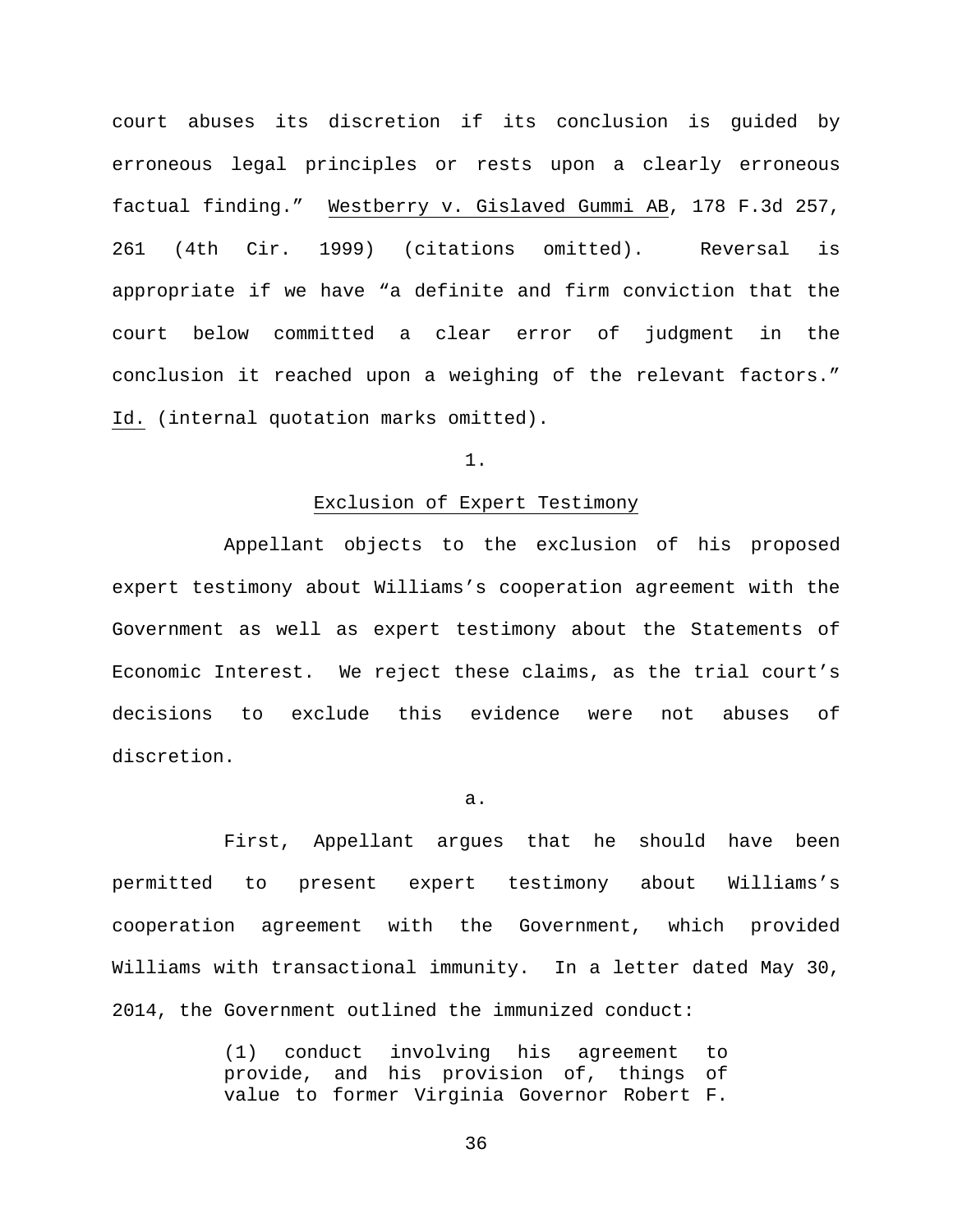McDonnell, former First Lady of Virginia Maureen P. McDonnell, and their family<br>members; (2) conduct related to loans conduct related to loans Williams received from 2009 to 2012 in exchange for his pledge of Star Scientific stock; and (3) conduct related to Williams' gifts of Star Scientific stock to certain trusts from 2009 to 2012.

J.A. 7918. Appellant offered the expert testimony of Peter White -- a partner at Schulte Roth & Zabel LLP and former Assistant United States Attorney -- to "explain[] transactional immunity, its value, and its uniqueness" and to "help[] the jury understand Williams's deal so it could assess his credibility." Appellant's Br. 78.

Expert testimony cannot be used for the sole purpose of undermining a witness's credibility. See United States v. Allen, 716 F.3d 98, 105–06 (4th Cir. 2013). Here, the defense wished to present White's testimony in order to emphasize the rarity of Williams's agreement and to imply, as a result, that Williams had more reason to provide false or greatly exaggerated testimony. In other words, the sole purpose of White's testimony was to undermine Williams's credibility. This is a matter best left to cross examination. Accordingly, we cannot conclude that the district court's decision to exclude this evidence was an abuse of discretion. See Allen, 716 F.3d at 106 ("A juror can connect the dots and understand the implications that a plea agreement might have on a codefendant's testimony --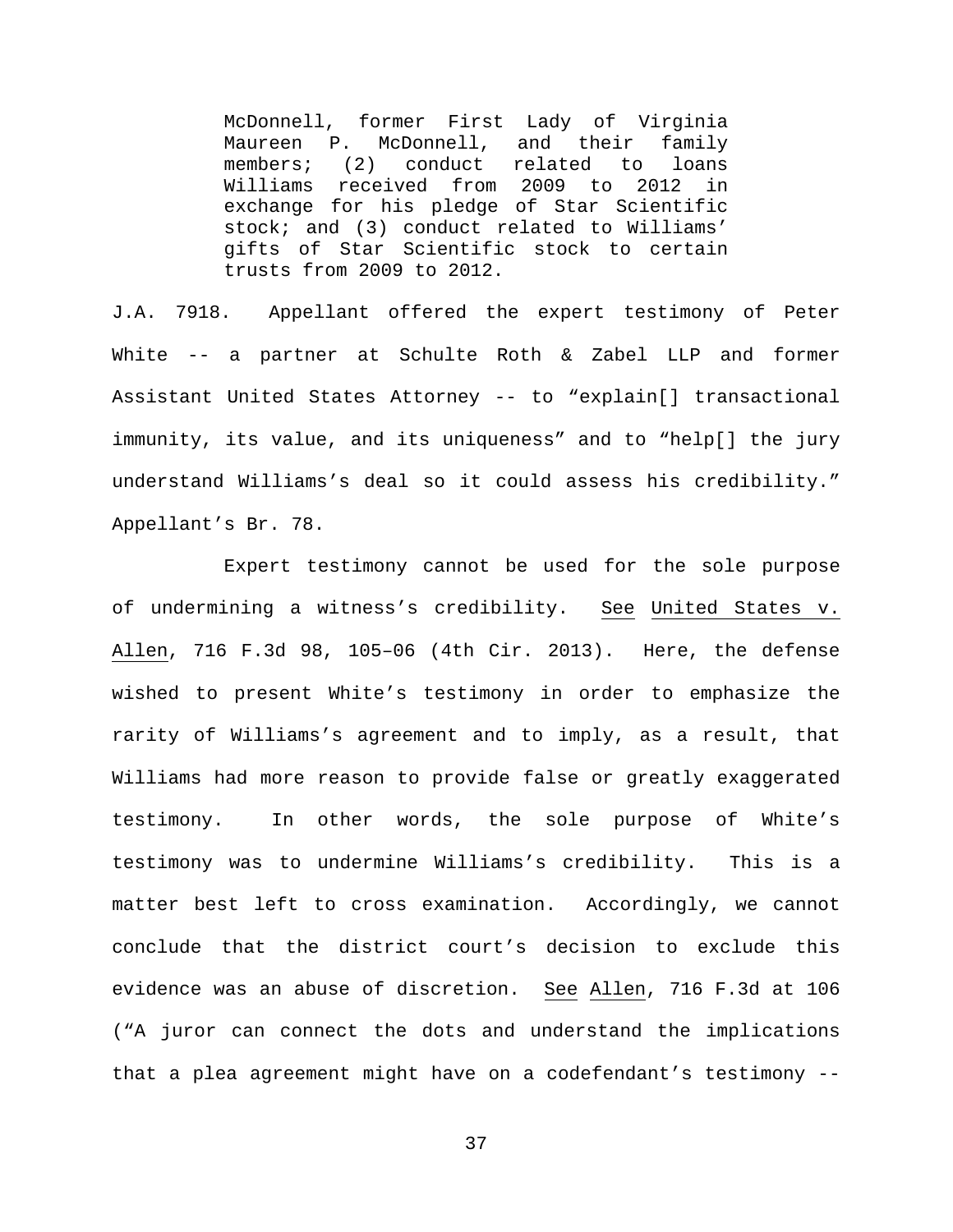it is certainly within the realm of common sense that certain witnesses would have an incentive to incriminate the defendant in exchange for a lower sentence." (internal quotation marks omitted)).[13](#page-37-0)

b.

Second, Appellant argues that he should have been permitted to present expert testimony about the Statements of Economic Interest. Appellant offered the expert testimony of Norman A. Thomas -- a private attorney who formerly worked in

<span id="page-37-0"></span><sup>&</sup>lt;sup>13</sup> Appellant also contests the exclusion of his proposed lay witness testimony about the rarity of Williams's agreement. At trial, the court sustained the Government's objection after defense counsel asked Williams whether he understood "how unusual it is . . . to get transactional immunity" and again after defense counsel asked an FBI special agent whether he had "ever seen a cooperating witness get the kind of deal that Mr.<br>Williams got." J.A. 2778, 5064. Appellant claims this Appellant claims this<br>" jury assess Williams's testimony would have helped the credibility. In relevant part, Rule 701 of the Federal Rules of Evidence requires that opinion testimony from a lay witness must be "helpful to clearly understanding the witness's testimony." Fed. R. Evid. 701(b); see also United States v. Hassan, 742 F.3d 104, 136 (4th Cir. 2014) ("Lay opinion testimony is particularly useful when . . . the terms and concepts being discussed . . . are likely to be unfamiliar to the jury."). Juries are familiar with the general import and effect of immunity agreements. Cf. Allen, 716 F.3d at 106 (discussing jurors' ability to understand the implications of a plea agreement). Here, the jury was informed of the contents of Williams's agreement, and Williams testified about the agreement and his understanding of the immunities from prosecution it afforded him. The jury did not need additional testimony regarding what types of agreements are more common than others to assess Williams's credibility. In other words, the district court reasonably concluded that the testimony would not have been helpful.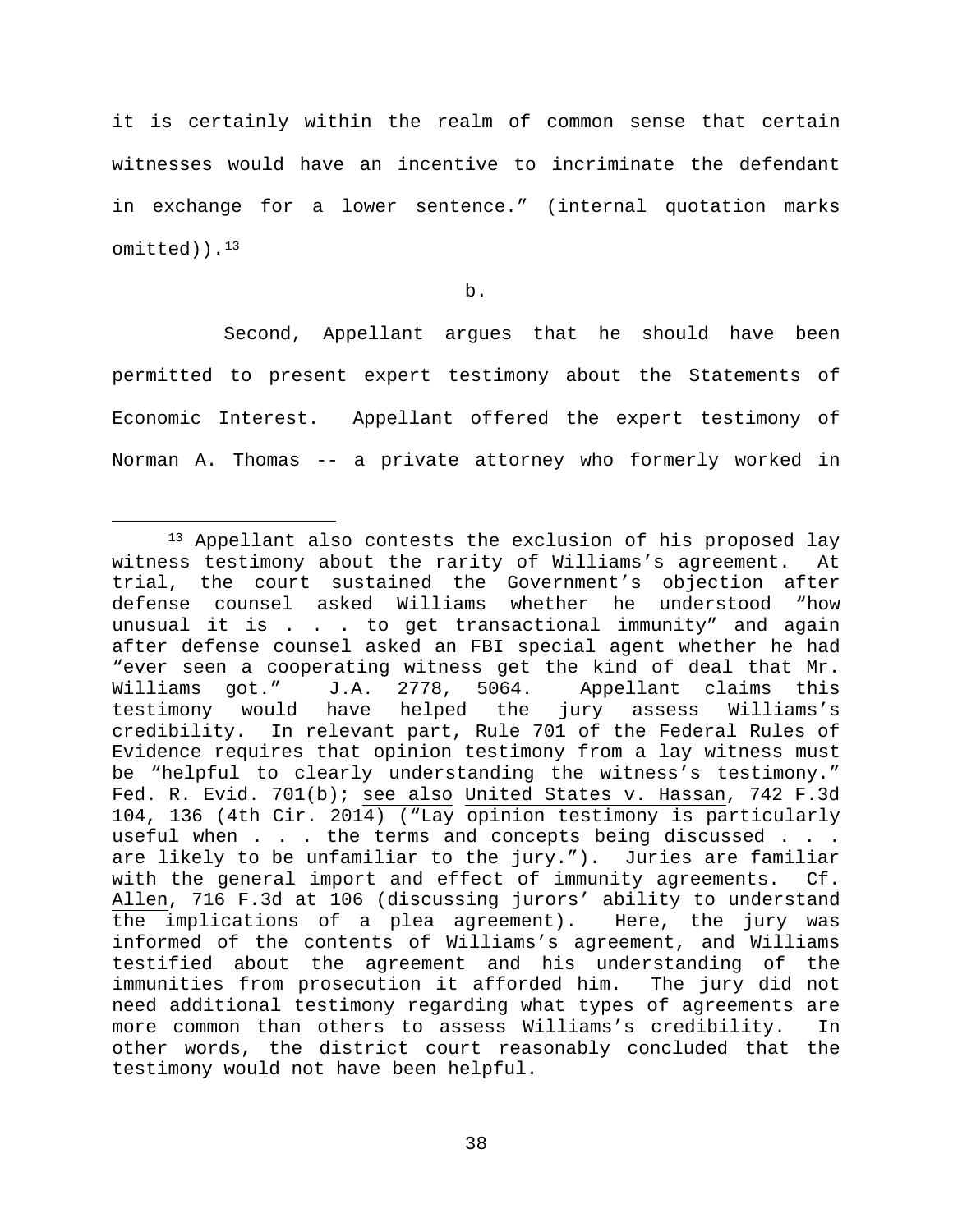the Office of the Attorney General of Virginia and served as a judge -- to explain the vagueness and complexity of the Statements of Economic Interest. According to Appellant, Thomas also would have explained that Appellant's Statements of Economic Interest evidenced a reasonable understanding of the disclosure requirements.

Expert testimony must "help the trier of fact to understand the evidence or to determine a fact in issue." Fed. R. Evid. 702(a). "The helpfulness requirement of Rule 702 thus prohibits the use of expert testimony related to matters which are obviously . . . within the common knowledge of jurors." United States v. Lespier, 725 F.3d 437, 449 (4th Cir. 2013) (alteration in original) (internal quotations marks omitted).

The district court excluded the testimony of Thomas because it would not be helpful to the jury. As the court observed, the jurors were "capable of reading and assessing the complexity of the [Statements] for themselves." J.A. 719. Generally speaking, one does not need any special skills or expertise to recognize that something is complex. Accordingly, this matter was plainly within the common knowledge of the jurors. Similarly, the jurors did not need expert assistance to assess the reasonableness of Appellant's opinions about what he did and did not have to disclose. The district court reasonably concluded that Thomas's testimony would not have been helpful.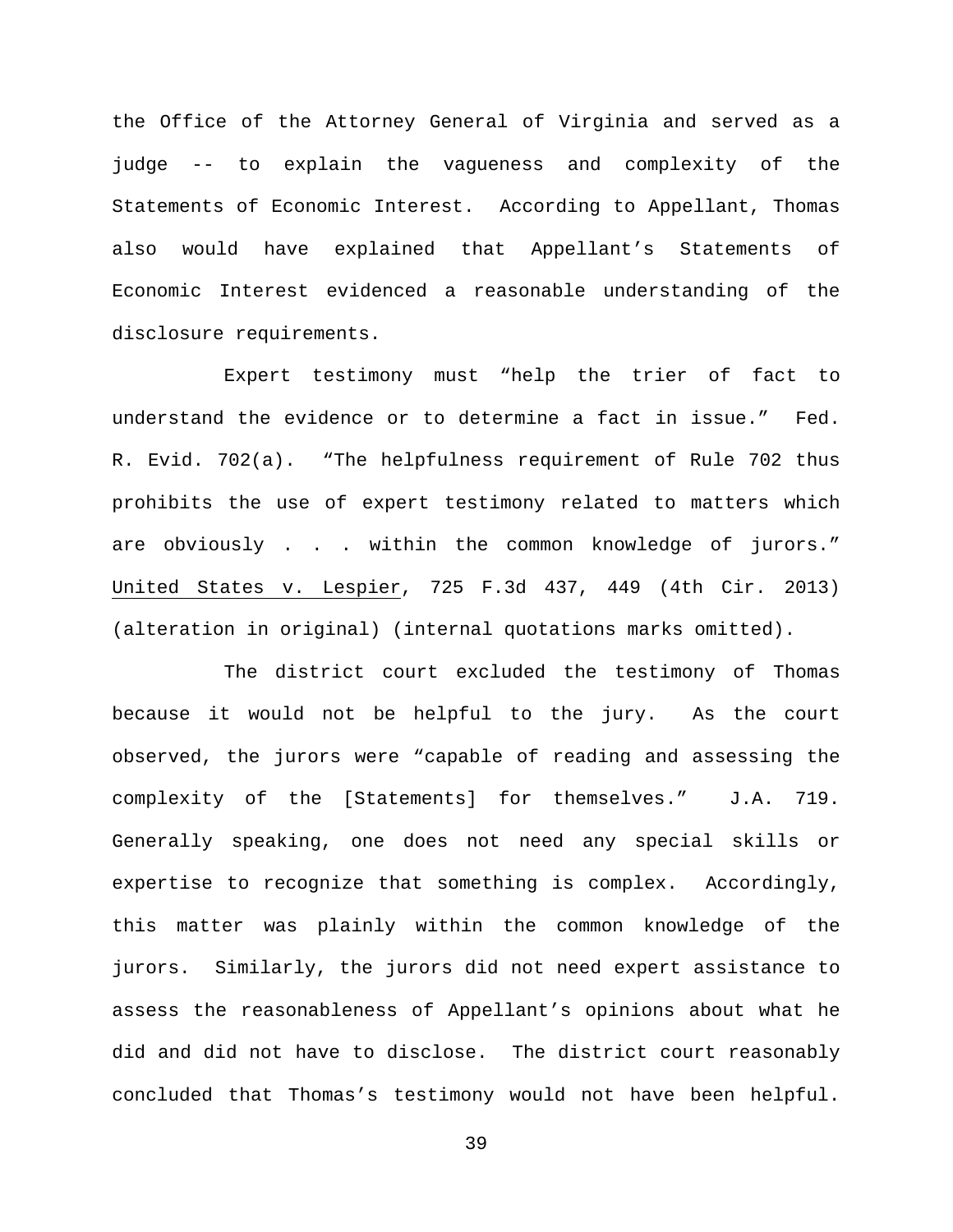As a result, we cannot conclude that the district court's decision to exclude this evidence was an abuse of discretion.

2.

### Admission of Statements of Economic Interest

Appellant objects to the admission of the Statements of Economic Interest filed by Appellant during his time in office. Appellant moved in limine to exclude evidence relating to the Statements of Economic Interest, arguing the Statements of Economic Interest would have little to no probative value and their admission would confuse the issues and mislead the jury.

The Government, on the other hand, characterized the Statements of Economic Interest and related evidence as concealment evidence, which would reveal Appellant's "corrupt intent and consciousness of guilt." J.A. 723. In support of this proposition, the Government offered four examples of how the Statements of Economic Interest amounted to concealment evidence:

> [F]irst, because of [Appellant's] deliberate omission of his golf-related gifts paid by Jonnie Williams; second, because of<br>[Appellant's] deliberate omission of the [Appellant's] deliberate omission of the \$15,000 check from Mr. Williams to pay the remainder of the catering bill the<br>McDonnells owed for their daughter's daughter's wedding; third, as the reason why Mrs. McDonnell sold and repurchased all Star stock held in her account on dates flanking<br>the due date for [Appellant's] 2011 [Appellant's] 2011 [Statement of Economic Interest], and why the next year, she similarly unloaded Star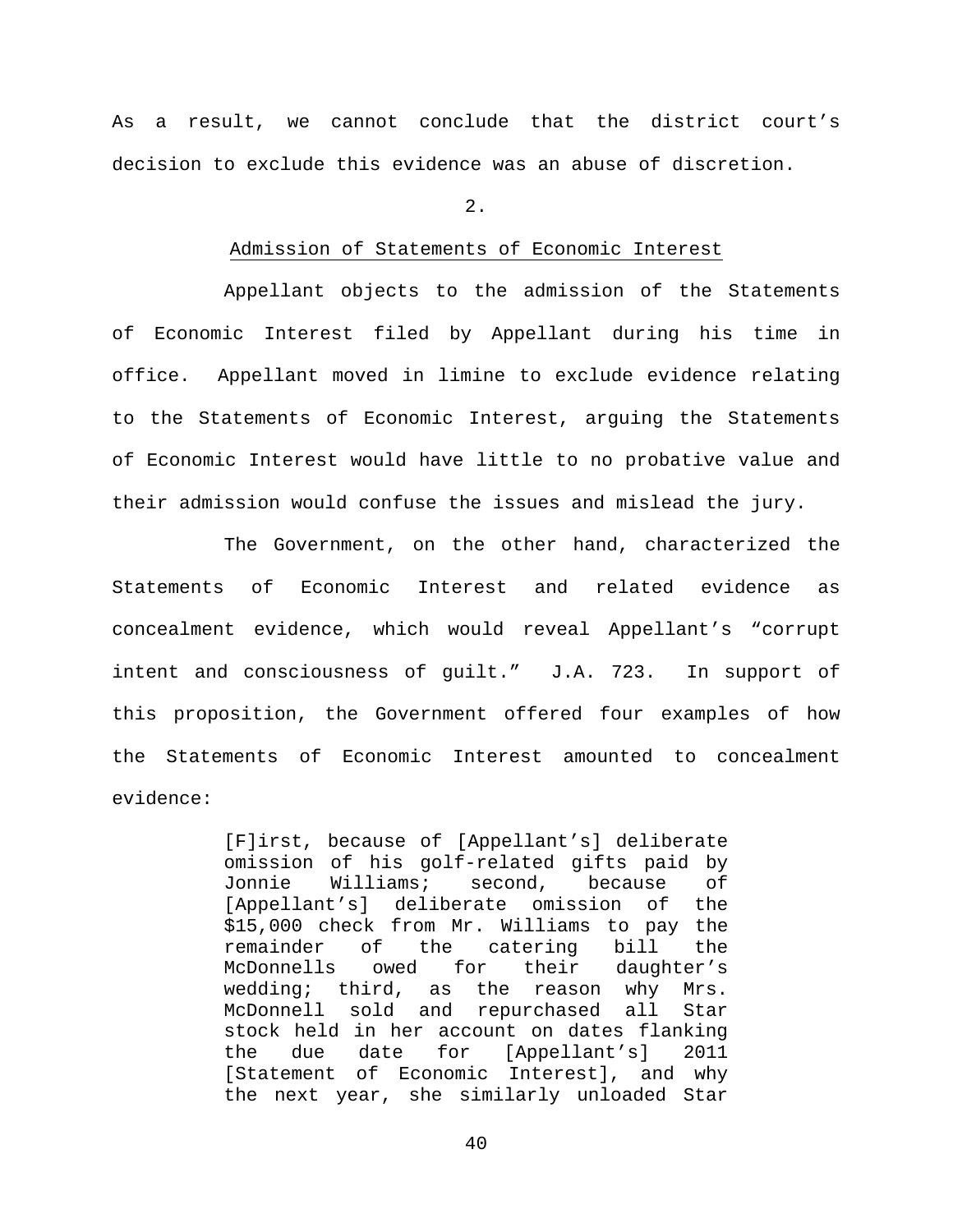stock to [Appellant's] children on December 26, 2012, such that less than \$10,000 worth of Star stock remained in her account at year-end; and fourth, as the reason why [Appellant] had Mr. Williams direct \$70,000 in loan proceeds to [Mobo].

Id. at 723–24 (citations omitted).

Evidence is relevant if "it has any tendency to make a fact more or less probable than it would be without the evidence" and "the fact is of consequence in determining the action." Fed. R. Evid. 401(a)–(b). Relevant evidence may be excluded "if its probative value is substantially outweighed by a danger of . . . unfair prejudice, confusing the issues, misleading the jury, undue delay, wasting time, or needlessly presenting cumulative evidence." Id. 403.

The district court admitted the Statements of Economic Interest because they were relevant "to concealment and may be probative of intent to defraud" and because "admission . . . will not unfairly prejudice [Appellant] because there is no suggestion, and there will be none at trial, that [Appellant] violated Virginia's ethics laws or reporting requirements." J.A. 760. Indeed, an attempt to conceal actions may indicate an individual has a guilty conscience or is aware of the unlawfulness of the actions. See United States v. Zayyad, 741 F.3d 452, 463 (4th Cir. 2014). Because the Statements of Economic Interest did not include various gifts, stock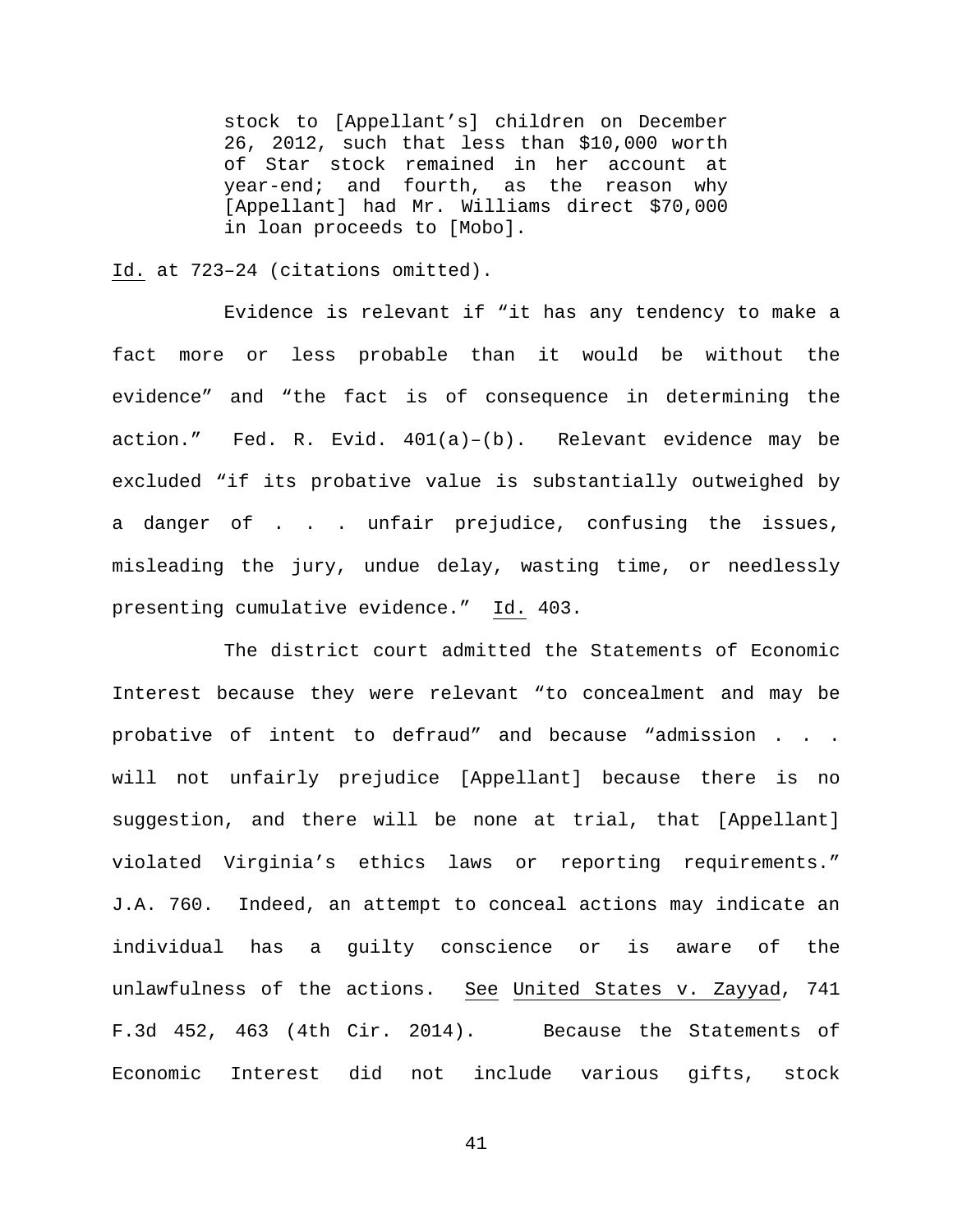transactions, and loans from Williams to Appellant -- omissions Appellant sought to explain during  $trial<sup>14</sup>$  $trial<sup>14</sup>$  $trial<sup>14</sup>$  -- the structuring of the loans and gifts and failures to report could be seen as efforts to conceal Appellant's dealings with Williams. The district court correctly observed as much. And the district court weighed the probative value of this evidence against any dangers that would accompanying its admission. Accordingly, we cannot conclude that the district court's decision to admit this evidence was an abuse of discretion.

3.

## Admission of Other Gifts Evidence

Appellant objects to the admission of evidence that he accepted a gift of the Kiawah vacation from Goodwin and that he

<span id="page-41-0"></span> <sup>14</sup> Appellant testified that he should have reported -- but did not report -- golf outings provided by Williams in 2011. He did not report Williams's \$15,000 check for catering at Appellant's daughter's wedding, characterizing the check as a wedding gift to his daughter. Appellant instructed Williams to<br>write loan checks to Mobo, circumventing disclosure write loan checks to Mobo, circumventing<br>requirements. In both 2011 and 2012, Mrs. McDonn In both 2011 and 2012, Mrs. McDonnell unloaded shares of Star stock prior to the filing dates for the Statements of Economic Interest so her ownership did not have to be reported. But after the 2011 Statement of Economic Interest was filed, Mrs. McDonnell repurchased shares of Star stock. Appellant testified that "it was not a big deal" if he had to report ownership of Star stock. J.A. 6276. He claimed that he encouraged his wife to sell the stock in 2011 because it was a risky investment. He also claimed that Mrs. McDonnell repurchased and again transferred Star stock in 2012 because she wanted to give the stock to their children as a Christmas present.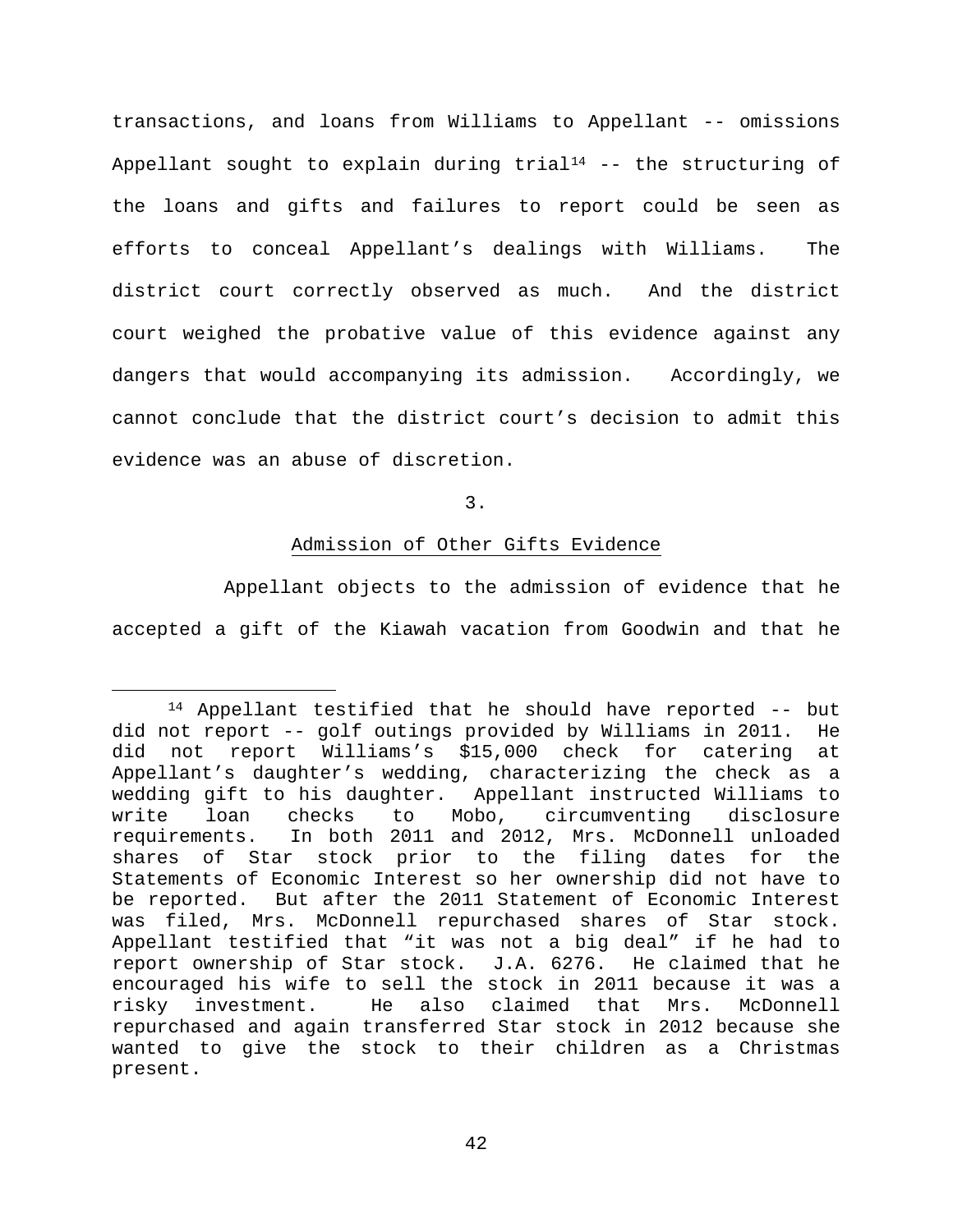did not disclose this gift pursuant to the "personal friend" exception to Virginia's reporting requirements. Appellant moved in limine to exclude this evidence as extrinsic evidence of unrelated alleged acts with no probative value of his intent. The Government responded that this evidence showed Appellant's knowledge of the "personal friend" exception to reporting requirements. This evidence, the Government further noted, would be "competent evidence of absence of mistake or lack of accident when it comes to assessing [Appellant's] intent in failing to disclose the gifts and loans from Mr. Williams." J.A. 731.

As a general rule, "[e]vidence of a crime, wrong, or other act is not admissible to prove a person's character in order to show that on a particular occasion the person acted in accordance with the character." Fed. R. Evid. 404(b)(1). However, such evidence "may be admissible for another purpose, such as proving motive, opportunity, intent, preparation, plan, knowledge, identity, absence of mistake, or lack of accident." Id. 404(b)(2).

The district court admitted the evidence of the Kiawah vacation omission because it was used to show knowledge and lack of mistake. The omission of the gift from Goodwin, the district court determined, "is similar to the act the Government seeks to prove -- omission of gifts from Williams pursuant to the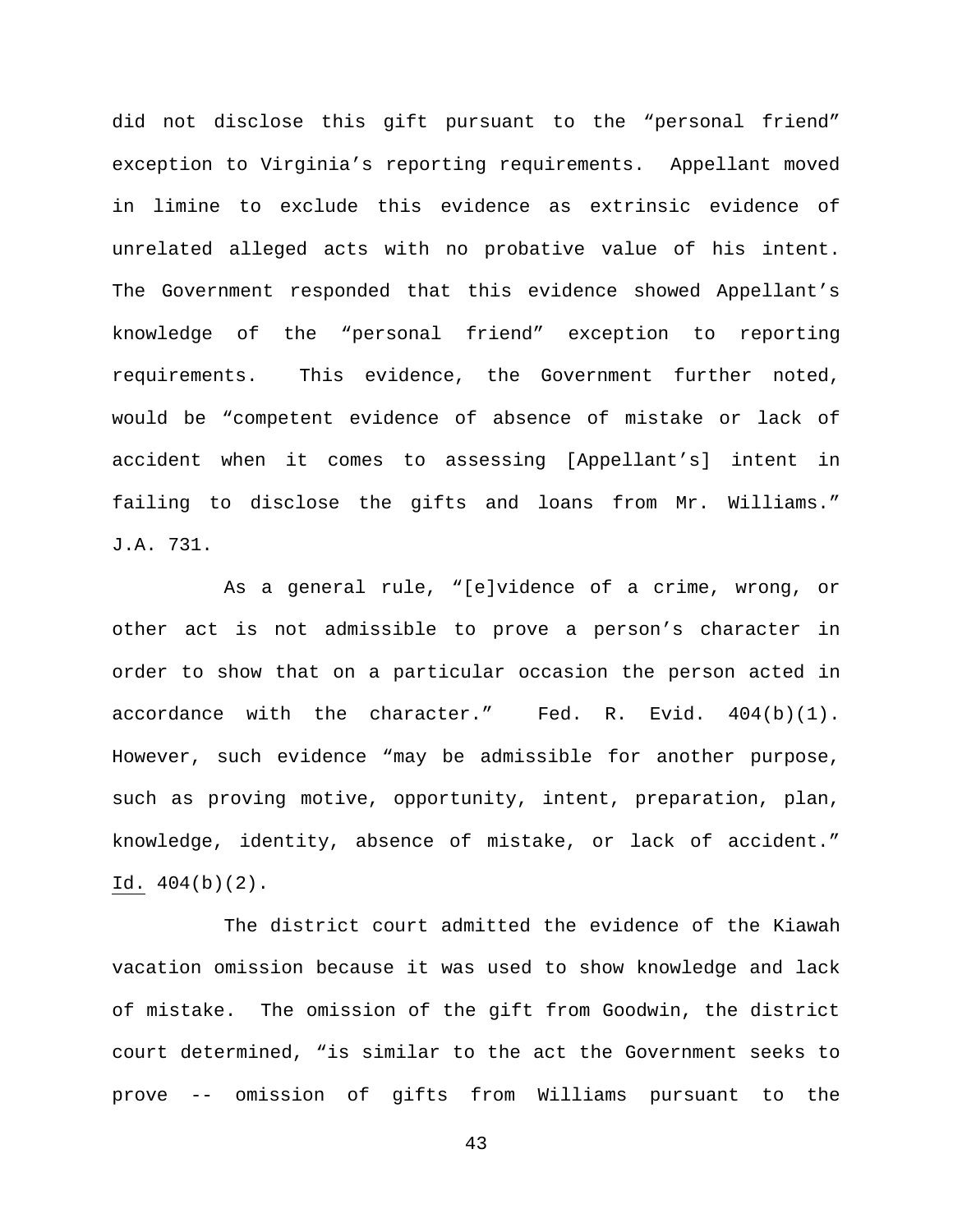personal friend exception." J.A. 761. This evidence established that Appellant knew about the "personal friend" exception and omitted certain gifts pursuant to this exception. Thus, Appellant's knowledge and the absence of mistake was "relevant to, and probative of, his alleged intent to defraud." Id. Rule 404 permits the admission of evidence of intent and knowledge, and in our view, the district court could conclude that the Goodwin evidence was admissible for these purposes. Therefore, we cannot conclude that the district court's decision to admit this evidence was an abuse of discretion.

### 4.

# Admission of Email Exchange Regarding Free Golf

Appellant objects to the admission of an email exchange about obtaining free rounds of golf. On January 4, 2013, Emily Rabbitt -- Appellant's travel aide and deputy director of scheduling -- asked Adam Zubowsky for advice about planning golf trips for Appellant. Zubowsky -- once Appellant's travel aide and later Appellant's son-in-law -- responded in an email dated January 4, 2013:

> Yes basically this means find out who we know in these cities, that owns golf courses and will let me and my family play for free, or at a reduced cost. Also finding out where to stay for free / or reduced cost. So this means . . . find out about pac donors, and rga donors, who will host rfm.

J.A. 7921.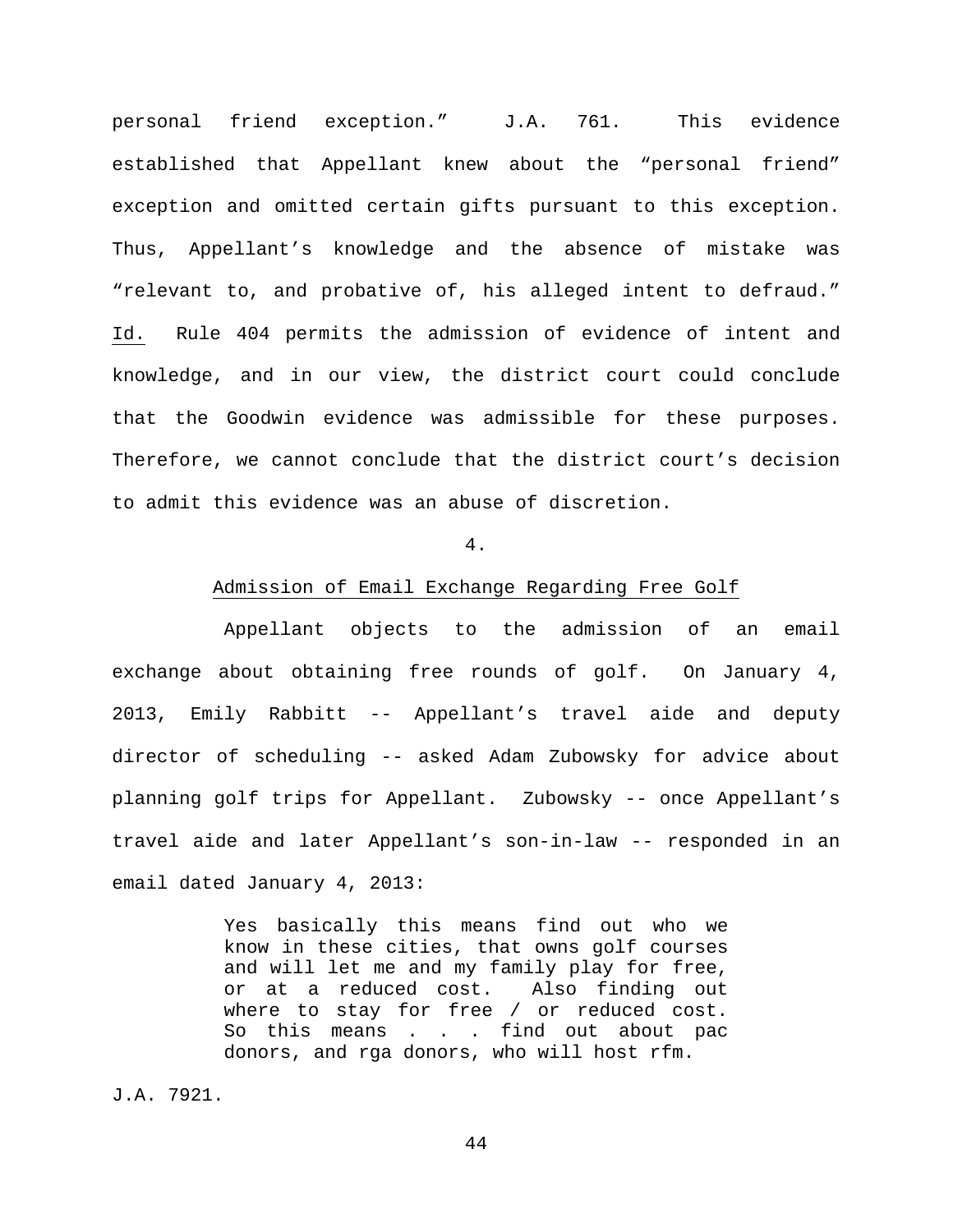During trial, Appellant objected to the admission of this email, asserting that this evidence was not relevant and was extraordinarily prejudicial. In post-trial motions and on appeal, however, Appellant has claimed the exchange was inadmissible hearsay and inadmissible character evidence. Because Appellant did not object at trial on these grounds, our review is for plain error. See United States v. Bennett, 698 F.3d 194, 200 (4th Cir. 2012).

On plain error review, an appellant "bears the burden of establishing (1) that the district court erred; (2) that the error was plain; and (3) that the error affect[ed his] substantial rights." Bennett, 698 F.3d at 200 (alteration in original) (internal quotation marks omitted). An error affects an individual's substantial rights if it was prejudicial, "which means that there must be a reasonable probability that the error affected the outcome of the trial." United States v. Marcus, 130 S. Ct. 2159, 2164 (2010). The mere possibility that the error affected the outcome of the trial does not establish prejudice. See id. "Even then, this court retain[s] discretion to deny relief, and denial is particularly warranted where it would not result in a miscarriage of justice." Bennett, 698 F.3d at 200 (alteration in original) (internal quotation marks omitted).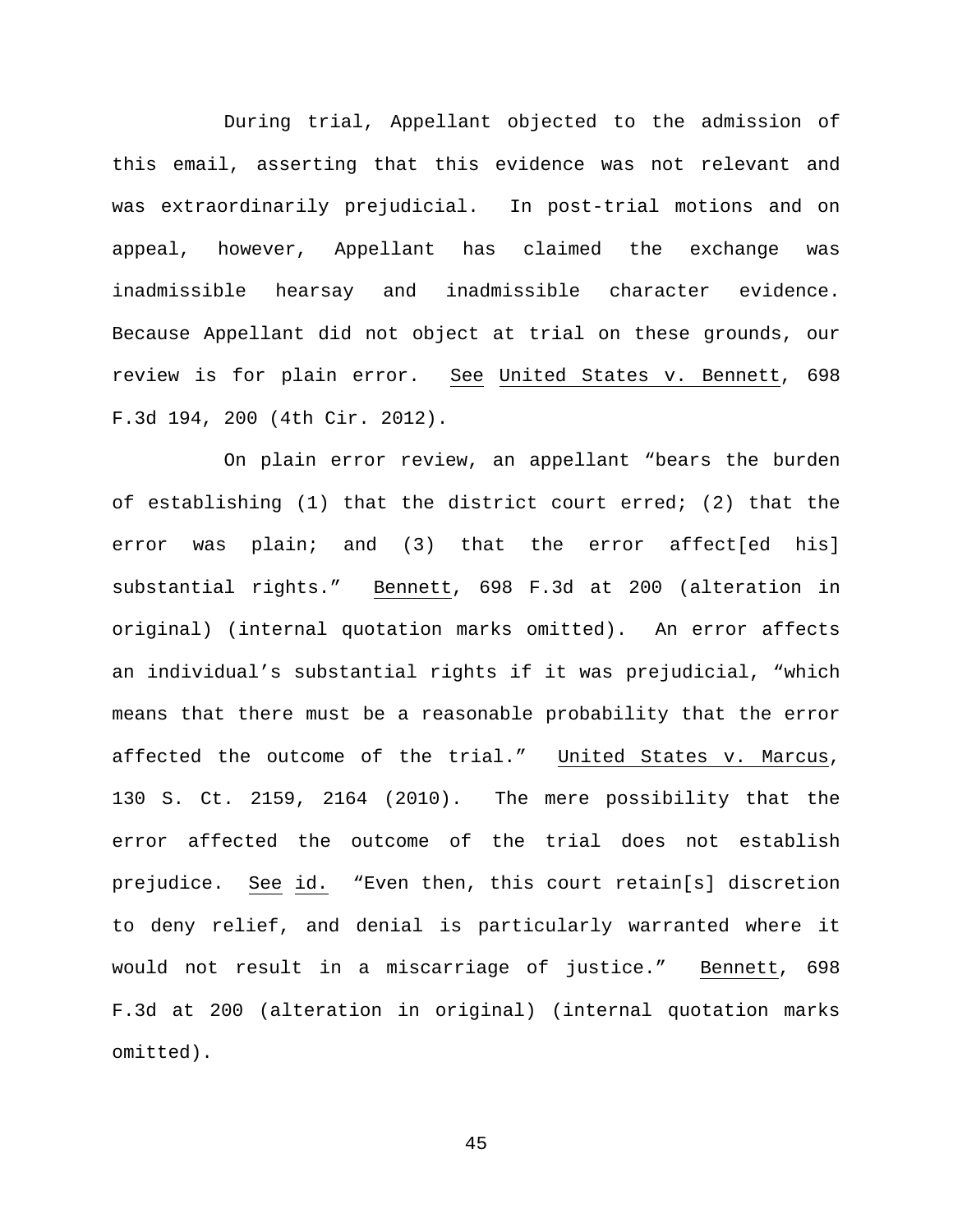At first, the district court refused to permit discussion of the particular email exchange when it was mentioned during the testimony of Rabbitt. Later in the trial, during cross examination of Appellant, the email exchange was admitted over Appellant's relevancy objection. The discussion of the exchange focused on whether Appellant received information about golf courses where he could play for free or at a reduced cost. Upon review of the record, it does not appear that this exchange was mentioned again, and the parties have not identified any other discussion of the exchange.

The use of the email exchange was quite limited, especially in light of the voluminous evidence presented during the course of the five weeks of trial. We cannot say there is a reasonable probability that its admission affected the outcome of the trial. The indictment, we note, did not seek to prosecute Appellant for this conduct; indeed, the district court instructed the jury that Appellant was "not on trial for any act or conduct or offense not alleged in the indictment." J.A. 7695. We presume the jurors followed the district court's instruction. See, e.g., Weeks v. Angelone, 528 U.S. 225, 234 (2000). Accordingly, the claim that evidence of the email exchange affected the outcome of the trial is beyond the realm of reasonable probability. The admission of this evidence was not plainly erroneous.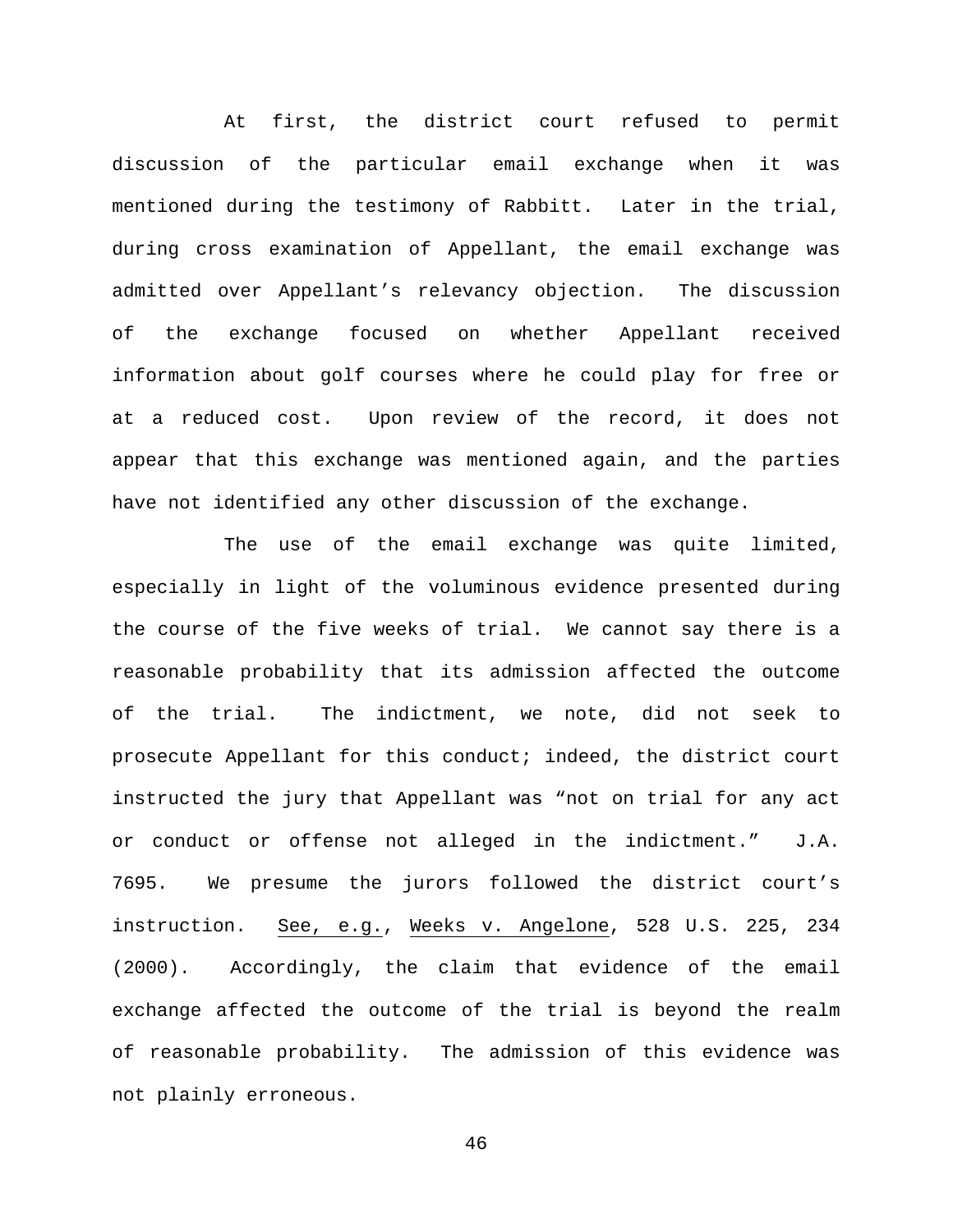5.

### Return of Forensic Image of Williams's iPhone

Appellant also asserts the district court erroneously ordered him to return all copies of a forensic image of Williams's iPhone, which the Government had produced to Appellant pursuant to Rule 16 of the Federal Rules of Criminal Procedure. Appellant's chief complaint is that the forensic image may contain evidence to which he is entitled pursuant to Brady v. Maryland, 373 U.S. 83 (1963), and Giglio v. United States, 405 U.S. 150 (1972).

However, Appellant waives this claim because his treatment of it is conclusory. Appellant merely argues: "If [Appellant] receives a new trial, he is entitled to this evidence, which almost certainly contains Brady and Giglio material. Likewise, if any of that evidence proves material, its confiscation requires a new trial." Appellant's Br. 85 (citations omitted). Appellant's argument includes bare citations to two decisions of little obvious relevance from other courts of appeals. Furthermore, Appellant does not make any effort to establish the elements of a Brady or Giglio violation. See Strickler v. Greene, 527 U.S. 263, 281–82 (1999) ("The evidence at issue must be favorable to the accused, either because it is exculpatory, or because it is impeaching; that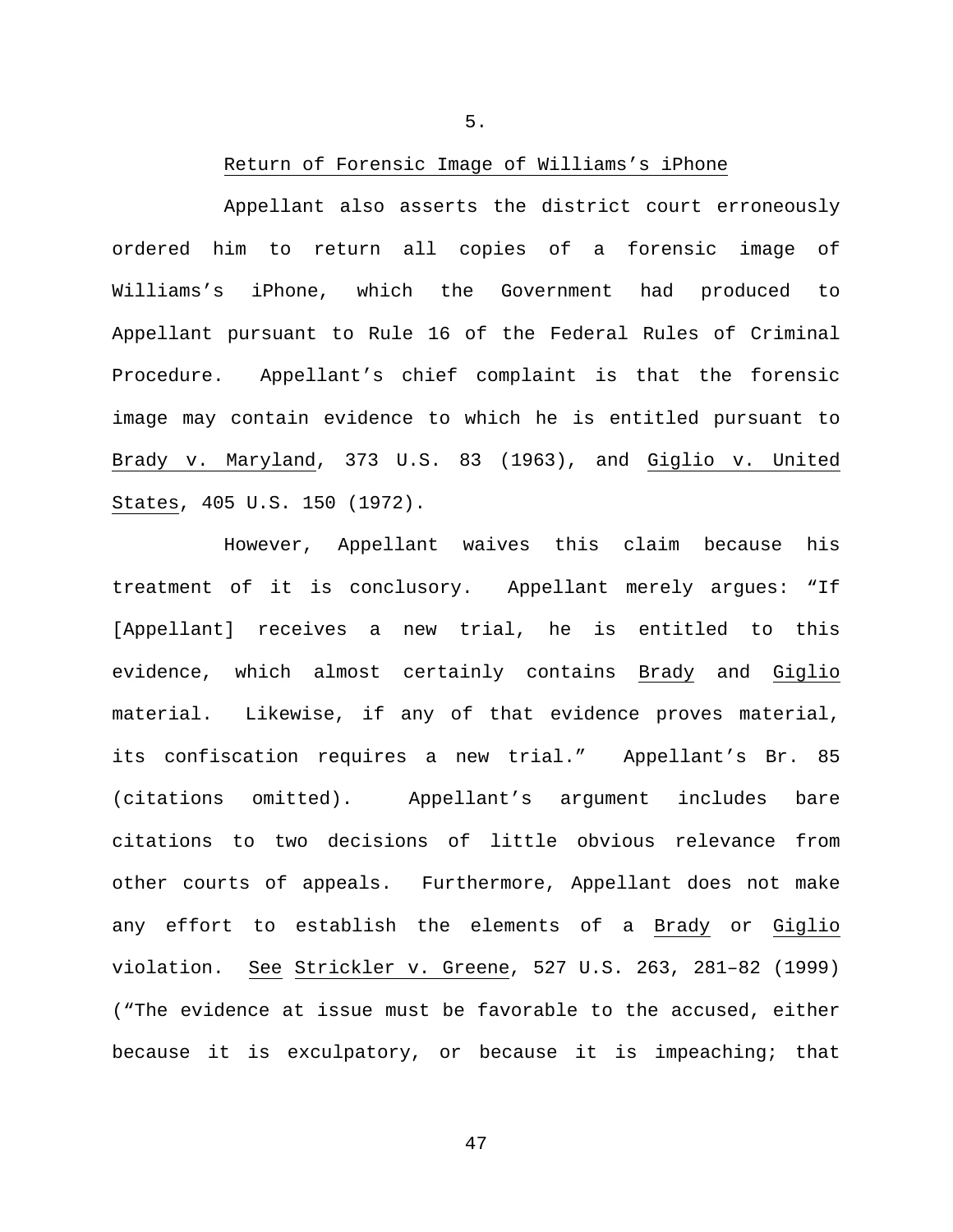evidence must have been suppressed by the State, either willfully or inadvertently; and prejudice must have ensued.").

Summary treatment of a claim does not sufficiently raise the claim. See, e.g., Russell v. Absolute Collection Servs., Inc., 763 F.3d 385, 396 n.\* (4th Cir. 2014) (noting that failure to present legal arguments and "record citations or pertinent legal authority supporting . . . a claim" waives the claim). Although Appellant raised this issue in an interlocutory appeal in a related case -- an appeal we dismissed for want of jurisdiction -- this does not preserve the issue and is not sufficient to raise the issue now. To avoid waiver, a party must brief the issue in an appeal over which we may exercise jurisdiction. Thus, because Appellant fails to sufficiently raise this issue and has, therefore, effectively waived it, we do not further address it.

## III.

With these matters resolved, we turn to the two arguments at the core of this appeal. First and foremost, Appellant asserts that the district court's jury instructions misstated fundamental principles of federal bribery law. Second, he asserts that the Government's evidence was insufficient to support his convictions pursuant to the honestservices wire fraud statute and the Hobbs Act. We address each of these contentions in turn.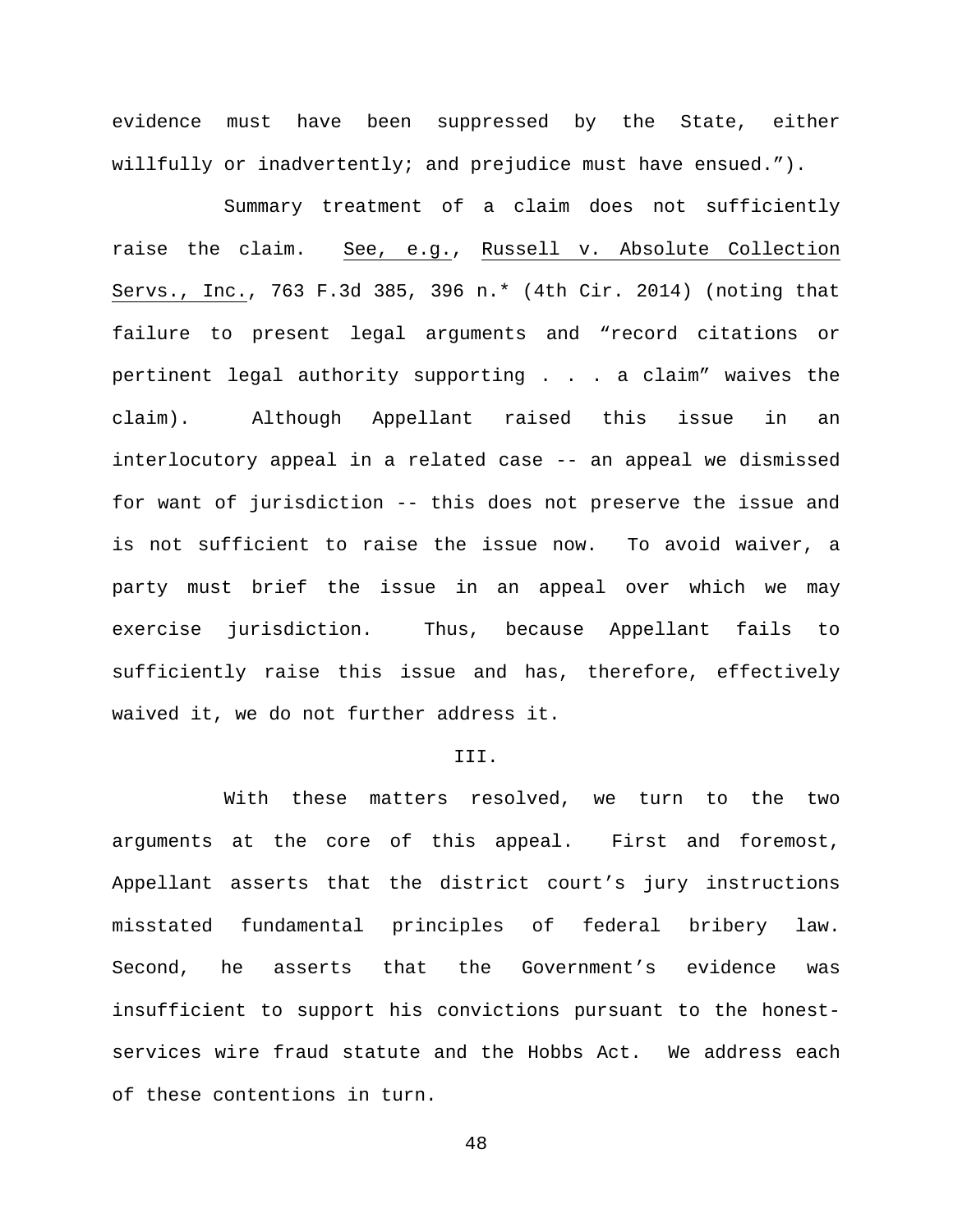A.

### Jury Instructions

Appellant's claim with respect to the jury instructions is that the court defined bribery far too expansively. "We review de novo the claim that a jury instruction failed to correctly state the applicable law." United States v. Jefferson, 674 F.3d 332, 351 (4th Cir. 2012). "[W]e do not view a single instruction in isolation, but instead consider whether taken as a whole and in the context of the entire charge, the instructions accurately and fairly state the controlling law." United States v. Woods, 710 F.3d 195, 207 (4th Cir. 2013) (internal quotation marks omitted). Even if, upon review, we find that the court misinstructed the jury on an element of an offense, we may disregard the error as harmless. See United States v. Cloud, 680 F.3d 396, 408 n.5 (4th Cir. 2012); United States v. Ramos-Cruz, 667 F.3d 487, 496 (4th Cir. 2012). "We find an error in instructing the jury harmless if it is 'clear beyond a reasonable doubt that a rational jury would have found the defendant guilty absent the error.'"<sup>15</sup> Ramos-

<span id="page-48-0"></span><sup>&</sup>lt;sup>15</sup> Prior to closing arguments in this case, the trial court conducted a lengthy charge conference, during which Appellant's counsel vigorously challenged many of the Government's proposed instructions, including instructions that the court ultimately gave. The court did not invite the parties to object to the instructions after the court gave them to the jury -- nor did either party request to do so. We remind the district courts (Continued)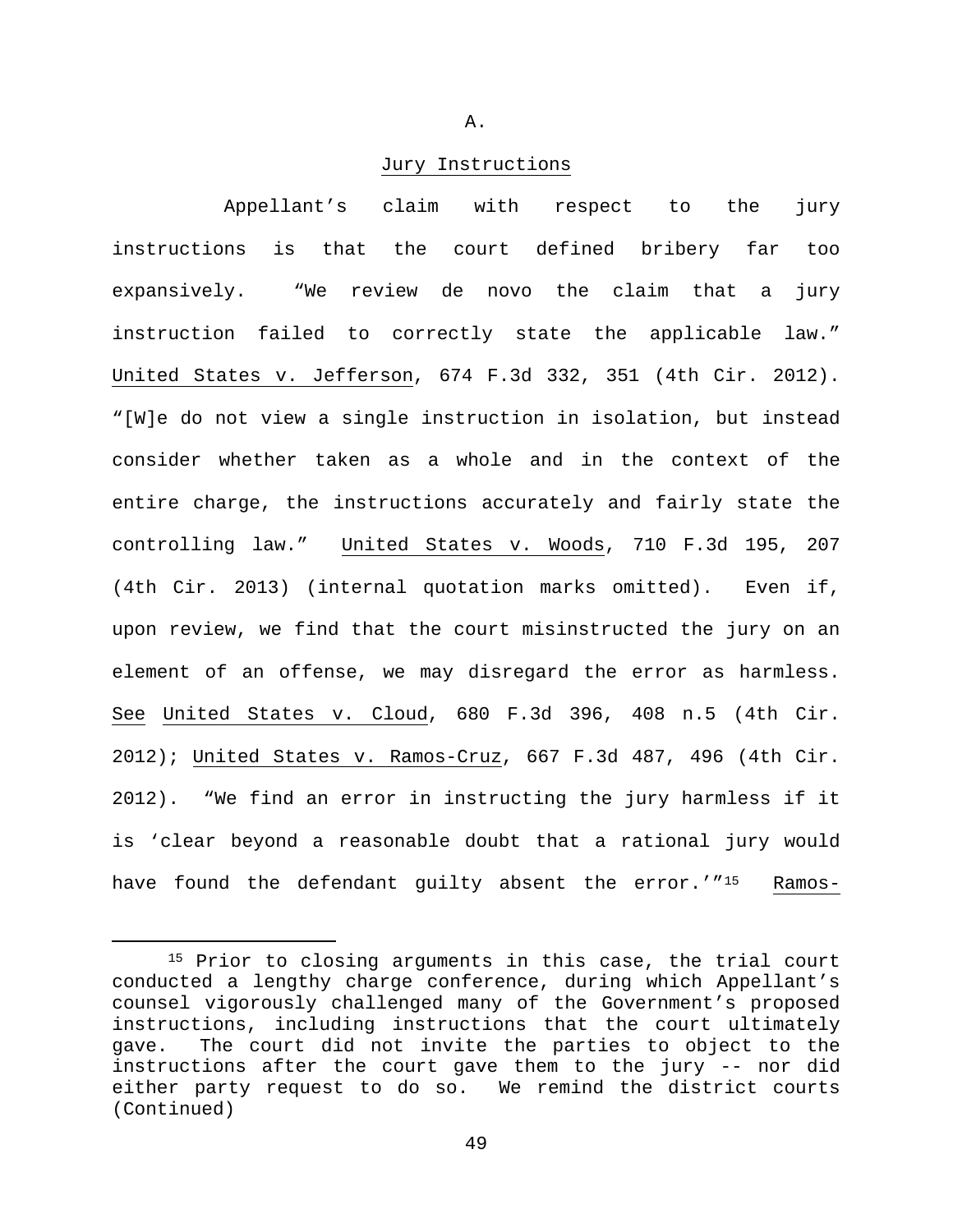Cruz, 667 F.3d at 496 (quoting Neder v. United States, 527 U.S. 1, 18 (1999)).

1.

We begin our analysis with an examination of the statutes of conviction. The first of these is the honest-services wire fraud statute, 18 U.S.C. §§ 1343, 1346.<sup>[16](#page-49-0)</sup> This statute requires the Government to prove that the defendant sought to "carry out a 'scheme or artifice to defraud' another of 'the intangible right of honest services.'" United States v. Terry, 707 F.3d 607, 611 (6th Cir. 2013) (citations omitted) (quoting 18 U.S.C. §§ 1341, 1346). The Supreme Court has

and counsel that the proper time for cementing objections to instructions is after they are given but "before the jury retires to deliberate." Fed. R. Crim. P. 30(d); see United States v. Taglianetti, 456 F.2d 1055, 1056-57 (1st Cir. 1972) (rejecting the "improper practice" of taking objections to the jury charge "in chambers before delivery, rather than afterwards").

Ĩ.

<span id="page-49-0"></span>16 The wire fraud statute provides, in pertinent part:

Whoever, having devised or intending to<br>devise any scheme or artifice to any scheme or artifice to defraud, . . . transmits or causes to<br>be transmitted by means of wire . . . transmitted by means of wire . . . communication in interstate or foreign commerce, any writings, signs, signals, pictures, or sounds for the purpose of executing such scheme or artifice, shall be fined . . . or imprisoned . . . or both.

18 U.S.C. § 1343. "[T]he term 'scheme or artifice to defraud' includes a scheme or artifice to deprive another of the intangible right of honest services." Id. § 1346.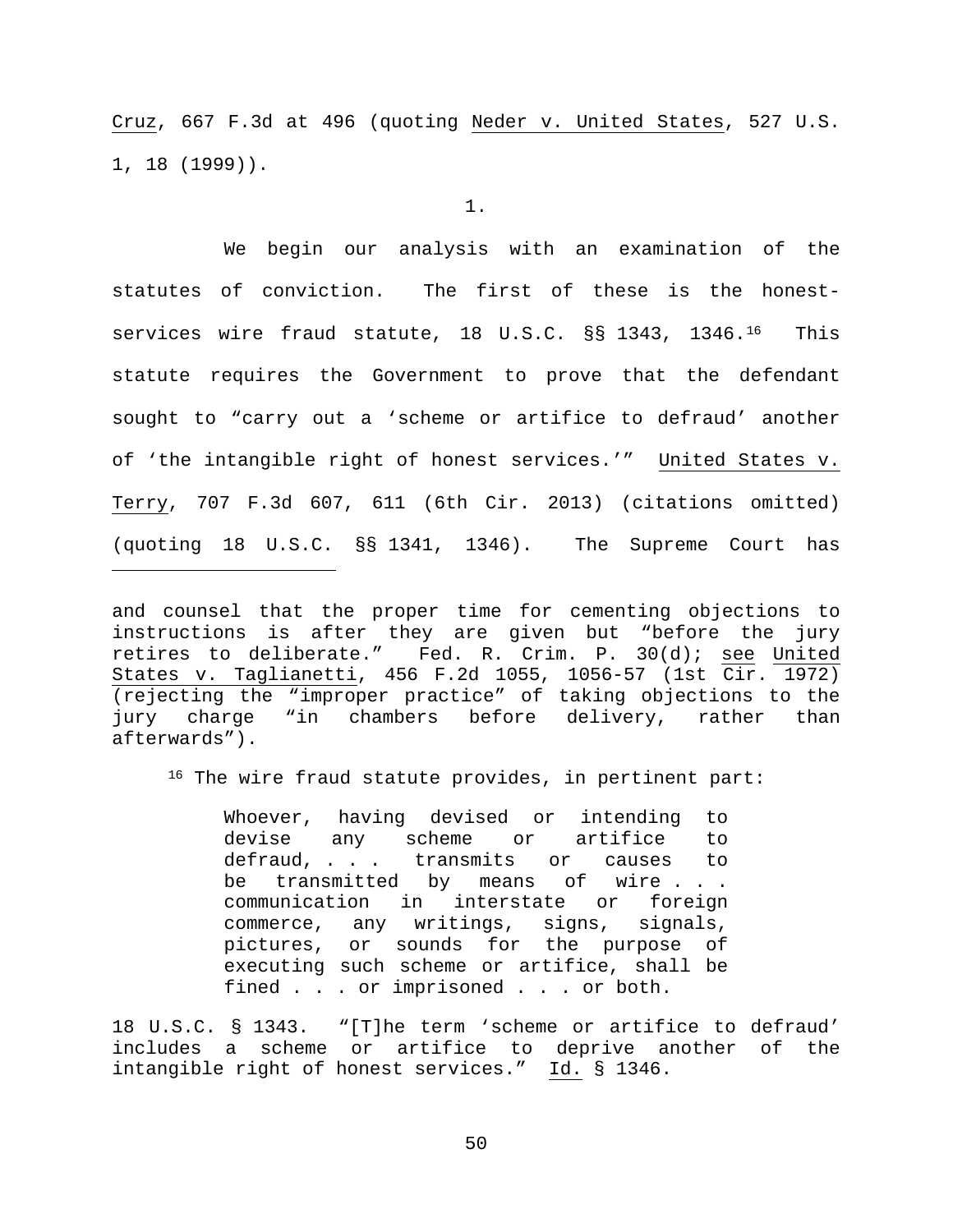recognized that § 1346 proscribes two, and only two, types of activities: bribery and kickback schemes. See Skilling v. United States, 130 S. Ct. 2896, 2907 (2010). To the extent that the statute prohibits acts of bribery, the prohibition "draws content . . . from federal statutes proscribing -- and defining -- similar crimes," including the general federal bribery statute, 18 U.S.C. § 201(b), and the statute prohibiting theft and bribery involving federal funds, 18 U.S.C. § 666(a)(2). Skilling, 130 S. Ct. at 2933.

Here, in their proposed instructions for honestservices wire fraud, both parties sought to import the definition of bribery set forth in 18 U.S.C.  $\S$  201(b)(2). This statute provides that public officials may not "corruptly" demand, seek, or receive anything of value "in return for . . . being influenced in the performance of any official act." 18 U.S.C. § 201(b)(2). The statute defines an "official act" as "any decision or action on any question, matter, cause, suit, proceeding or controversy, which may at any time be pending, or which may by law be brought before any public official, in such official's official capacity, or in such official's place of trust or profit." Id. § 201(a)(3). The district court provided a near-verbatim recitation of these provisions in its honest-services wire fraud instructions.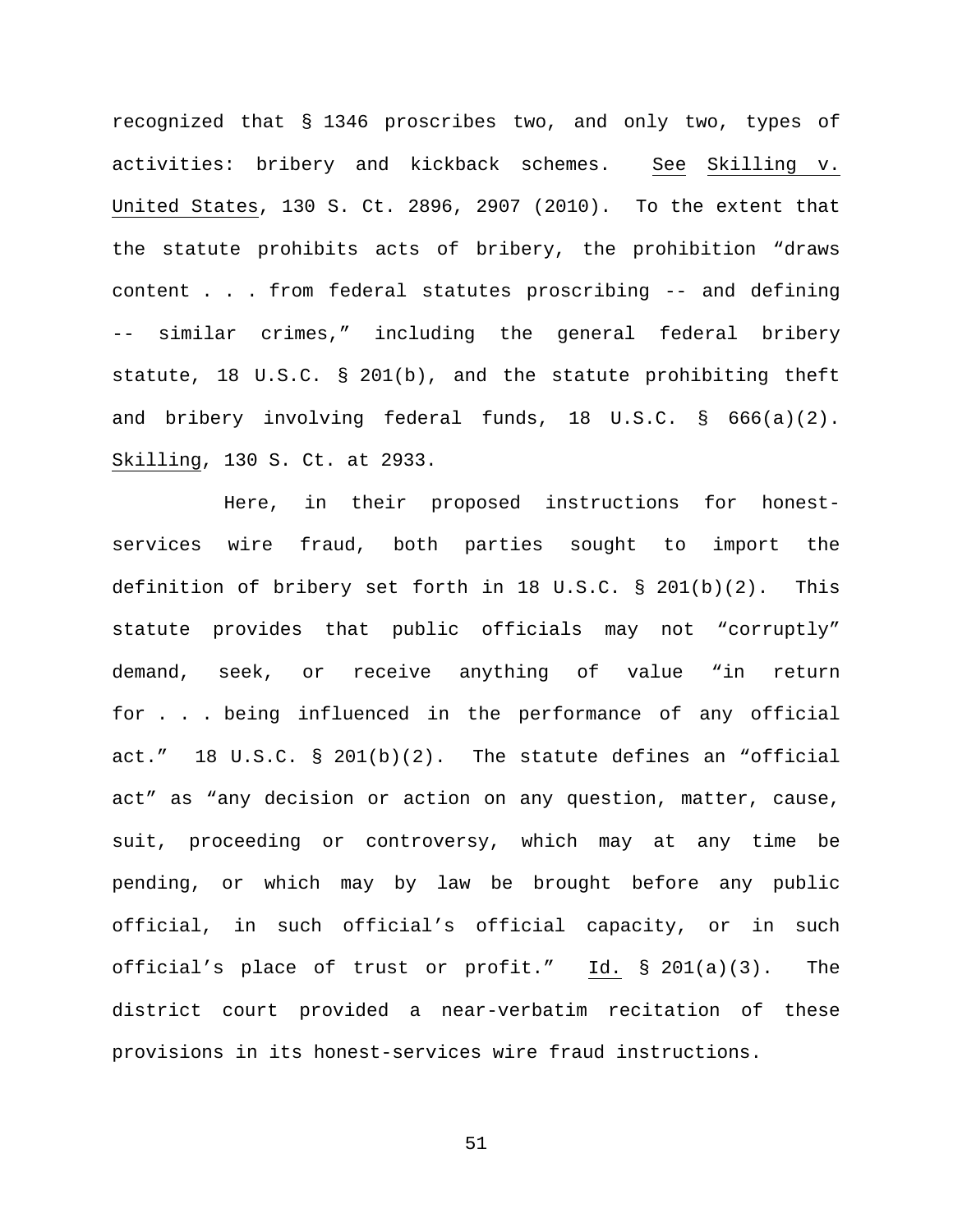A second statute of conviction in Appellant's case, the Hobbs Act, prohibits acts of extortion which "in any way or degree obstruct[], delay[], or affect[] commerce or the movement of any article or commodity in commerce." 18 U.S.C. § 1951(a). Though a defendant may commit extortion through threats or violence, it is also possible to commit extortion by obtaining property "under color of official right." Id. § 1951(b)(2). In Evans v. United States, the Supreme Court explained that its construction of § 1951 "is informed by the common-law tradition," under which "[e]xtortion by [a] public official was the rough equivalent of what we would now describe as 'taking a bribe.'" 504 U.S. 255, 260, 268 (1992). Accordingly, we have concluded that prosecutions for extortion under color of official right, like prosecutions under other bribery-related statutes, require proof of a quid pro quo. See United States v. Hairston, 46 F.3d 361, 365 (4th Cir. 1995).

Here, the parties agreed that a charge of extortion under color of official right has four elements. The trial court accordingly instructed the jury that the Government must prove beyond a reasonable doubt that the defendant (1) was a public official; (2) "obtained a thing of value not due him or his [office]"; (3) "did so knowing that the thing of value was given in return for official action"; and (4) "did or attempted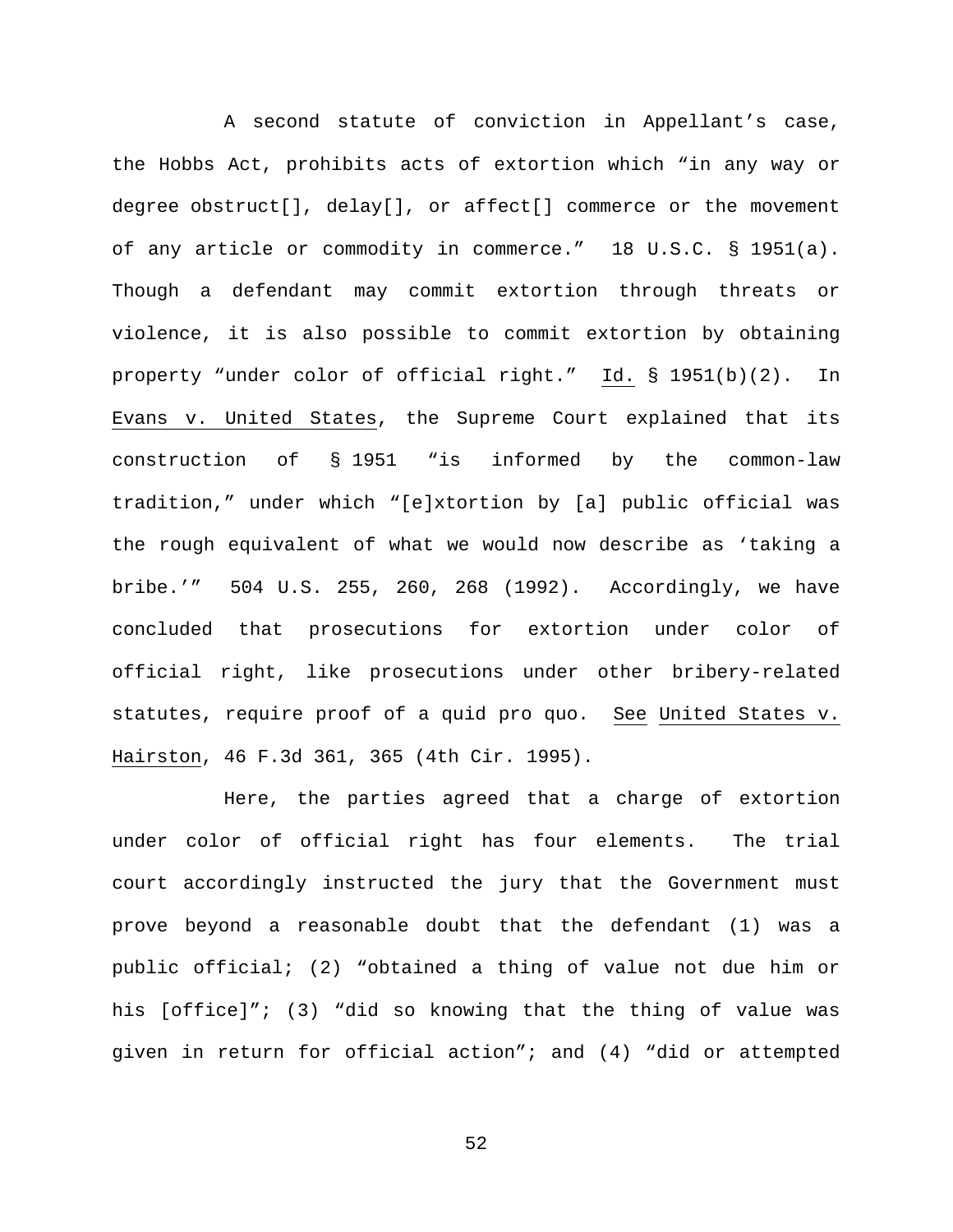in any way or degree to delay, obstruct, or affect interstate commerce, or an item moving in interstate commerce." J.A. 7681.

 $2.$ 

# Official Acts

Appellant first challenges the district court's instructions on the meaning of "official act," or, alternatively, "official action." Appellant argues the court's definition was overbroad, to the point that it would seem to encompass virtually any action a public official might take while in office.

In its instructions on honest-services wire fraud, the district court defined "official action":

> The term official action means any decision or action on any question, matter, cause, suit, proceeding, or controversy, which may at any time be pending, or which may by law be brought before any public official, in such public official's official capacity.<br>Official action as I just defined it I just defined it includes those actions that have been clearly established by settled practice as part of a public official's position, even if the action was not taken pursuant to responsibilities explicitly assigned by law. In other words, official actions may include acts that a public official customarily performs, even if those actions are not described in any law, rule, or job description. And a public official need not have actual or final authority over the end result sought by a bribe payor so long as the alleged bribe payor reasonably believes that the public official had influence, power or authority over a means to the end<br>sought by the bribe payor. In addition, sought by the bribe payor.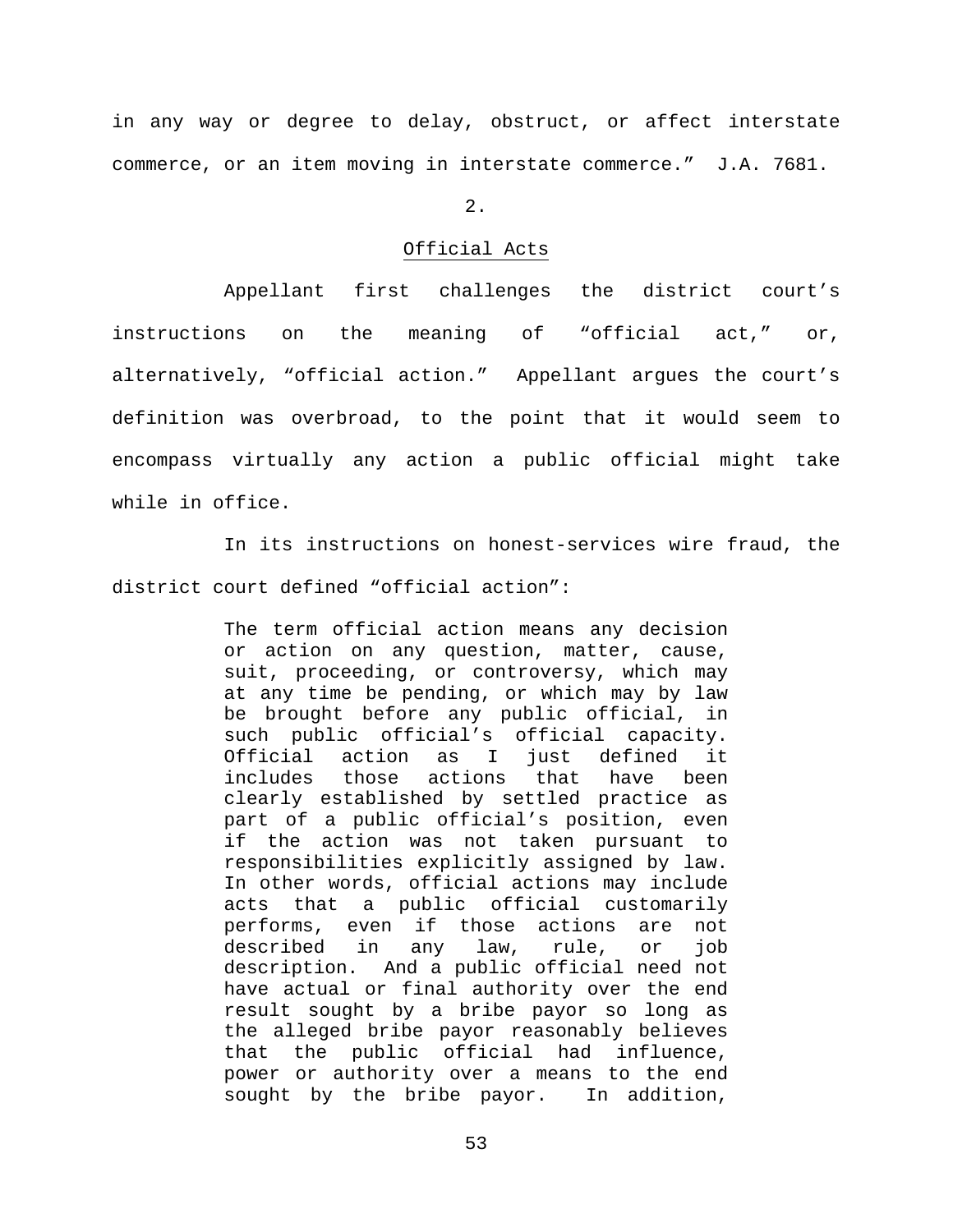official action can include actions taken in furtherance of longer-term goals, and an official action is no less official because it is one in a series of steps to exercise influence or achieve an end.

J.A. 7671-72. The court later explained to the jury that these instructions "apply equally to the definition of official action for the purposes of" the Hobbs Act counts. Id. at 7683.

In broad strokes, Appellant's argument is that the court's definition of "official action" is overinclusive. By his account, the court's instructions would deem virtually all of a public servant's activities "official," no matter how minor or innocuous. For public figures such as a governor, who interact with constituents, donors, and business leaders as a matter of custom and necessity, these activities might include such routine functions as attending a luncheon, arranging a meeting, or posing for a photograph. Appellant argues that activities of this nature can never constitute an official act. See Appellant's Br. 28.

We have recognized that the term "official act" "does not encompass every action taken in one's official capacity." Jefferson, 674 F.3d at 356. Its meaning is more limited than that. We are satisfied, though, that the district court adequately delineated those limits when it informed the jury that the term "official act" covers only "decision[s] or action[s] on any question, matter, cause, suit, proceeding, or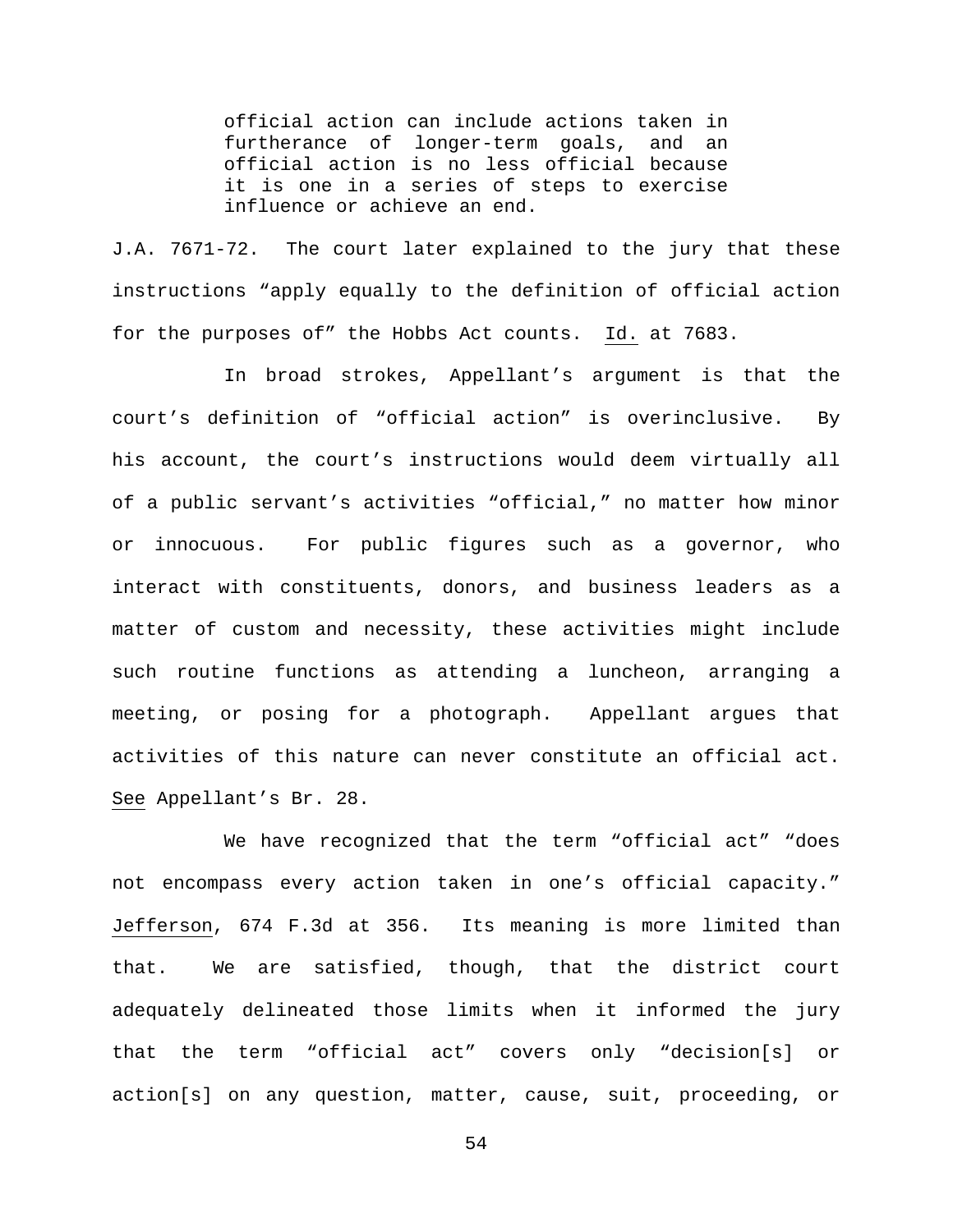controversy, which may at any time be pending, or which may by law be brought before any public official, in such public official's official capacity." J.A. 7671 (paraphrasing 18 U.S.C. § 201(a)(3)).

a.

The Supreme Court has twice expounded on the meaning of "official act." It first did so a little more than a century ago, in United States v. Birdsall, 233 U.S. 223 (1914). There, two federal officers responsible for suppressing liquor traffic in Indian communities challenged their indictments for accepting bribes in violation of section 117 of the Criminal Code, the predecessor statute to 18 U.S.C.  $\S$  201(b).<sup>17</sup> See Birdsall, 233

<span id="page-54-0"></span><sup>&</sup>lt;sup>17</sup> Section 117 provided:

Whoever, being an officer of the United States, or a person acting for or on behalf of the United States, in any official capacity, under or by virtue of the authority of any department or office of the<br>Government thereoff.1... shall ask. Government thereof[,] . . . shall ask, accept, or receive any money, . . . with intent to have his decision or action on any question, matter, cause, or proceeding which may at any time be pending, or which may by law be brought before him in his official capacity, or in his place of trust or profit, influenced thereby, shall be<br>[penalized by fine, imprisonment, and by fine, imprisonment, and disqualification from office].

Act of March 4, 1909, ch. 321, § 117, 35 Stat. 1088, 1109-10. We have observed that "there is simply no distinction in substance between an official act as defined by Birdsall" and an (Continued)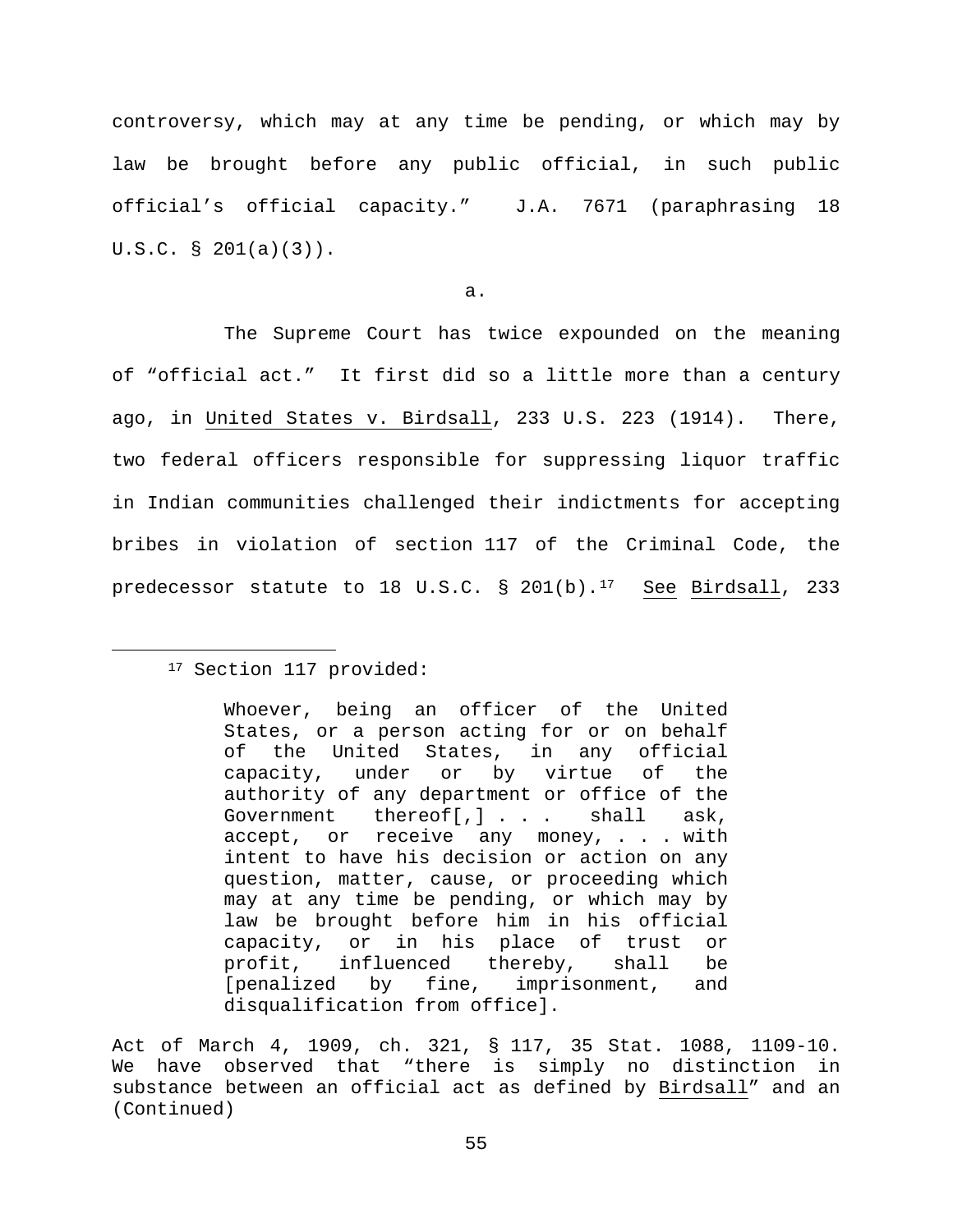U.S. at 227. The indictments alleged that attorney Birdsall bribed the officers to advise the Commissioner of Indian Affairs to recommend leniency for individuals convicted of liquor trafficking offenses involving Indians. See id. at 229-30. The district court sustained the officers' demurrers, holding that their actions were not within the scope of the bribery statute because "there [was] no act of Congress conferring upon the Interior Department, or the Bureau of Indian Affairs, any duty whatever in regard to recommending to the executive or judicial departments of the government whether or not executive or judicial clemency shall be extended." United States v. Birdsall, 206 F. 818, 821 (N.D. Iowa 1913), rev'd, 233 U.S. 223 (1914). The Supreme Court, however, reversed. In doing so, it declared that an action may be "official" for purposes of a bribery charge even if it is not prescribed by statute, written rule, or regulation. See Birdsall, 233 U.S. at 230-31. Indeed, as the Court explained, an official act:

> might also be found in an established usage which constituted the common law of the department and fixed the duties of those engaged in its activities. In numerous instances, duties not completely defined by written rules are clearly established by settled practice, and action taken in the

Ĩ.

<sup>&</sup>quot;official act" under the current bribery statute, 18 U.S.C. § 201(a)(3). Jefferson, 674 F.3d at 353.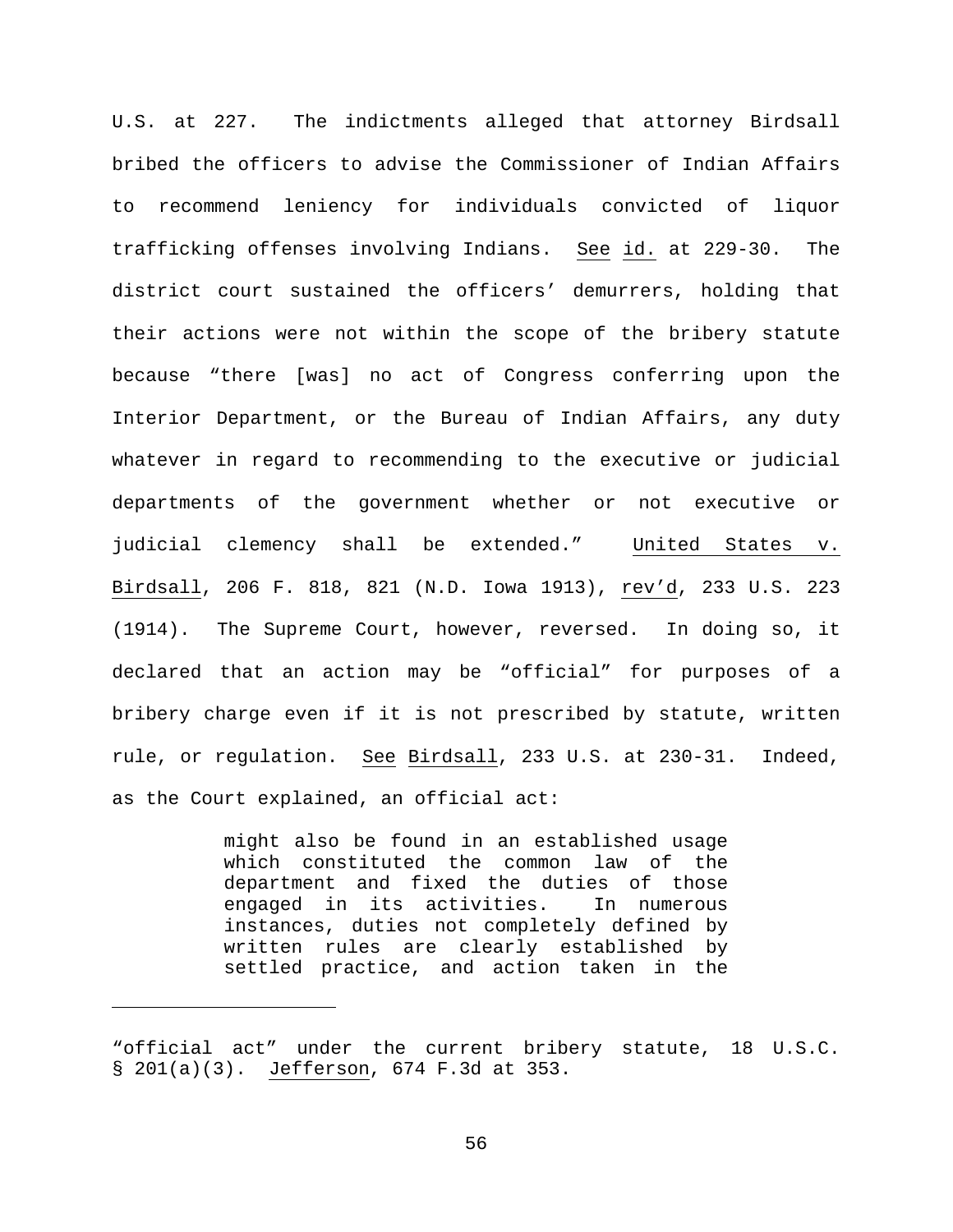course of their performance must be regarded as within the provisions of the abovementioned statutes against bribery.

Id. at 231 (citation omitted).

Birdsall continues to stand for the proposition that an "official act" "may include acts that a [public servant] customarily performs, even if the act falls outside the formal legislative process." Jefferson, 674 F.3d at 357; see also United States v. Morlang, 531 F.2d 183, 192 (4th Cir. 1975). Importantly, though, Birdsall did not rule, and we have never held, that every act an official performs as a matter of custom is an "official act." To constitute an "official act" under federal bribery law, a settled practice "must yet adhere to the definition confining an official act to a pending 'question, matter, cause, suit, proceeding or controversy.'" Jefferson, 674 F.3d at 356 (quoting 18 U.S.C. § 201(a)(3)).

By way of dicta in United States v. Sun-Diamond Growers of California, 526 U.S. 398 (1999), the Supreme Court has clarified this point. Sun-Diamond, it must be noted, was not a bribery case. Its focus, rather, was the federal gratuity statute, 18 U.S.C. § 201(c), which criminalizes gifts given to a public official "for or because of any official act." 18 U.S.C.  $\S$  201(c)(1)(A). Notably, though, the definition of an "official act" supplied in § 201(a)(3) applies to the entirety of § 201, including the dual prohibitions on bribery and illegal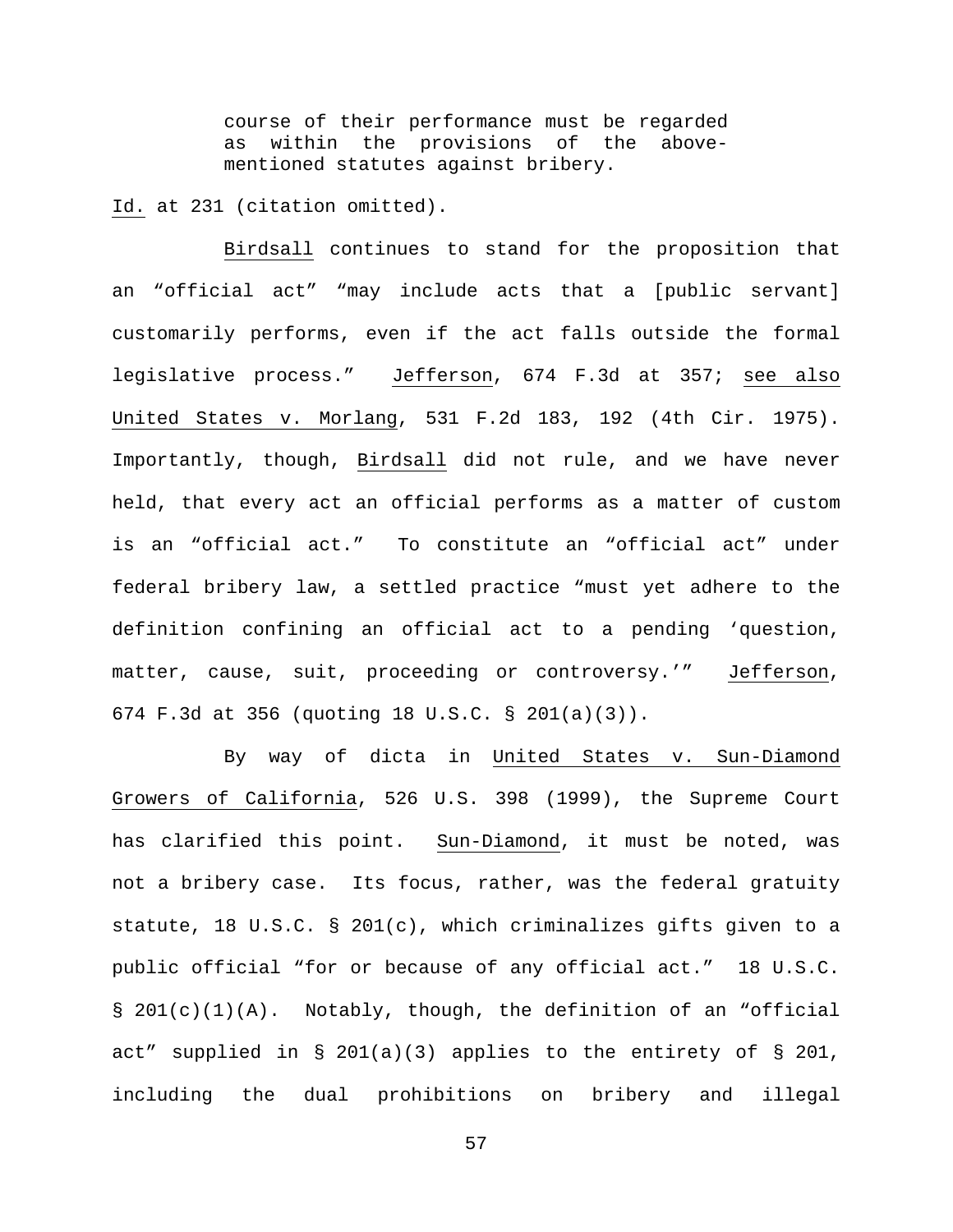gratuities. See 18 U.S.C. § 201(a) (providing a definition of "official act" "[f]or the purpose of this section").

The Sun-Diamond Court explained that the illegal gratuity statute requires the Government to demonstrate a link between the gift and "some particular official act of whatever identity." 526 U.S. at 406 (internal quotation marks omitted). In the course of its explanation, the Court stated that an alternative reading would criminalize, for example, "token gifts to the President based on his official position and not linked to any identifiable act -- such as the replica jerseys given by championship sports teams each year during ceremonial White House visits"; "a high school principal's gift of a school baseball cap to the Secretary of Education, by reason of his office, on the occasion of the latter's visit to the school"; or a "complimentary lunch" provided for the Secretary of Agriculture "in connection with his speech to the farmers concerning various matters of USDA policy." Id. at 406-07. The Court proceeded to explain why it would not do to argue that these three acts -- that is, receiving the sports teams, visiting the high school, or speaking to farmers -- were "official acts" in their own right:

> The answer to this objection is that those actions -- while they are assuredly "official acts" in some sense -- are not "official acts" within the meaning of the statute, which, as we have noted, defines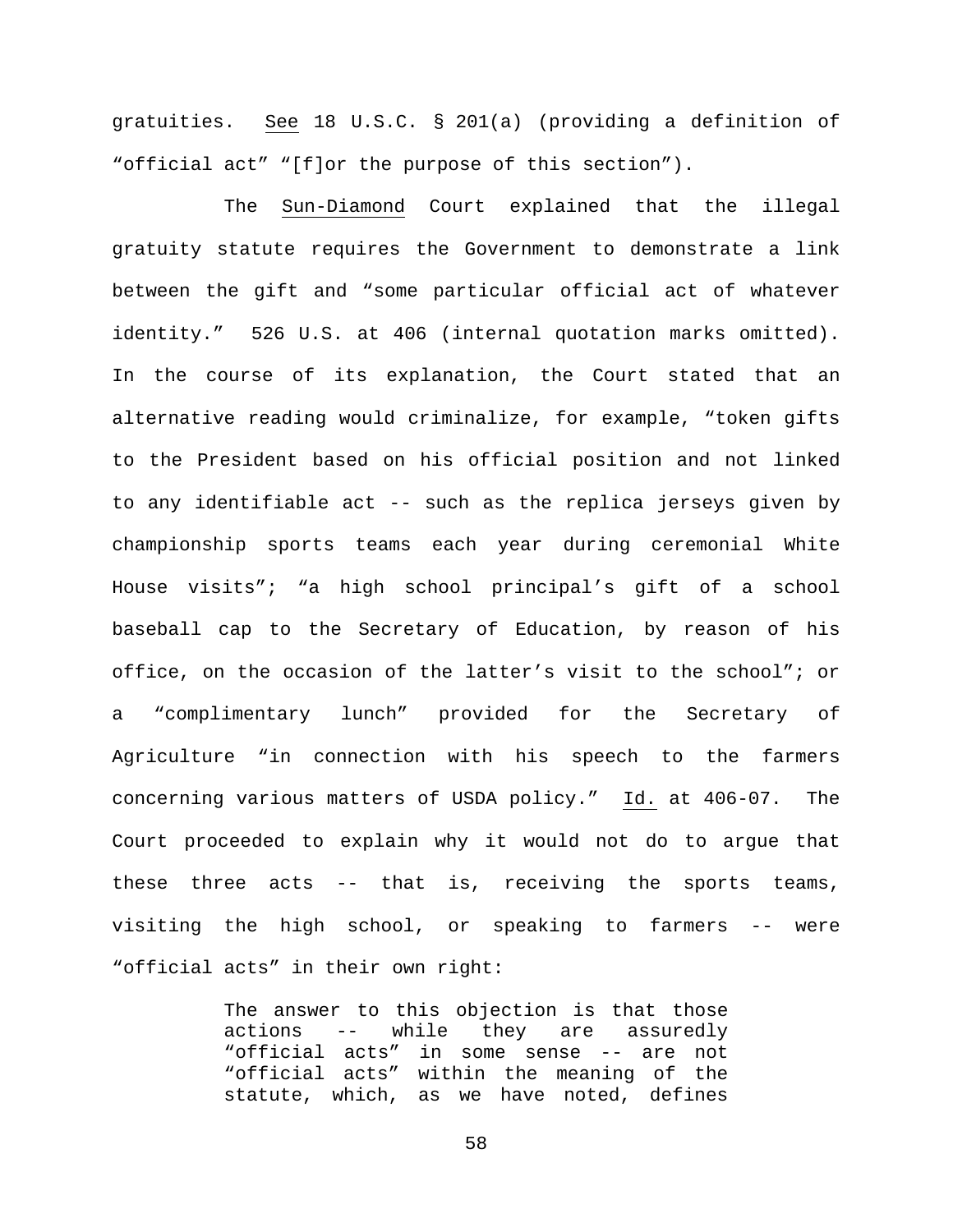"official act" to mean "any decision or action on any question, matter, cause, suit, proceeding or controversy, which may at any time be pending, or which may by law be brought before any public official, in such official's official capacity, or in such official's place of trust or profit." 18 U.S.C. § 201(a)(3). Thus, when the<br>violation is linked to a particular linked to a "official act," it is possible to eliminate the absurdities through the definition of that term.

## Id. at 407-08 (emphasis omitted).

We have previously declined to read Sun-Diamond to exclude "all settled practices by a public official from the bribery statute's definition of an official act." Jefferson, 674 F.3d at 356 (emphasis supplied). Appellant concedes the point, acknowledging that "some settled practices can be official acts." Appellant's Br. 37 (emphasis omitted). He argues, though, that under the logic of Sun-Diamond, the kinds of activities he is accused of -- e.g., speaking with aides and arranging meetings -- can never constitute "official acts" because they "implicate no official power."<sup>18</sup> Id. at 31 (emphasis omitted). Appellant simply misreads Sun-Diamond.

<span id="page-58-0"></span><sup>18</sup> In further support of his argument that an "official act" necessitates a deployment of "official powers," Appellant calls our attention to the First Circuit's decision in United States v. Urciuoli, 513 F.3d 290 (1st Cir. 2008). The appellants in Urciuoli were hospital executives who allegedly employed a state senator in a "sham job" in exchange for various efforts to<br>advance the hospital's financial interests. 513 F.3d at 292. advance the hospital's financial interests. In pertinent part, the Government alleged that the senator (Continued)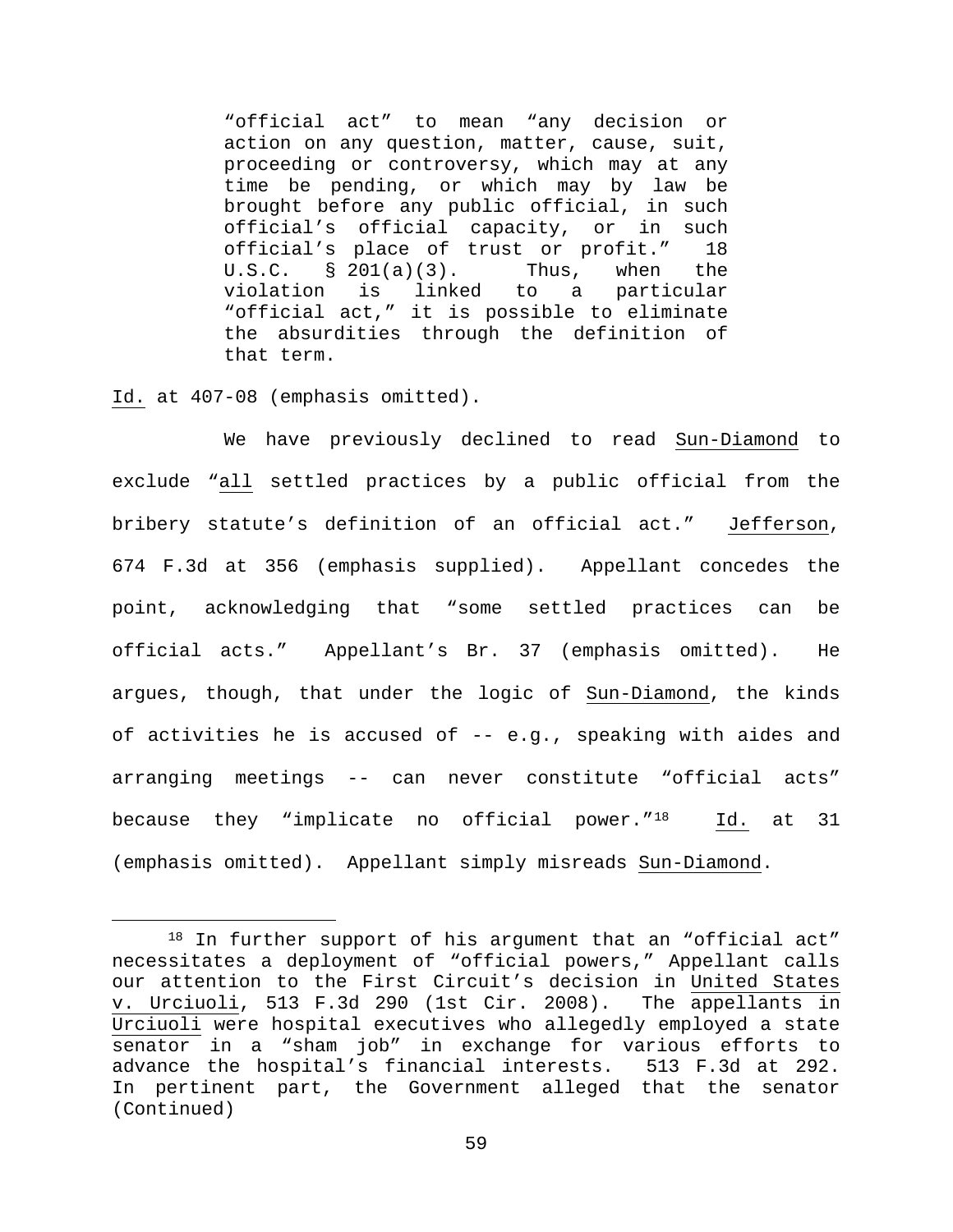The Sun-Diamond Court did not rule that receptions, public appearances, and speeches can never constitute "official acts" within the meaning of  $\S$  201(a)(3); the Court's point was that job functions of a strictly ceremonial or educational nature will rarely, if ever, fall within this definition. The reason is not that these functions cannot relate, in some way,

lobbied municipal officials to comply with Rhode Island law governing ambulance runs. See id. As a result of this act, among various other actions, the executives were convicted of honest-services mail fraud pursuant to 18 U.S.C. §§ 1341 and 1346. See id. at 293.

Ĩ.

There, as in this case, the chief issue on appeal was whether the court's instructions were overbroad. It must be noted, though, that the instructions in that case were decidedly different than the instructions here. Instead of borrowing the bribery definition from  $\S$  201(a)(3), as the court here did, the trial court in Urciuoli instructed the jury to decide whether the object of the scheme was a deprivation of "honest services," defined as follows:

> The honest services that an elected official owes to citizens is not limited to the official's formal votes on legislation. It includes the official's behind-the-scenes activities and influence in the legislation, and it also includes other actions that the official takes in an official capacity, not what he does as a private individual but what he does under the cloak of his office.

Urciuoli, 513 F.3d at 295 n.2 (internal quotation marks omitted). The First Circuit ruled that the phrase "under the cloak of his office" was overbroad under the circumstances because lobbying mayors to obey state law cannot constitute a deprivation of honest services. See id. at 295. While Appellant reads Urciuoli to proclaim that  $\overline{act}$  acts like lobbying can never be official acts, the First Circuit made no such pronouncement.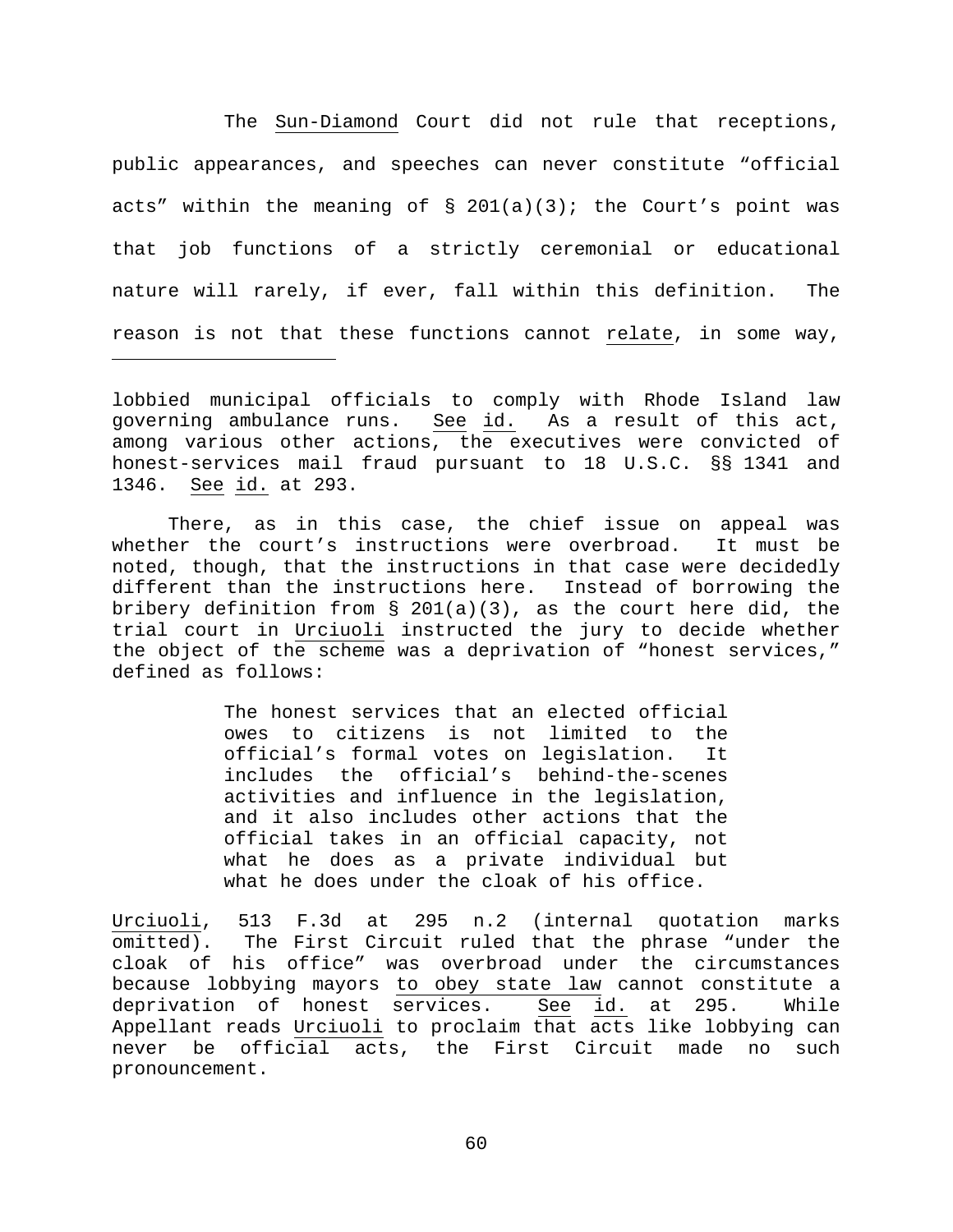to a "question, matter, cause, suit, proceeding or controversy." 18 U.S.C. § 201(a)(3). Frequently, they will. When, as in the Court's example, the Secretary of Education visits a local high school, he may proceed to discuss matters of education policy with the student body. Surely, though, this discussion does not have the purpose or effect of exerting some influence on those policies. Its function, rather, is to educate an audience of students. Under these circumstances, it cannot be said that the Secretary's visit is a "'decision or action on'" the question, matter, cause, suit, proceeding, or controversy. Sun-Diamond, 526 U.S. at 407 (emphasis supplied) (quoting 18 U.S.C.  $$201(a)(3))$ .

In view of these precedents, we are satisfied that the reach of § 201(a)(3) is broad enough to encompass the customary and settled practices of an office, but only insofar as a purpose or effect of those practices is to influence a "question, matter, cause, suit, proceeding or controversy" that may be brought before the government. 18 U.S.C. § 201(a)(3). It is with this principle in mind that we assess Appellant's contentions about the jury instructions in this case.[19](#page-60-0)

<span id="page-60-0"></span> <sup>19</sup> Appellant invokes a number of canons of statutory interpretation that favor a narrow construction of "official act." As for his argument that the bribery laws should be void for vagueness, the Supreme Court has already rejected a challenge that the honest-services statute is unconstitutionally (Continued)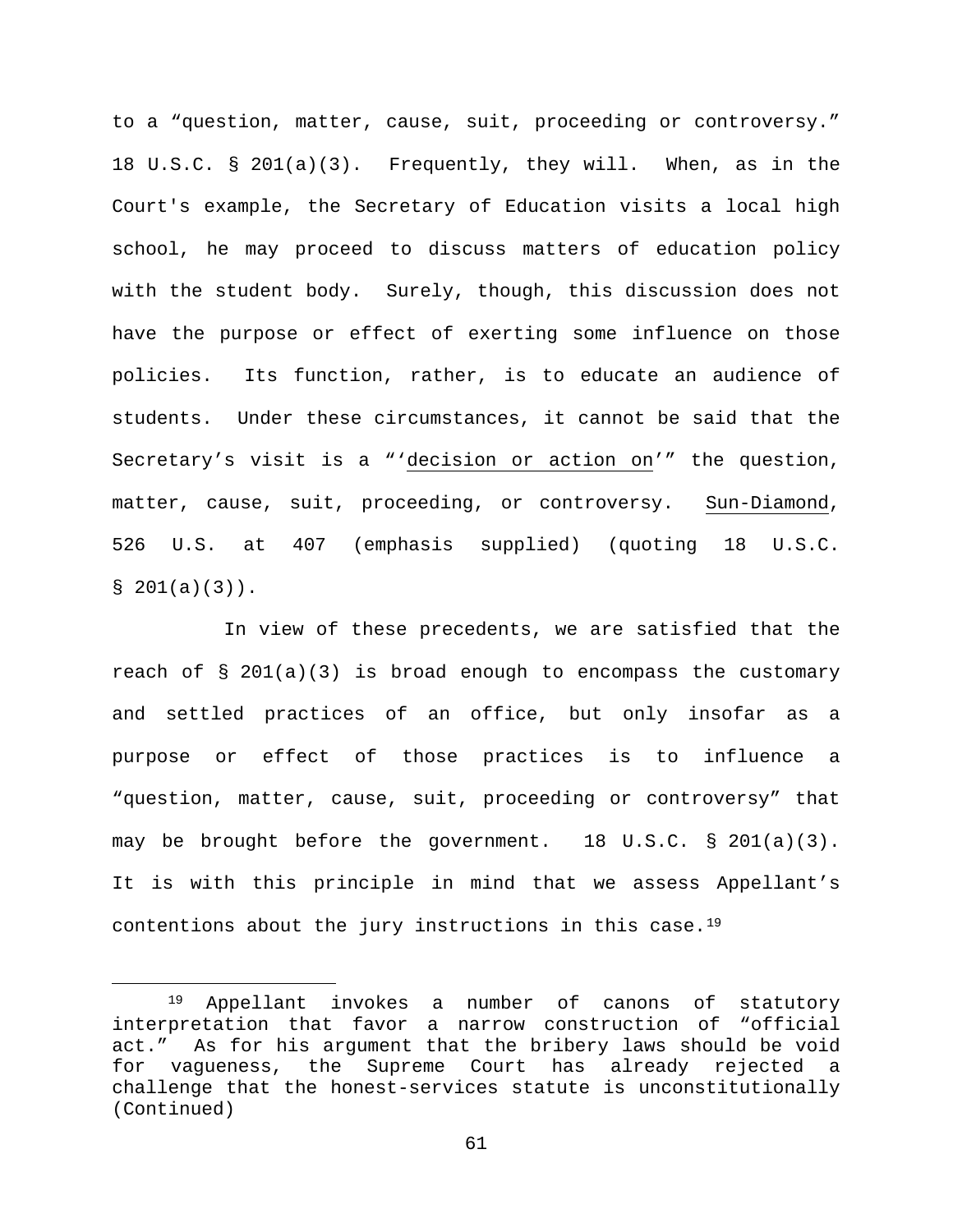Appellant accuses the district court of giving the jury an "unprecedented and misleading" instruction on the "official act" element. Appellant's Br. 51. We disagree with these characterizations. First, the court's instruction was not unprecedented. To a large extent, the instruction echoed the "official act" instruction in United States v. Jefferson.[20](#page-61-0) Second, the instruction here was not misleading. The court correctly stated, consistent with Birdsall, that the term "official action" "includes those actions that have been clearly established by settled practice as part of a public official's position, even if the action was not taken pursuant to responsibilities explicitly assigned by law." J.A. 7671-72.

Ĩ.

vague as applied to bribery. See Skilling, 130 S. Ct. at 2928. And because Appellant has "engage[d] in some conduct that is clearly proscribed" by the Hobbs Act, he "cannot complain of the vagueness of the law as applied to the conduct of others." Holder v. Humanitarian Law Project, 561 U.S. 1, 18-19 (2010) (internal quotation marks omitted). Appellant's remaining narrowing arguments -- which invoke federalism concerns, the rule of lenity, and dicta in Sun-Diamond -- all presuppose inherent ambiguity in the statutory term "official act." However, as we have explained, the term is sufficiently definite as to make recourse to those canons unnecessary.

<span id="page-61-0"></span><sup>&</sup>lt;sup>20</sup> In Jefferson, we held that the following jury instruction was not erroneous: "An act may be official even if it was not taken pursuant to responsibilities explicitly assigned by law. Rather, official acts include those activities that have been clearly established by settled practice as part of a public official's position." 674 F.3d at 353 (alteration omitted).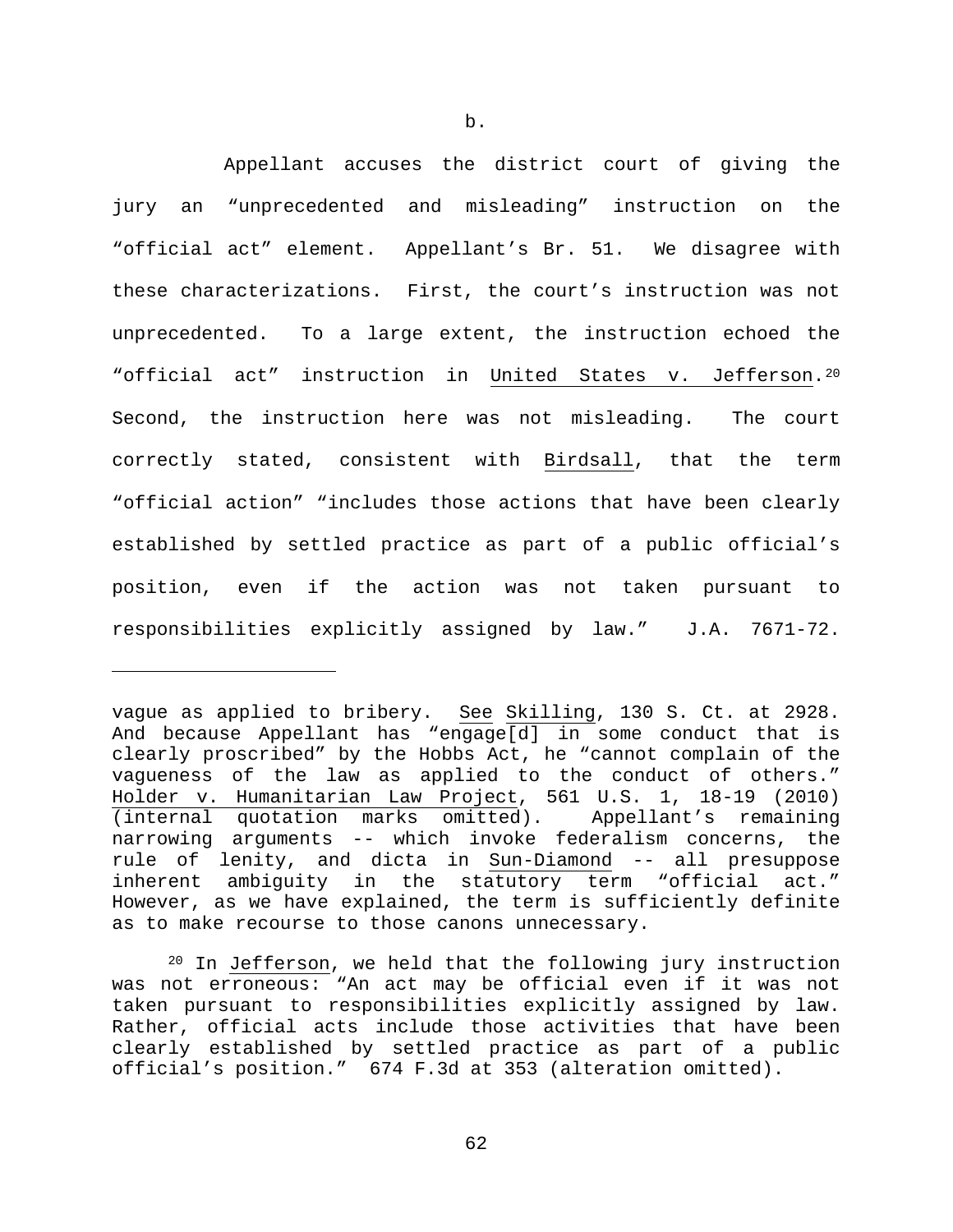The court then explained that the meaning of "official action" is tethered to decisions or actions on a "question, matter, cause, suit, proceeding, or controversy" that may come before the government. See id. at 7671.

i.

Appellant takes issue with the court's instruction that an official action "'can include actions taken in furtherance of longer-term goals.'" Appellant's Br. 56 (quoting J.A. 7672). He argues that this instruction is too sweeping, as "virtually anything could be in 'furtherance' of some goal." Id. For similar reasons, Appellant challenges the court's instruction that "'an official action is no less official because it is one in a series of steps to exercise influence or achieve an end.'" Id. (emphasis omitted) (quoting J.A. 7672). We find no error in either of the court's statements.

We observe, first, that the federal bribery statute, 18 U.S.C. § 201(b), from which the honest-services wire fraud statute draws meaning, criminalizes the act of "corruptly demand[ing], seek[ing], receiv[ing], accept[ing], or agree[ing] to receive or accept" a thing of value in return for influence. 18 U.S.C. § 201(b)(2). The solicitation or acceptance of the bribe completes the crime, regardless of whether the recipient completes, or even commences, the "official act" the bribe payor sought to influence. See Howard v. United States, 345 F.2d 126,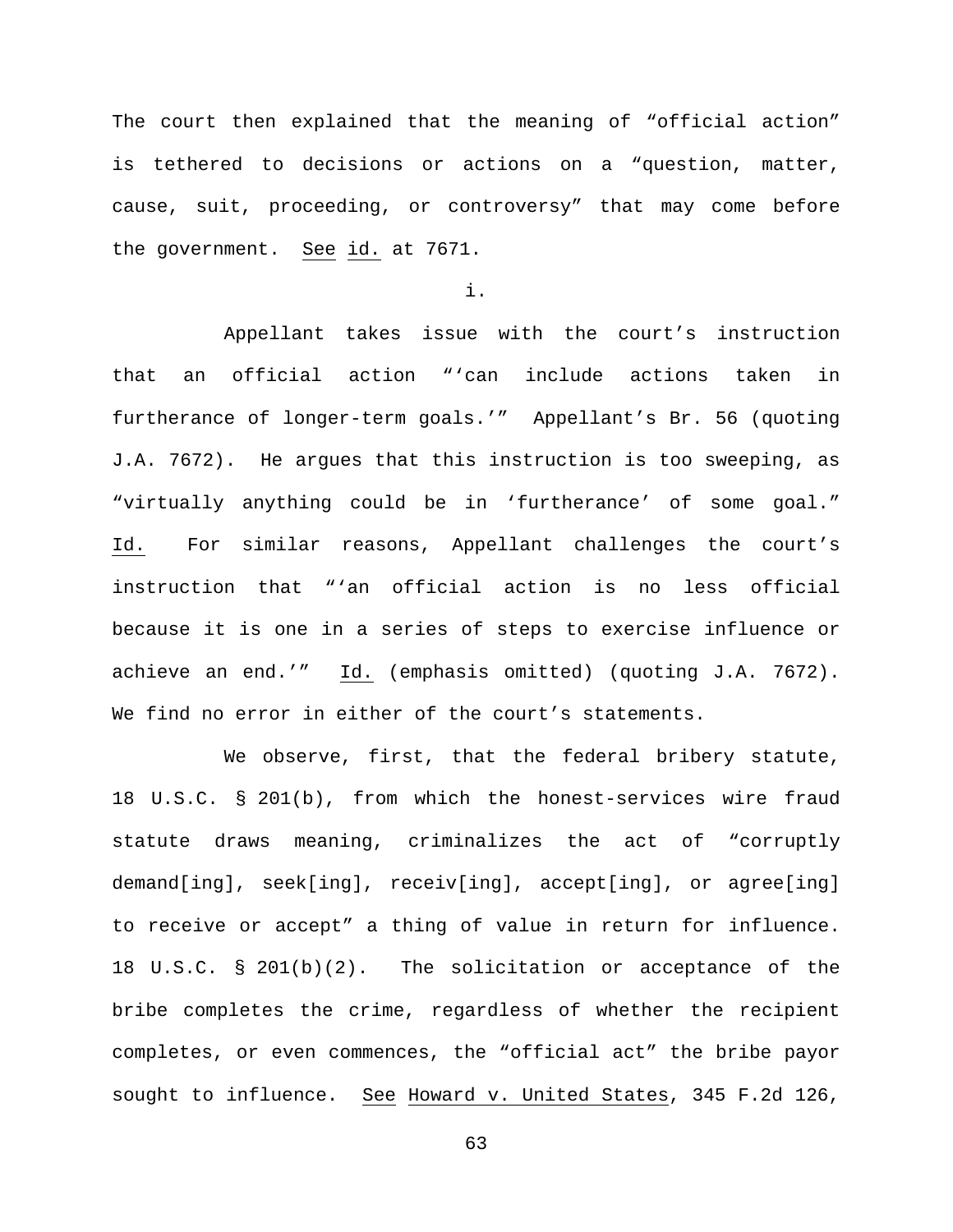128 (1st Cir. 1965) ("[I]t has been long established that the crime of bribery is complete upon the acceptance of a bribe regardless of whether or not improper action is thereafter taken."). The same is true of a Hobbs Act extortion charge. See Evans, 504 U.S. at 268 (recognizing that the crime of extortion under color of official right is "completed at the time when the public official receives a payment in return for his agreement to perform specific official acts"); United States v. Loftus, 992 F.2d 793, 797 (8th Cir. 1993). In either case, when prosecuting a bribe recipient, the Government need only prove that he or she solicited or accepted the bribe in return for performing, or being influenced in, some particular official act. Of importance, the consummation of an "official act" is "not an element of the offense." Evans, 504 U.S. at 268.

We further observe that an "official act" may pertain to matters outside of the bribe recipient's control. See 18 U.S.C. § 201(a)(3) (providing that an act may be "official" so long as the matter to be decided or acted upon "may by law be brought before any public official" (emphasis supplied)). Indeed, in Birdsall, the defendant-officers lacked any authority to grant clemency; all they could provide was advice. 233 U.S. at 229-30. Nevertheless, the Supreme Court upheld their bribery indictments. See id. at 236. Likewise, in Sears v. United States, the First Circuit recognized that government inspectors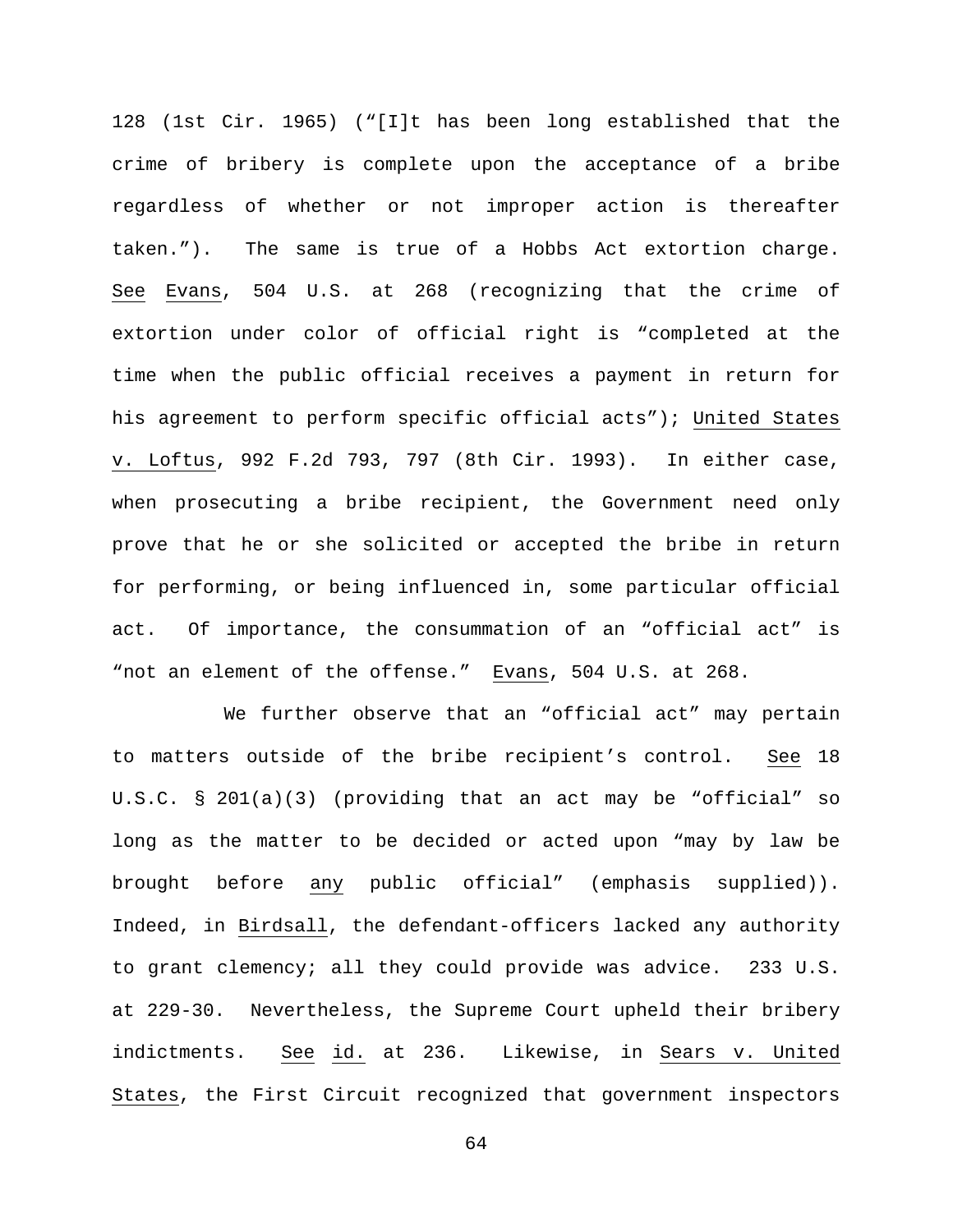were performing an "official" function, for purposes of two shoemakers' federal bribery charges, when they accepted payoffs to disregard inadequacies in leather shoes destined for sale to the Army. 264 F. 257, 261-62 (1st Cir. 1920). As the court stated:

> The fact that these inspectors acted only in a preliminary or in an advisory capacity, and without final power to reject or accept, does not prevent their duties from being official duties. Final decisions frequently, perhaps generally, rest in large part upon the honesty and efficiency of<br>preliminary advice.... To sustain the preliminary advice. . . . contention of the defendants that these inspectors were not performing an official function would be to rule that the thousands of inspectors employed to advise and assist the government under the contracts for the hundreds of millions of war supplies might be bribed with impunity. To state the proposition is to reject it.

Id.

Our decision in Jefferson supports the proposition that mere steps in furtherance of a final action or decision may constitute an "official act." The defendant in that case was a former Louisiana congressman who, as co-chair of the Africa Trade and Investment Caucus and the Congressional Caucus on Nigeria, was "largely responsible for promoting trade" with Africa. 674 F.3d at 357. A jury convicted Jefferson of both bribery and honest-services wire fraud, based in part on allegations that he asked a telecommunications company to hire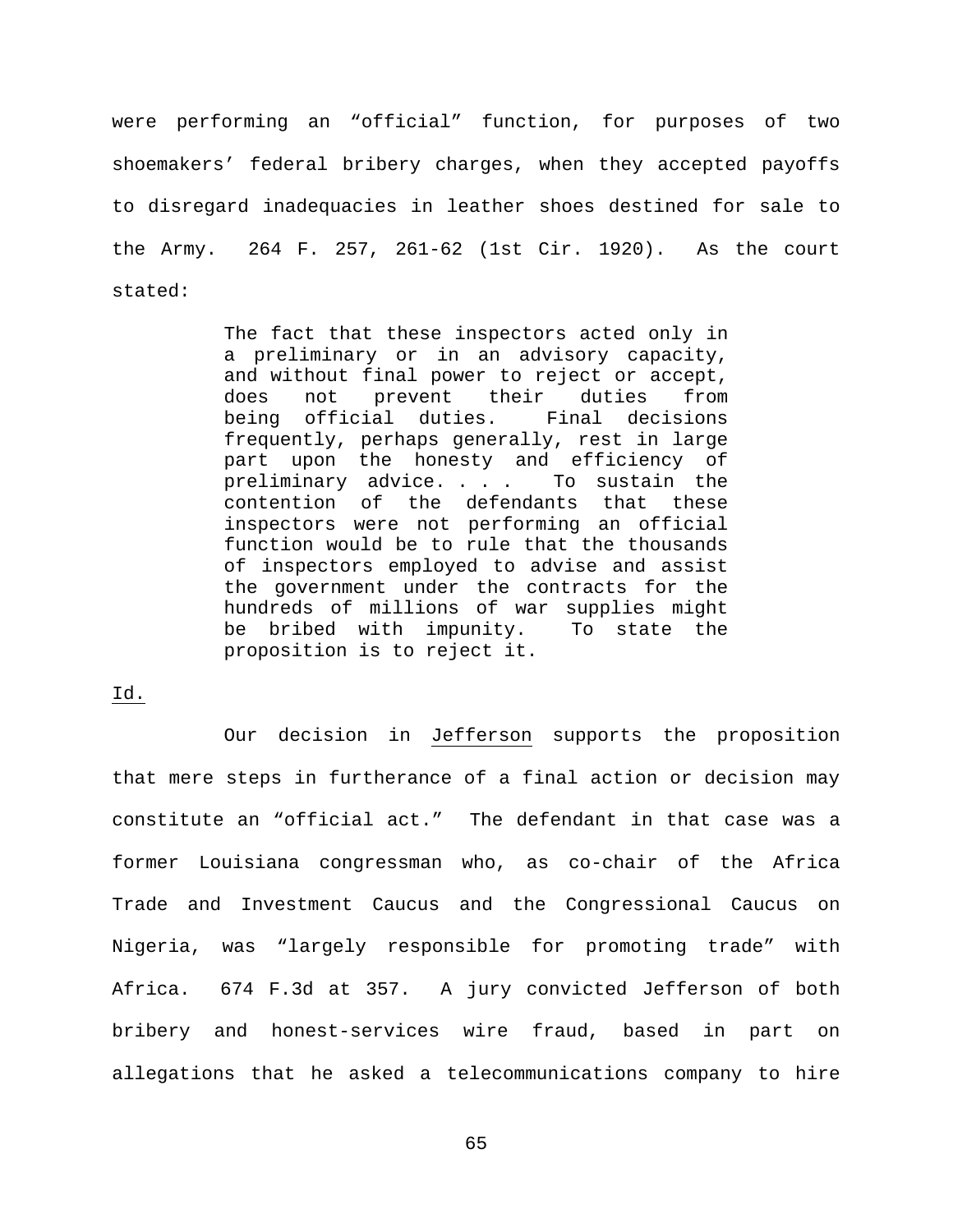his family's consulting firm in return for his efforts to promote the company's technology in Africa. See id. at 338. Jefferson's efforts on the company's behalf involved a series of trips and meetings. In particular, we explained, "acts performed by Jefferson in exchange for the various bribe payments included, inter alia": "corresponding and visiting with foreign officials"; "[a]ttempting to facilitate and promote" certain business ventures; "[s]cheduling and conducting meetings"; and "seeking to secure construction contracts." Id. at 356. We were satisfied that these activities were in keeping with Jefferson's settled practice of serving constituents and promoting trade in Africa and that, accordingly, the jury was "entitled to conclude" that his actions "fall under the umbrella of his 'official acts.'" Id. at 357-58.

### ii.

Appellant next challenges the district court's instruction that a public official "need not have actual or final authority over the end result sought by a bribe payor so long as the alleged bribe payor reasonably believes that the public official had influence, power or authority over a means to the end sought by the bribe payor." J.A. 7672. Appellant argues that this is a misstatement of law: a bribe payor's subjective belief cannot convert a non-official act into an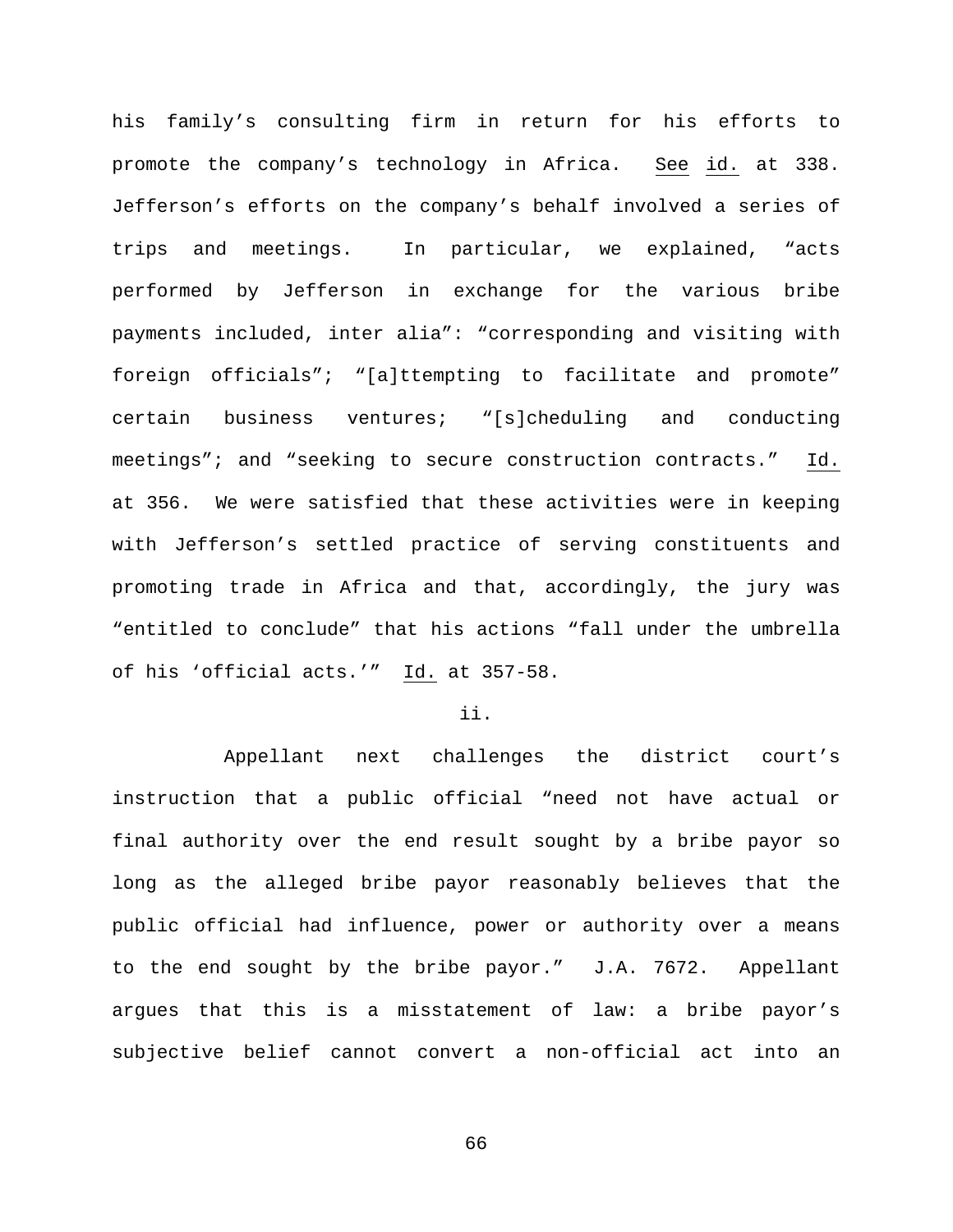official one. See Appellant's Br. 55. Again, we are unpersuaded.

The first part of the court's instruction is indisputably correct. $21$  In Wilson v. United States, we held that a bribery conviction will stand regardless of whether the bribe recipient "had actual authority to carry out his commitments under the bribery scheme." 230 F.2d 521, 526 (4th Cir. 1956). There, a jury convicted an adjutant general of soliciting bribes from an insurance salesman in exchange for the right to sell insurance at Fort Jackson -- even though the solicitations occurred while the adjutant general was temporarily relieved of his post.<sup>[22](#page-66-1)</sup> See id. at 523. We deemed the adjutant general's lack of actual authority "immaterial": "Regardless of his actual authority, it was still within his practical power to influence the regulation of insurance sales as it had formerly

<span id="page-66-0"></span> <sup>21</sup> Appellant's own proposed jury instructions concede the point, stating that a public official "can perform an 'official act' when it is a settled practice as part of the official's position for him to exercise influence over a government decision even if he does not have authority to make the final decision himself." J.A. 753.

<span id="page-66-1"></span> $22$  The statute of conviction in Wilson was 18 U.S.C. § 202, which authorized penalties for any federal officer or employee who "asks [for], accepts, or receives" a thing of value "with intent to have his decision or action on any question, matter, cause, or proceeding which may at any time be pending, or which may by law be brought before him in his official capacity, or in his place of trust or profit, influenced thereby." 18 U.S.C. § 202 (1952) (current version at 18 U.S.C. § 201(b) (2012)).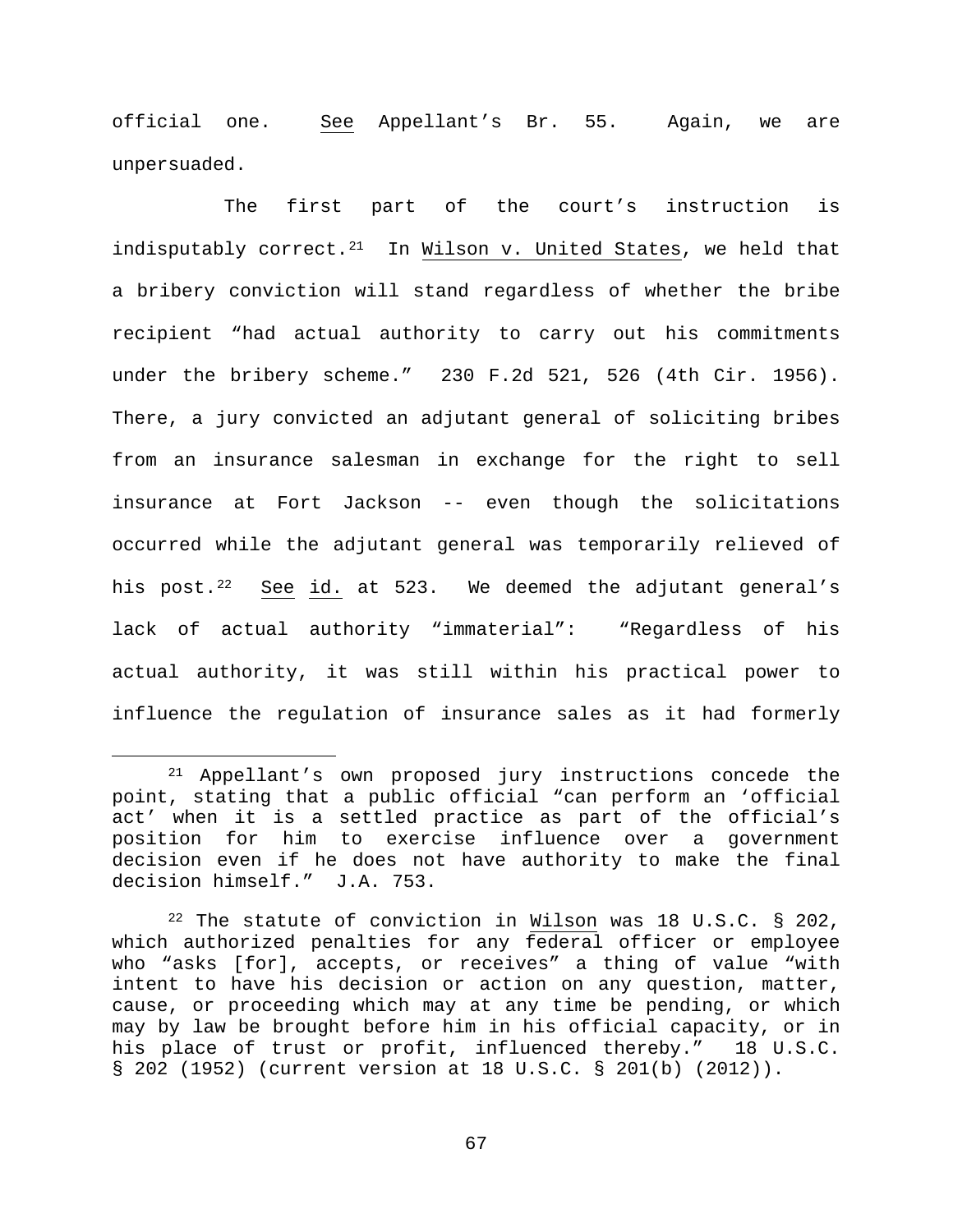been . . . ." Id. at 526; cf. United States v. Ring, 706 F.3d 460, 470 (D.C. Cir. 2013) (holding that a Department of Justice attorney committed an "official act" pursuant to § 201(c) when he forwarded an email to another government official in an effort to expedite a foreign student's visa application, even though the attorney "lacked independent authority to expedite visa applications").

As to the second part of the court's instruction, we have no difficulty recognizing that proof of a bribe payor's subjective belief in the recipient's power or influence over a matter will support a conviction for extortion under color of official right. See United States v. Bencivengo, 749 F.3d 205, 212-13 (3d Cir. 2014); United States v. Blackwood, 768 F.2d 131, 134-35 (7th Cir. 1985); United States v. Bibby, 752 F.2d 1116 (6th Cir. 1985); United States v. Rabbitt, 583 F.2d 1014, 1027 (8th Cir. 1978) ("The official need not control the function in question if the extorted party possesses a reasonable belief in the official's powers."). As the First Circuit explained in United States v. Hathaway, the phrase "under color of official right" "includes the misuse of office to induce payments not due." 534 F.2d 386, 394 (1st Cir. 1976). Accordingly, the "relevant question" when contemplating a prosecution under this statute is simply whether the government official "imparted and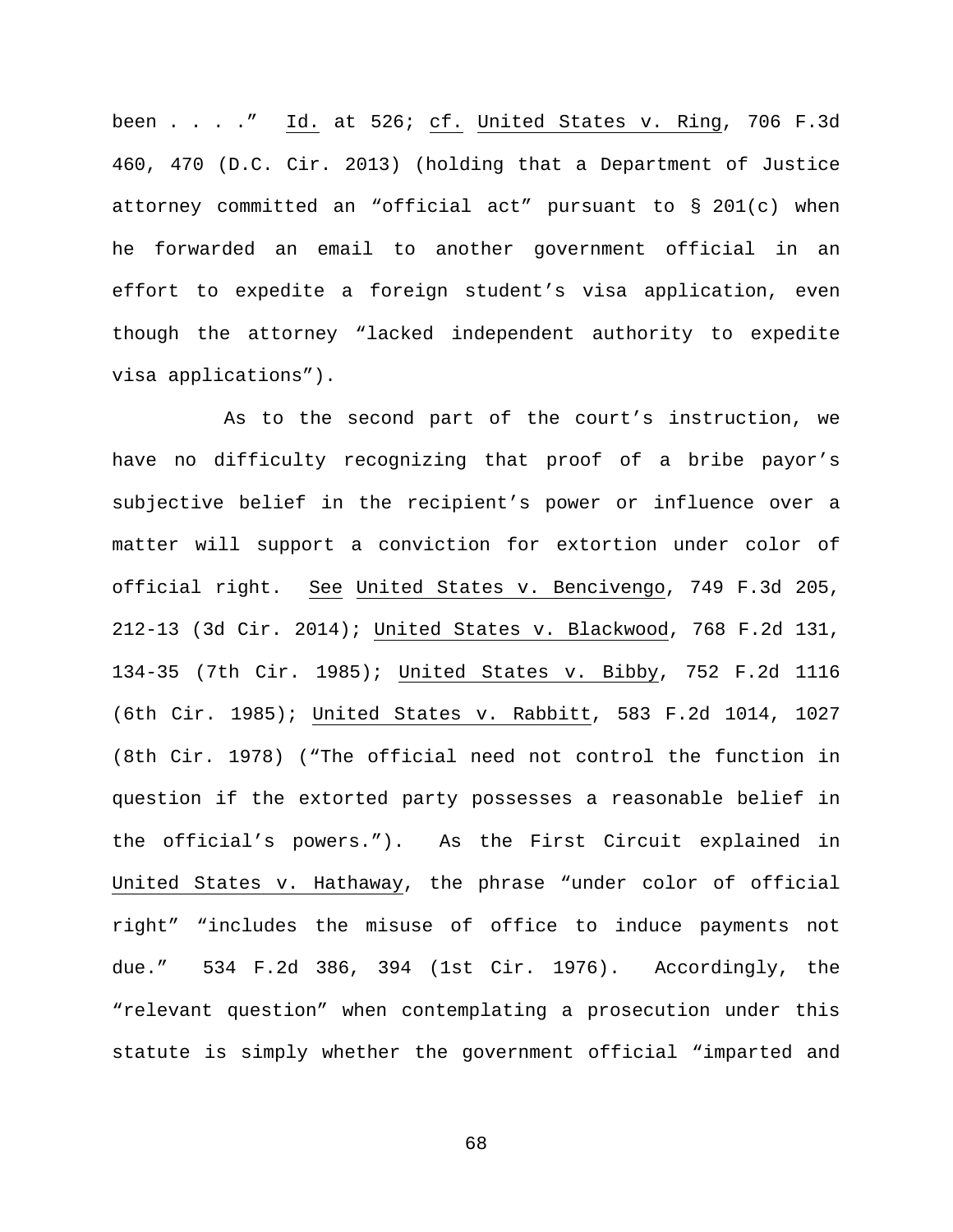exploited a reasonable belief that he had effective influence over" the subject of the bribe. Id.

Plainly, Hobbs Act principles support the district court's instruction that a bribe recipient's lack of actual authority over a matter does not preclude "official act" status, "so long as the alleged bribe payor reasonably believes" that the recipient had "influence, power or authority over a means to the end sought." J.A. 7672. We are satisfied, therefore, that this instruction was not erroneous with respect to the Hobbs Act extortion charges.

It is less certain that a bribe payor's subjective belief in the recipient's power or influence will suffice to demonstrate an "official act" for purposes of an honest-services wire fraud charge. The "intangible right of honest services," after all, is a right held by the public. See United States v. Harvey, 532 F.3d 326, 333 (4th Cir. 2008). When a government official agrees to influence a matter in exchange for money, that official deprives the public of his "honest, faithful, and disinterested services." Id. (internal quotation marks omitted). The third party who pays the government official may be a constituent of the official, but he is no victim, and the honest-services wire fraud statute does not seek to protect him.

Appellant's argument, therefore, that the subjective beliefs of a third party in an honest-services wire fraud case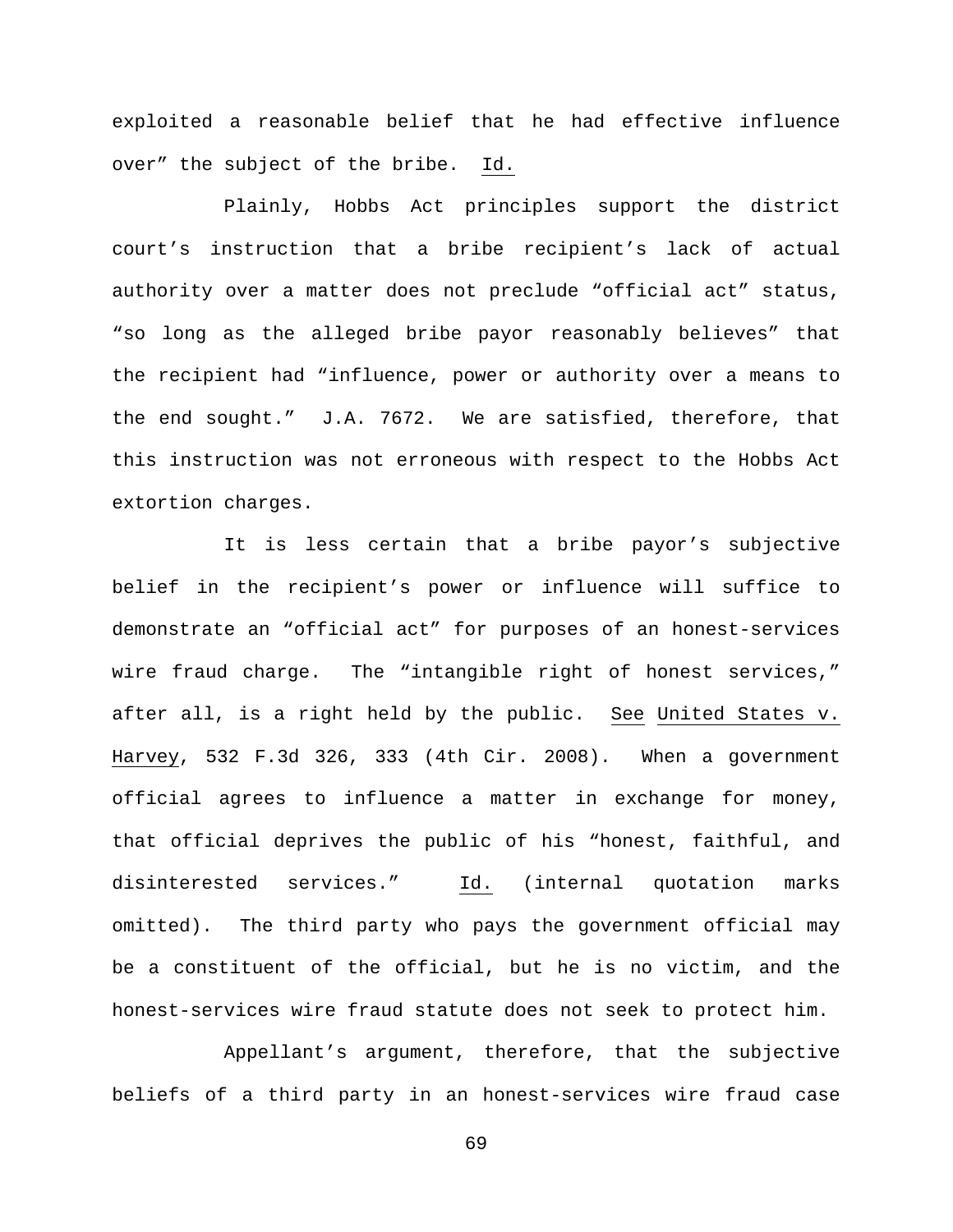cannot "convert non-official acts into official ones" is debatable. Appellant's Br. 55 (emphasis omitted). This, however, is not an issue that we need to decide. Even if the court's instruction on this point were erroneous, the error would be harmless. See Ramos-Cruz, 667 F.3d at 496. As Governor of Virginia, Appellant most certainly had power and influence over the results Williams was seeking. We have no doubt that the jury's verdict on the honest-services wire fraud charge would have been the same even if the instructions required a finding that Appellant had the power to influence a means to the end being sought.

Appellant has thus failed to show that the court's "official act" instructions, taken as a whole, were anything less than a "fair and accurate statement of law." United States v. Smoot, 690 F.3d 215, 223 (4th Cir. 2012). Appellant's claim of reversible error with respect to the "official act" instructions is therefore rejected.

c.

We likewise reject Appellant's argument that the court erred in refusing to give his proposed instructions on the meaning of "official act." We review a district court's refusal to give a specific jury instruction for abuse of discretion, "and reverse only when the rejected instruction (1) was correct; (2) was not substantially covered by the court's charge to the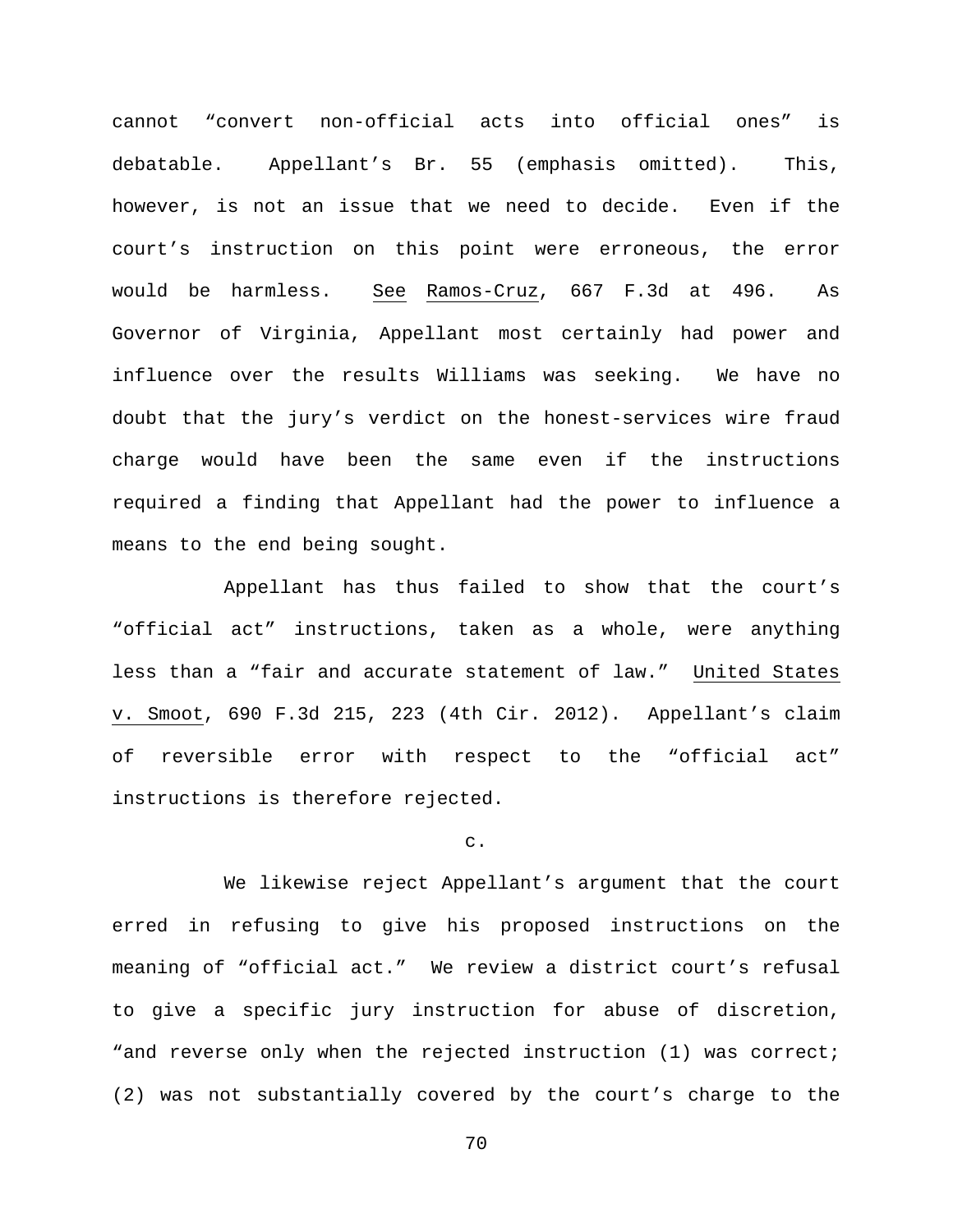jury; and (3) dealt with some point in the trial so important . . . that failure to give the requested instruction seriously impaired the defendant's ability to conduct his defense." United States v. Smith, 701 F.3d 1002, 1011 (4th Cir. 2012) (internal quotation marks omitted).

Appellant's proposed instruction contained the following passage:

> [T]he fact that an activity is a routine activity, or a "settled practice," of an office-holder does not alone make it an<br>"official act." Many settled practices of Many settled practices of government officials are not official acts within the meaning of the statute. For<br>example, merely arranging a meeting, merely arranging a meeting, attending an event, hosting a reception, or making a speech are not, standing alone, "official acts," even if they are settled practices of the official. A government official's decisions on who[m] to invite to lunch, whether to attend an event, or whether to attend a meeting or respond to a phone call are not decisions on matters pending before the government. That is because mere ingratiation and access are not corruption.

J.A. 753.

This passage is problematic in a number of ways. First, it is hardly evident that "[m]any" settled practices do not qualify as "official acts." J.A. 753. Even if this were so, it is not a statement of law. Rather, it seems to us a thinly veiled attempt to argue the defense's case. Given the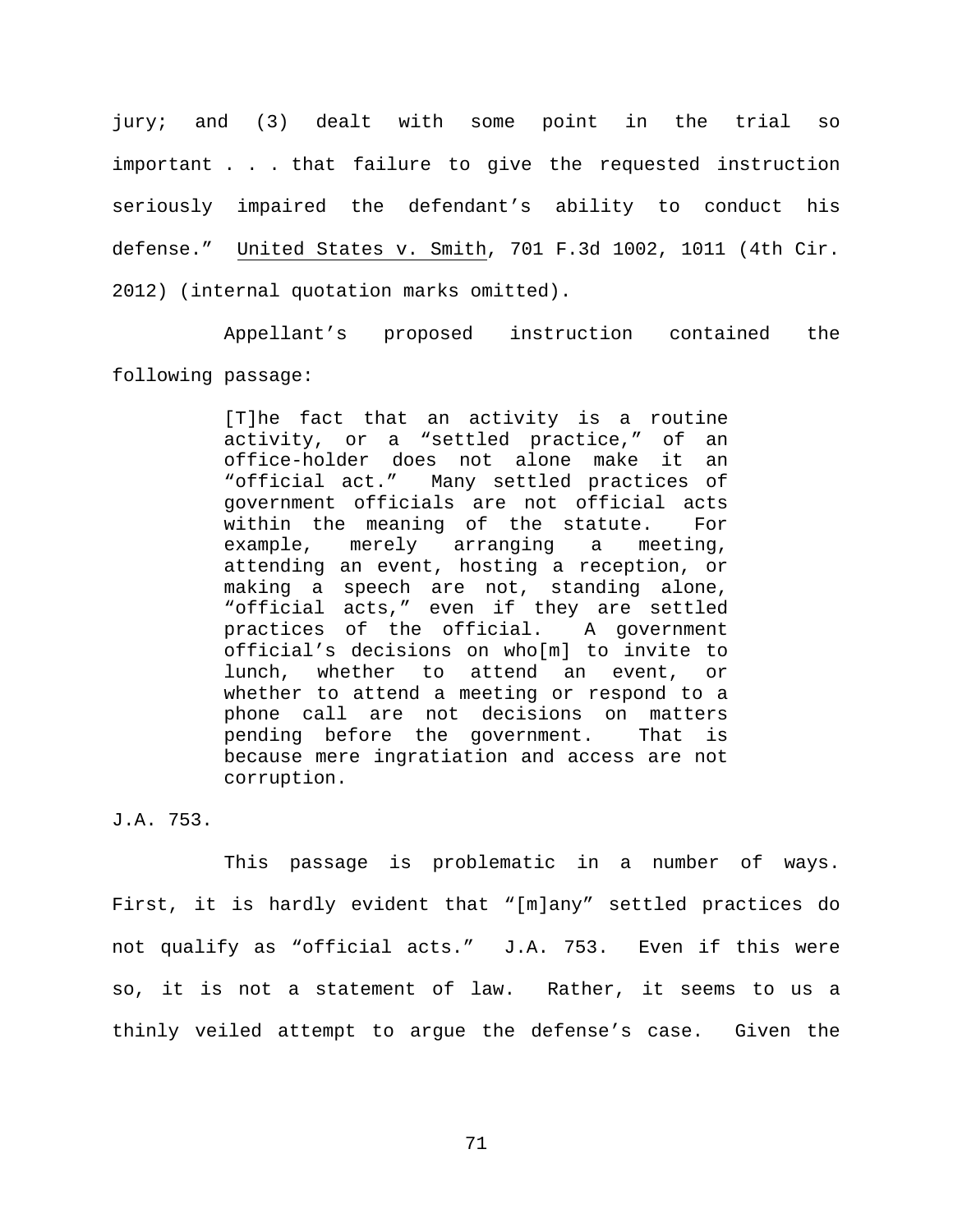risk of misleading the jury, we cannot fault the court for declining to give this instruction.

The court was likewise justified in rejecting Appellant's assertion that "merely arranging a meeting, attending an event, hosting a reception, or making a speech" cannot constitute an "official act." As detailed above, neither Sun-Diamond nor any other precedent sweeps so broadly.

Moving on, Appellant has also failed to explain why the court should have instructed the jury that "decisions on who[m] to invite to lunch, whether to attend an event, or whether to attend a meeting or respond to a phone call are not decisions on matters pending before the government." J.A. 753. Even if we assume that most such decisions would not qualify as official acts, we cannot accept the assertion that they may never do so. Here, again, the proposed instruction goes too far.

Finally, we hold that the court did not err in refusing to instruct the jury, in language borrowed from Citizens United v. Federal Election Commission, 558 U.S. 310, 361 (2010), that "mere ingratiation and access are not corruption." J.A. 753. Affording the talismanic significance Appellant assigns to this language ignores its context; Citizens United, a campaign-finance case, involved neither the honestservices statute nor the Hobbs Act. Moreover, the Citizens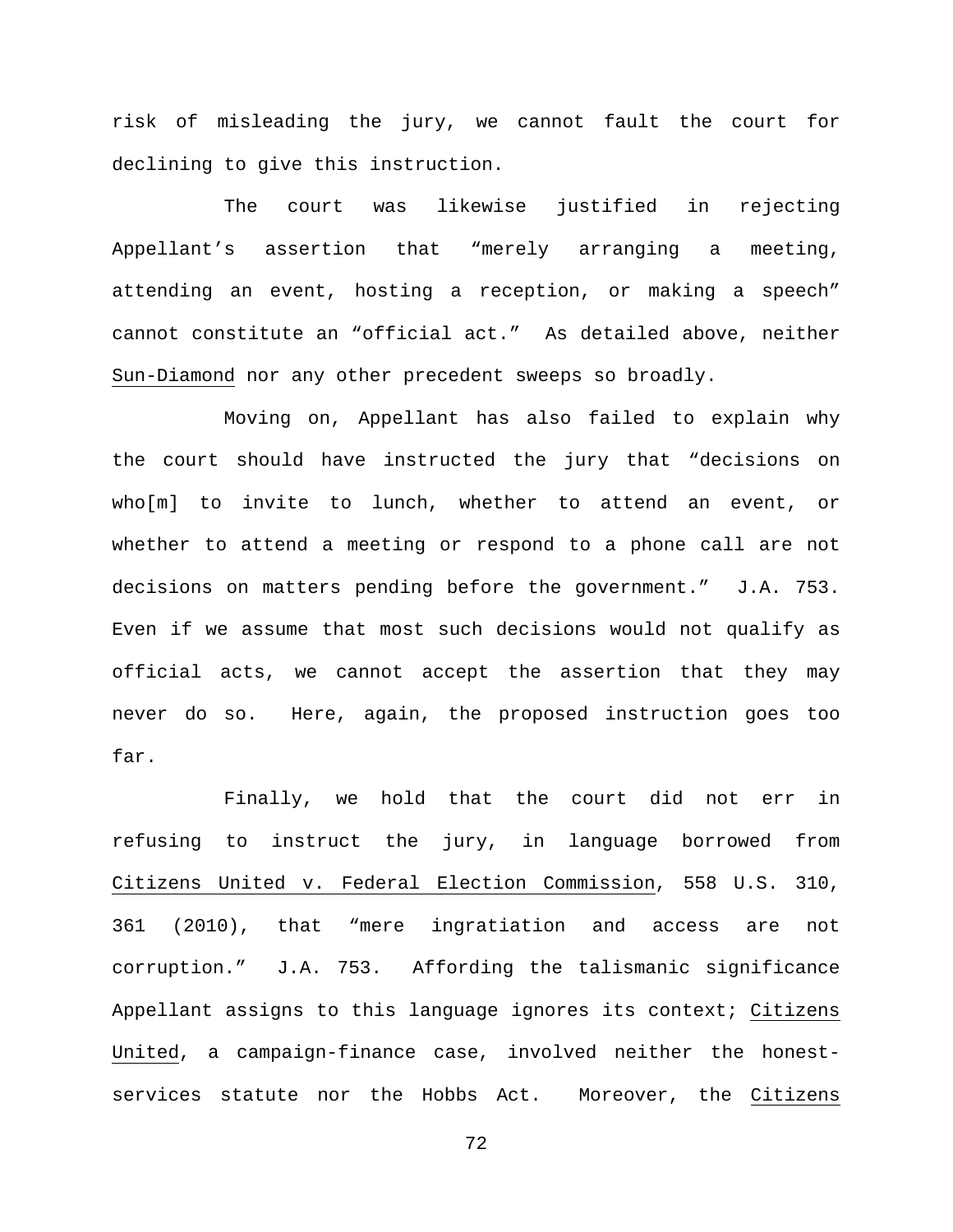United Court employed the "ingratiation" language only after providing a much broader definition of corruption: "The hallmark of corruption is the financial quid pro quo: dollars for political favors." Citizens United, 558 U.S. at 359 (internal quotation marks omitted). In the case at hand, this broader definition was "substantially covered by the court's charge to the jury." Smith, 701 F.3d at 1011 (internal quotation marks omitted). Thus, the court's failure to include this language did not "impair[]" Appellant's "ability to conduct his defense." Id. (internal quotation marks omitted). The district court instructed the jury that "there would be no crime" as long as Appellant "believed in good faith that he . . . was acting properly, even if he . . . was mistaken in that belief." J.A. 7692. Appellant was thus free to argue that he believed in good faith that any ingratiation or access he provided Williams was entirely proper. If the jury believed that, it would have had no choice but to acquit him.

Taken as a whole, Appellant's proposed instruction on the meaning of "official act" failed to present the district court with a correct statement of law. He cannot now argue that the court's refusal to give that instruction was an abuse of discretion.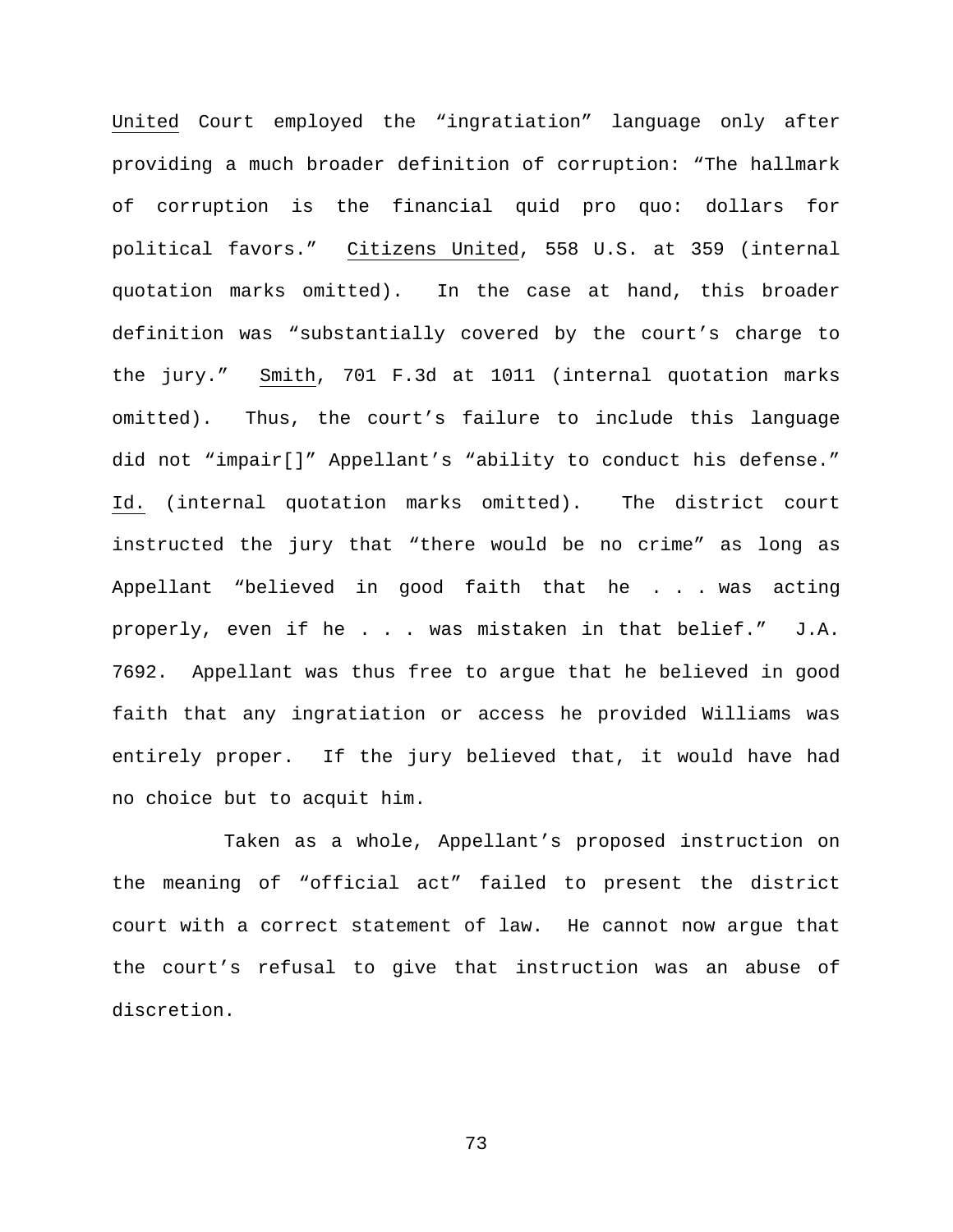### Quid Pro Quo

Appellant also contests the court's instructions on the "quid pro quo" elements of honest-services wire fraud and Hobbs Act extortion, maintaining that the court's gloss on this term would criminalize the lawful receipt of "goodwill" gifts to lawmakers.

In this context, the term "quid pro quo" refers to "an intent on the part of the public official to perform acts on his payor's behalf." Jefferson, 674 F.3d at 358; see also Sun-Diamond, 526 U.S. at 404-05 (defining "quid pro quo as "a specific intent to give or receive something of value in exchange for an official act" (emphasis omitted)). Accordingly, in its instructions on the honest-services wire fraud charge, the district court explained that the jury must find that Appellant demanded or received the item of value "corruptly" - i.e., with an "improper motive or purpose." J.A. 7669-70; see United States v. Quinn, 359 F.3d 666, 674 (4th Cir. 2004) (defining "[c]orrupt intent" under 18 U.S.C. § 201(b)). Likewise, in its Hobbs Act instruction, the court stated that Appellant must have "obtained a thing of value to which he was not entitled, knowing that the thing of value was given in return for official action." J.A. 7682; see Evans, 504 U.S. at 268.

3.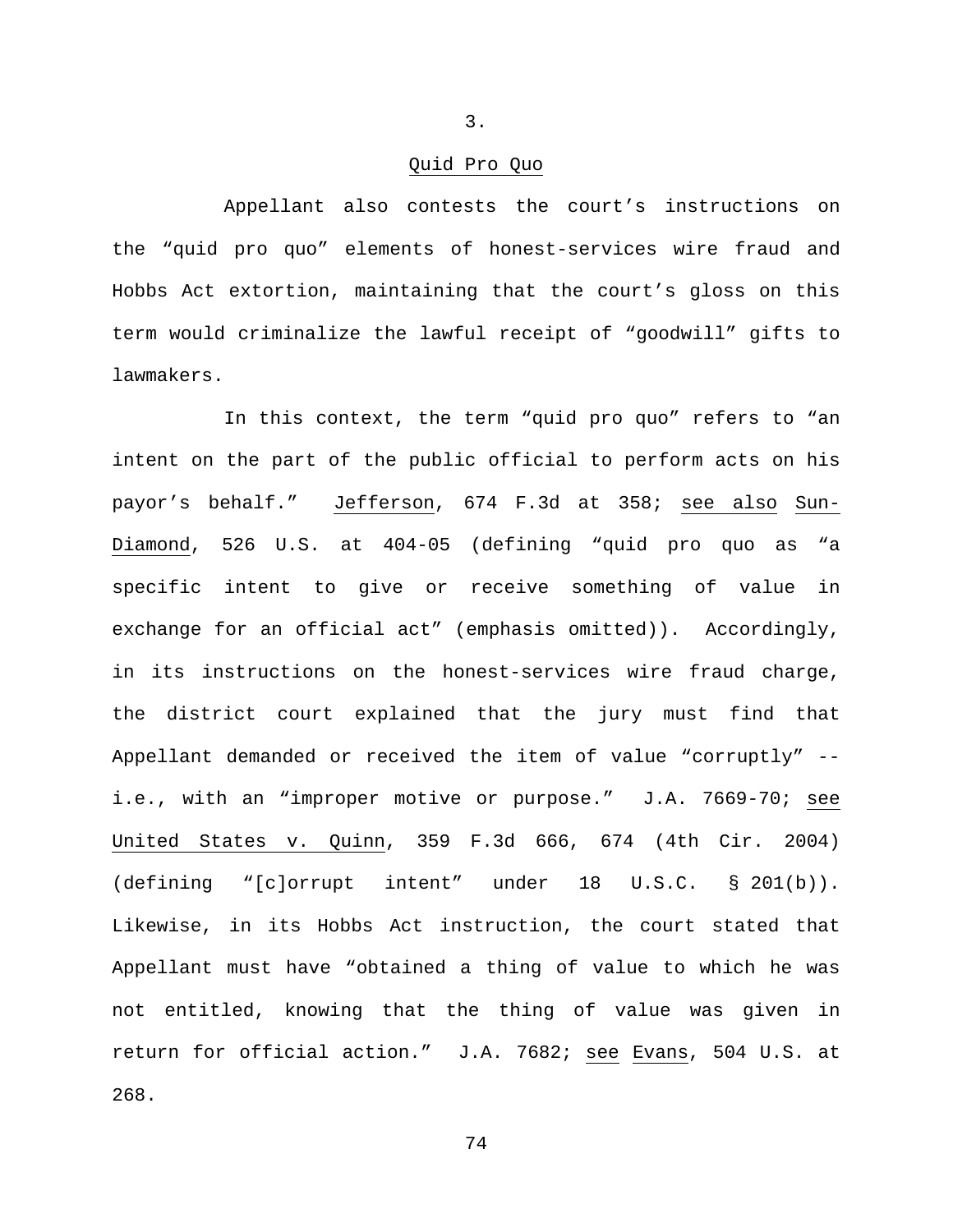Appellant's contention is not that the court's instructions were incorrect but, rather, that they were incomplete. In particular, Appellant asserts that the court failed to make the jury aware of a critical limitation on bribery liability when it neglected to state, per his proposed instructions, that "[a] gift or payment given with the generalized hope of some unspecified future benefit is not a bribe." J.A. 751; accord id. at 756. Appellant claims that this omission seriously impaired his defense because "a central defense theory was that Governor McDonnell believed Williams was simply trying to cultivate goodwill." Appellant's Br. 59-60.

Appellant's statement of the law is correct, so far as it goes. See United States v. Jennings, 160 F.3d 1006, 1013 (4th Cir. 1998). "It is universally recognized that bribery occurs only if the gift is coupled with a particular criminal intent. That intent is not supplied merely by the fact that the gift was motivated by some generalized hope or expectation of ultimate benefit on the part of the donor." United States v. Arthur, 544 F.2d 730, 734 (4th Cir. 1976) (citations omitted) (reversing a conviction for misapplication of bank funds pursuant to 18 U.S.C. § 656). The bribe payor must have more than a "'[v]ague expectation[]'" that the public official will reward his kindness, somehow or other. Jennings, 160 F.3d at 1013 (quoting United States v. Allen, 10 F.3d 405, 411 (7th Cir.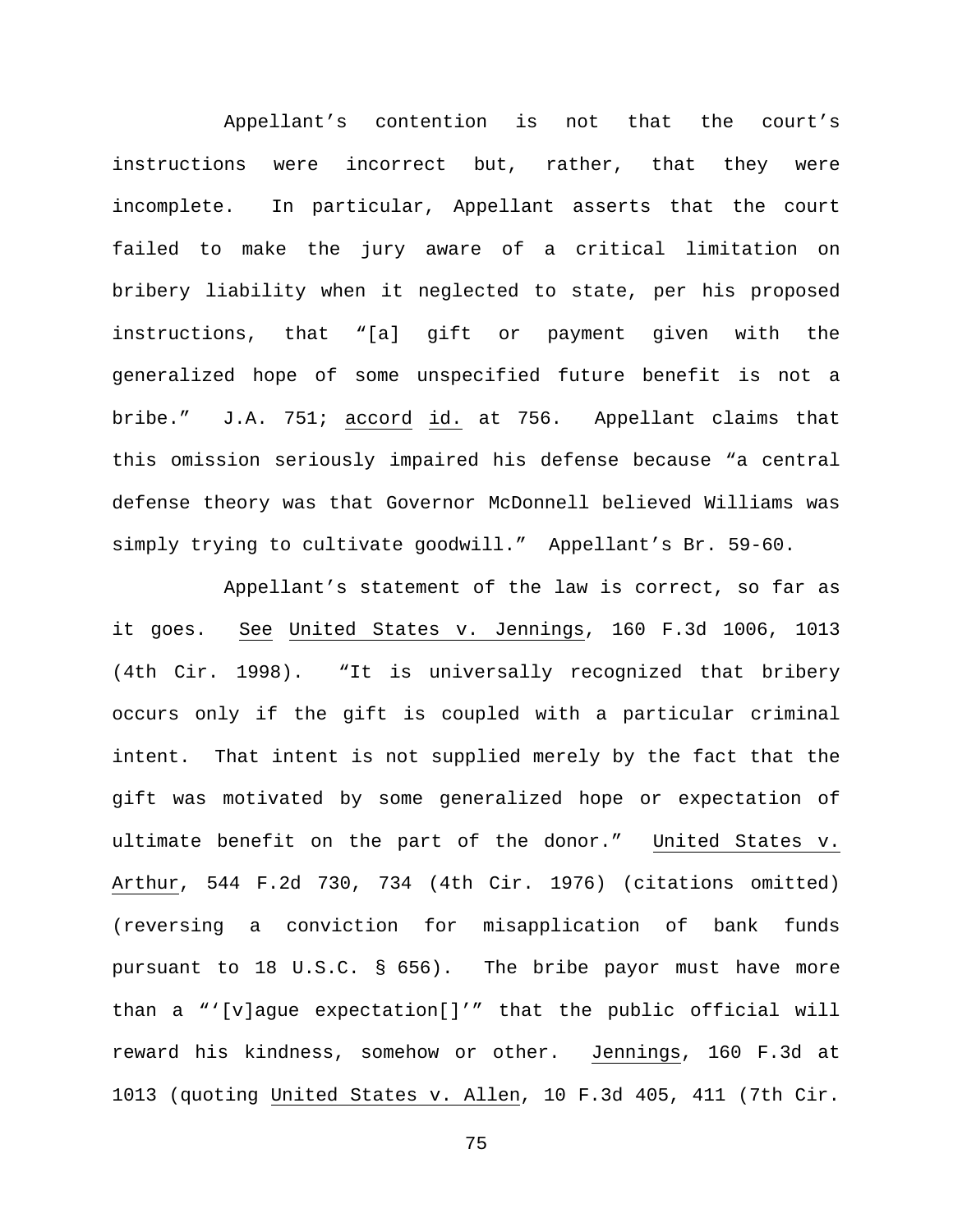1993)). He must harbor an intent to secure a "specific type of official action or favor in return" for his largesse. Id. at 1014 (emphasis omitted).

The Government never disputed these points. Indeed, there is little reason to doubt that if the defense had submitted a written instruction relating to goodwill gifts, the court would have accepted it. However, the defense did no such thing. Instead, its proposed "goodwill gift" language was tucked into the penultimate sentence of the defense's proposed instructions on the definition of "corruptly," see J.A. 751, 756, a term the court took care to explicate, see id. at 7670 (explaining that bribery requires a corrupt intent -- meaning, here, that the public official must demand, seek, or receive the item of value "knowingly and dishonestly for a wrongful purpose"). As outlined above, the court emphasized the essentiality of the prosecution's burden to prove corrupt intent when it instructed the jury on Appellant's "good faith" defense. See J.A. 7692 (charging the jury that "if a defendant believed in good faith that he or she was acting properly, even if he or she was mistaken in that belief, and even if others were injured by his or her conduct, there would be no crime"). Appellant was adamant, during the trial conference, about the importance of his "good faith" defense in this case, referring to it as "our critical defense." Id. at 7360.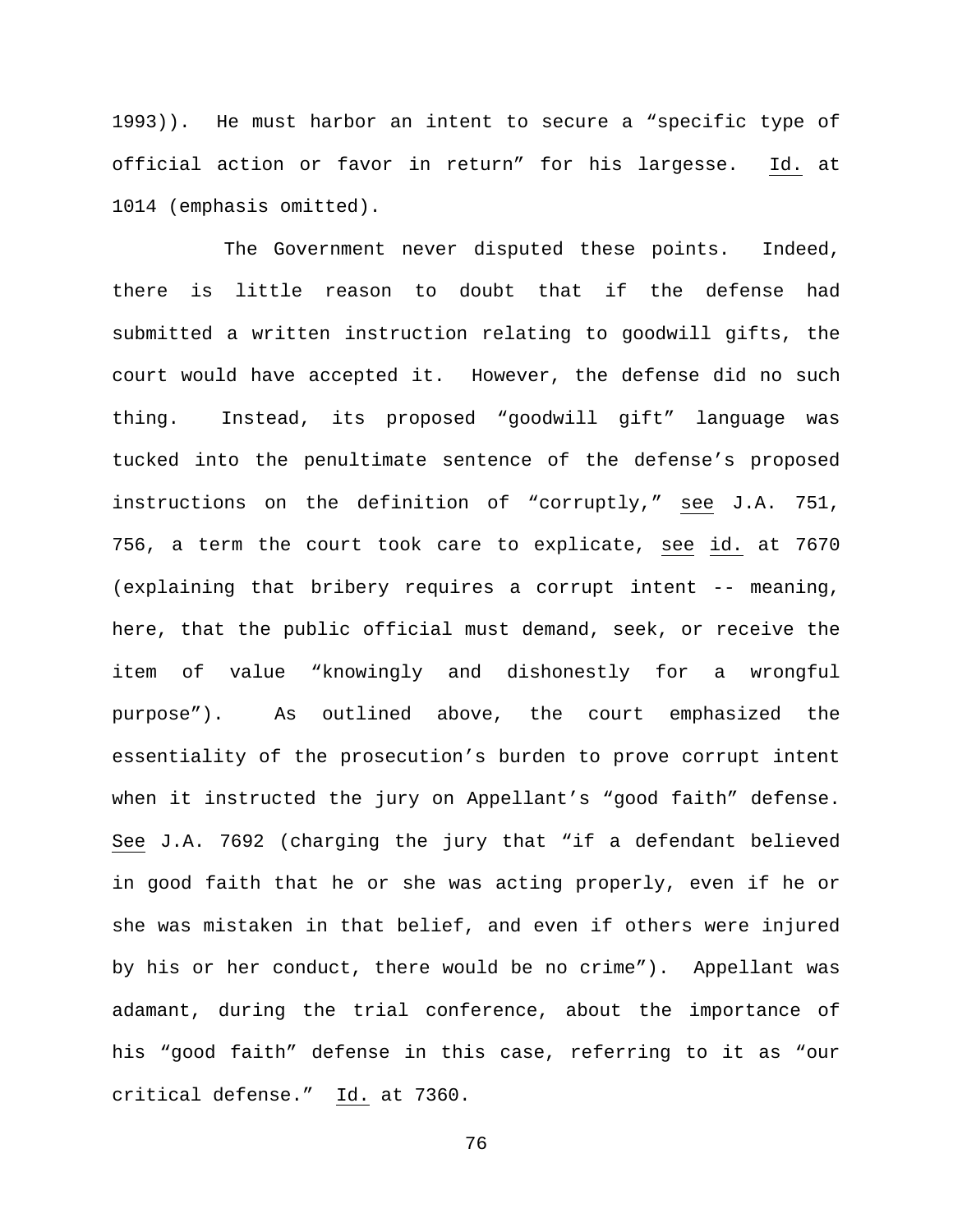It is not enough, in any event, for Appellant to show that his proposed instructions contained a correct statement of law. If, as it happens, the rejected instruction was "substantially covered by the court's charge to the jury," there is no reversible error. United States v. Passaro, 577 F.3d 207, 221 (4th Cir. 2009) (internal quotation marks omitted). Put succinctly, we are satisfied that the court's "quid pro quo" instructions were adequate. In its Hobbs Act instruction, the court made clear that extortion under color of official right requires an intent to have the public official "take specific official action on the payor's behalf." J.A. 7682-83 (emphasis supplied). Similarly, in its instruction on honest-services wire fraud, the court referred to the "quo" in a quid pro quo exchange as "the requested official action" -- signaling that an official action necessarily entails some particular type of act within the parties' contemplation at the time of the exchange. Id. at 7669.

In sum, we are satisfied that the court properly instructed the jury on the "quid pro quo" requirement of the charged offenses. Accordingly, we reject Appellant's claim of instructional error in that respect.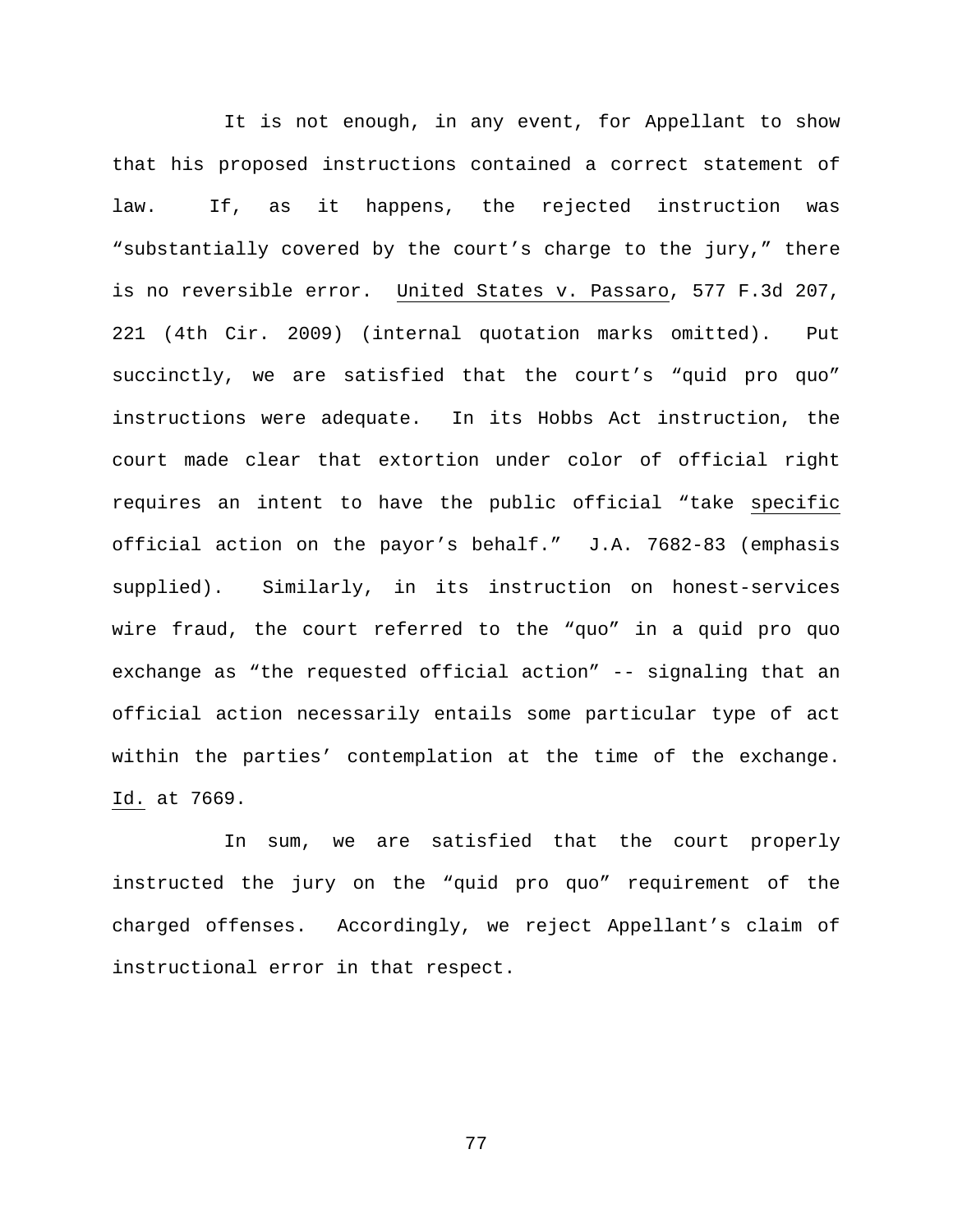B.

## Sufficiency of the Evidence

This leads us to Appellant's claim that the Government's evidence was insufficient to support the convictions. "We review a challenge to the sufficiency of the evidence de novo . . . ." United States v. Bran, 776 F.3d 276, 279 (4th Cir. 2015). If, viewing the evidence in the light most favorable to the Government, we find there is substantial evidence to support the conviction, we will affirm the jury verdict. See United States v. Hager, 721 F.3d 167, 179 (4th Cir. 2013). "Substantial evidence is such evidence that a reasonable finder of fact could accept as adequate and sufficient to support a conclusion of a defendant's guilt beyond a reasonable doubt." Id. (internal quotation marks omitted).

To review, the Government set out to prove that Williams and Appellant engaged in a corrupt quid pro quo. Williams, we know, supplied the "quid," and plenty of it. Among other things, he provided Appellant's family -- generally at the behest of Appellant or Mrs. McDonnell -- with multiple fivefigure payments and loans, expensive getaways, shopping trips, golf outings, and a Rolex watch. The greater challenge for the Government was persuading the jury that Williams's payments to Appellant and his family were "pro quo." In short, the Government was obligated to prove, first, that Williams's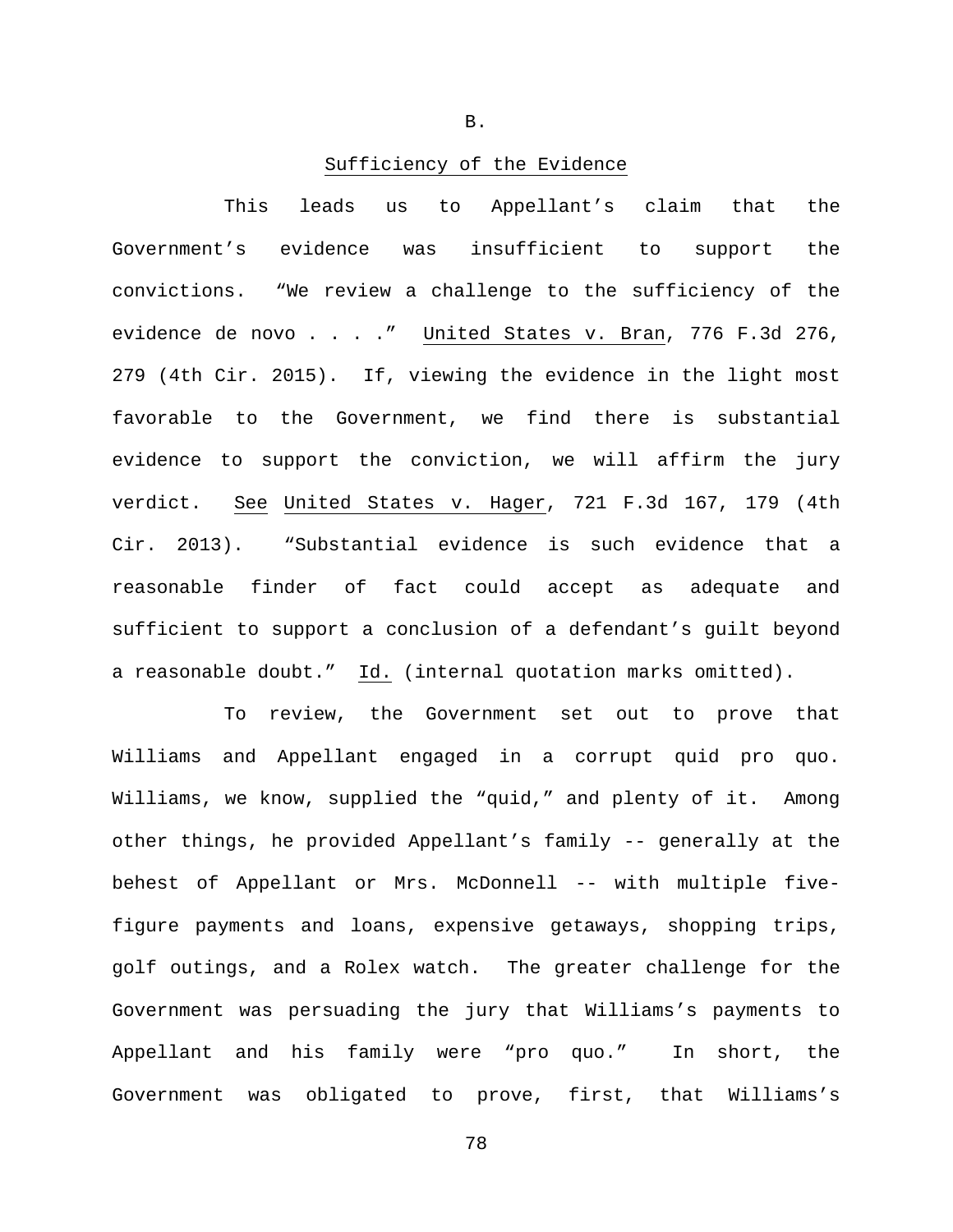payments came with a corrupt understanding and, second, that the key to that understanding was the expectation that Appellant would perform certain official acts for Williams's benefit.

1.

# Evidence of Official Acts

In the first place, we reject Appellant's contention that the Government's evidence cannot satisfy the "official act" requirement.

An "official act," as defined by statute, requires the existence of some "question, matter, cause, suit, proceeding or controversy." 18 U.S.C. § 201(a)(3). Here, the Government presented evidence of three questions or matters within Appellant's sphere of influence. The first of these was whether researchers at any of Virginia's state universities would initiate a study of Anatabloc. The second was whether the state-created Tobacco Indemnification and Community Revitalization Commission ("Tobacco Commission") would allocate grant money for the study of anatabine. The third was whether the health insurance plan for state employees in Virginia would include Anatabloc as a covered drug.

These were all government matters, and Appellant, as head of the Commonwealth's government, was in a prime position to affect their disposition. The Constitution of Virginia vests the Governor with "[t]he chief executive power of the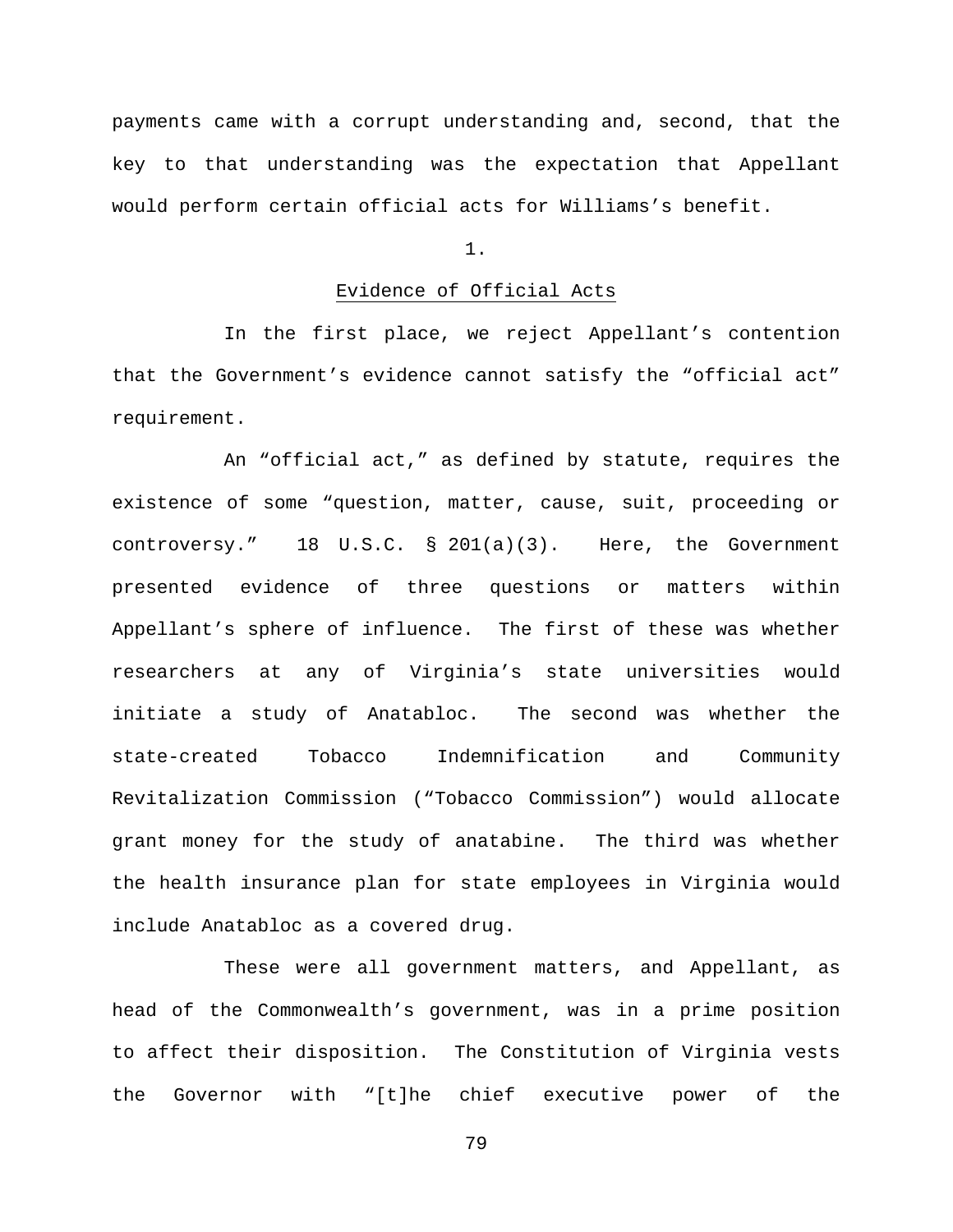Commonwealth." Va. Const. art. V., § 1. State law provides that the Governor "shall have the authority and responsibility for the formulation and administration of the policies of the executive branch." Va. Code Ann. § 2.2-103.A. These powers include the authority to approve the health insurance plans provided to public-sector employees at the state and local level. See id. §§ 2.2-1204.A, -2818.A. In addition, among his myriad other powers, the Governor appoints 12 of the 13 members of the State Council of Higher Education for Virginia, see id. § 23-9.3.C.; all members serving on the boards of visitors of Virginia Commonwealth University and the University of Virginia, see id. §§ 23-50.6(a), -70.A; and a majority of commissioners on the Tobacco Commission, see id. § 3.2-3102.A.

With power comes influence. As the witness Jerry Kilgore, Star's lawyer, put it: "[T]he Governor is the Chief Executive of the Commonwealth. He has this bully pulpit, if you will, to go out and talk about issues." J.A. 4374. The evidence at trial made clear that Star executives wanted Appellant to use his prominence and influence to the company's advantage. See e.g., id. at 3898 (former Star President Perito testifying that when "the Chief Executive of the Commonwealth . . . embraces the worthiness of the product[,] . . . [i]t gives it a type of credibility"); see also id. at 2314 (Williams testifying that the opportunity to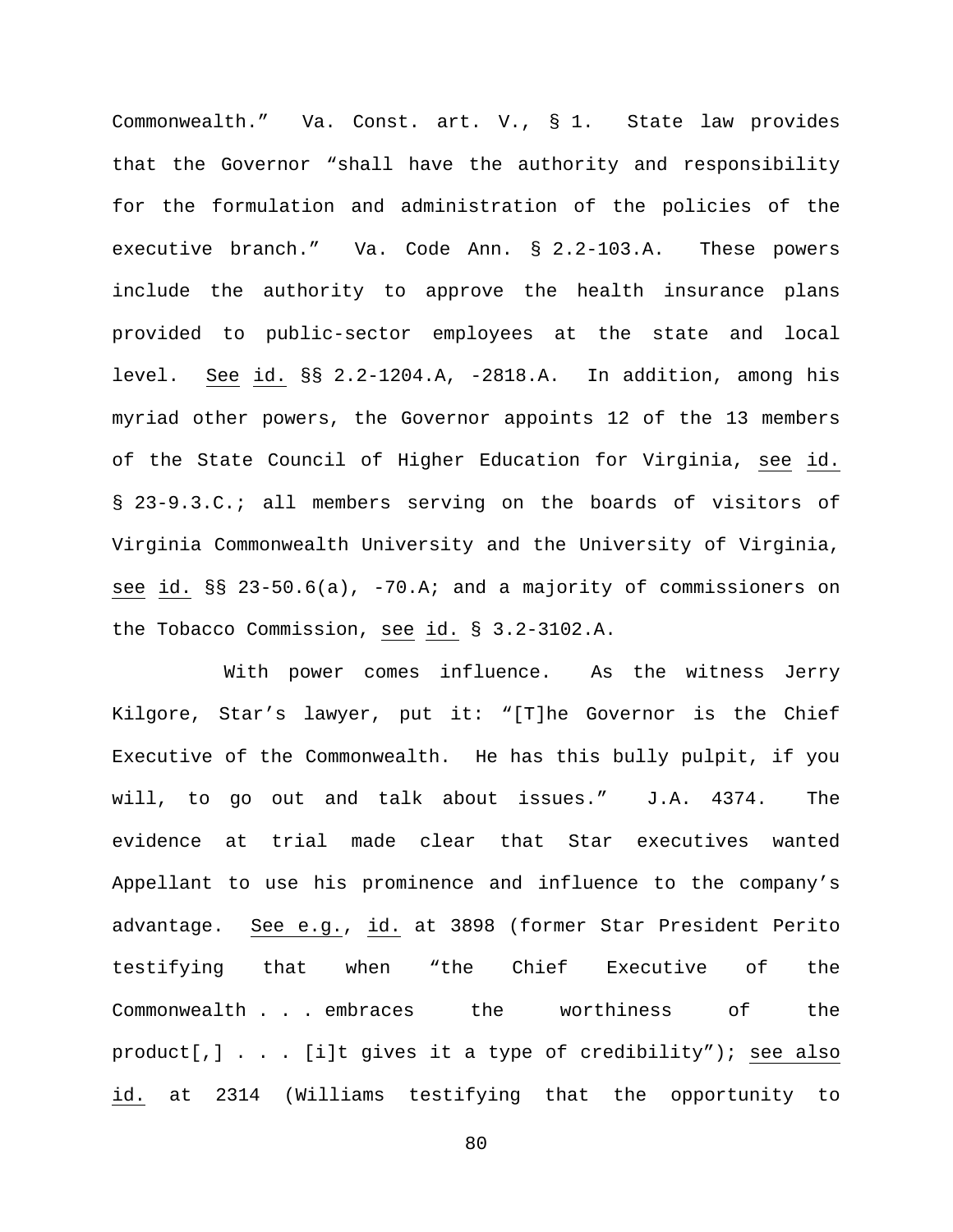"showcase" a product at the Governor's Mansion "automatically" imbues the product with "credibility").

To the extent, then, that Appellant made any "decision" or took any "action" on these matters, the federal bribery laws would hold that decision or action to be "official." 18 U.S.C. § 201(a)(3). As we have explained, it was not necessary for the Government to prove that Appellant actually took any such official action. What the Government had to show was that the allegedly corrupt agreement between Appellant and Williams carried with it an expectation that some type of official action would be taken. See United States v. Giles, 246 F.3d 966, 973 (7th Cir. 2001). Here, the Government exceeded its burden. It showed that Appellant did, in fact, use the power of his office to influence governmental decisions on each of the three questions and matters discussed above.

First, in August 2011, Appellant asked his Secretary of Health, Dr. Hazel, to send a deputy to a "short briefing" with Mrs. McDonnell at the Governor's mansion. In his email to Hazel, Appellant made clear that the subject of the briefing would be "the Star Scientific anatablock trials planned in va at vcu and uva." G.S.A. 80. Naturally, the staff complied. As one staffer, Molly Huffstetler, wrote in an email to her colleagues: "[W]e will do what we can to carry out the desires of the Governor and First Lady." Id. at 81.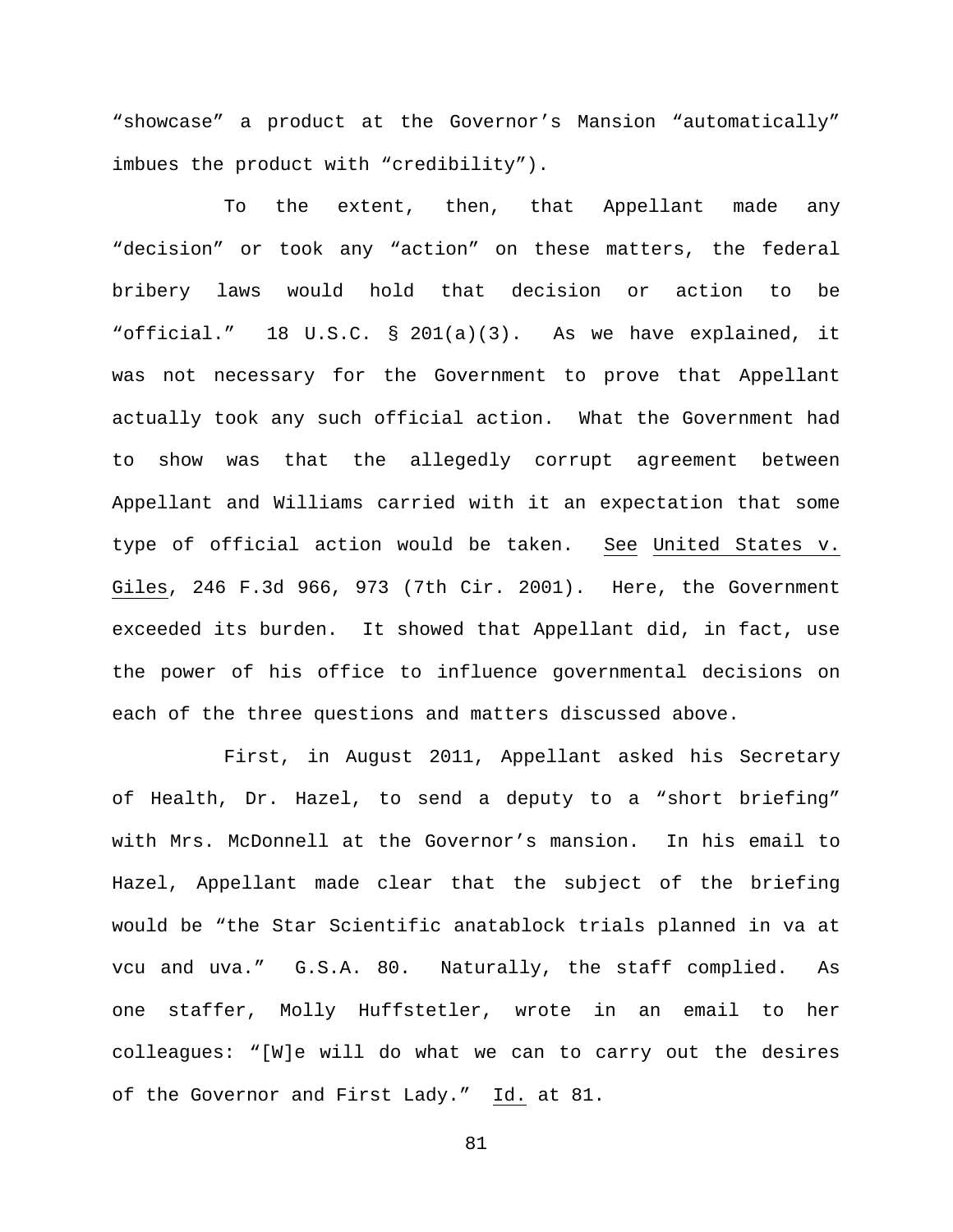That same month, Appellant and his wife hosted a product launch for Anatabloc at the Governor's Mansion. Prior to the event, Mrs. McDonnell explained to a staff member that one of the purposes of the event was to "encourag[e] universities to do research on the product." J.A. 3608. Invitees included Dr. Clore, an associate vice president for clinical research at VCU, and Dr. Lazo, former associate dean for basic research at the UVA School of Medicine. Appellant spoke with Lazo, asking him and other attendees whether they thought "there was some scientific validity" to the pre-clinical studies of Anatabloc presented at the event and "whether or not there was any reason to explore this further; would it help to have additional information." J.A. 3344. Appellant also asked whether the development of Anatabloc could "be something good for the Commonwealth, particularly as it relates to [the] economy or job creation." Id.

A series of emails exchanged in February 2012 between Appellant, his wife, and chief counsel Eige shows Appellant continuing to push for state university research on Anatabloc. In a February 17 email, Appellant told Eige: "Pls see me about anatabloc issues at VCU and UVA. Thx." G.S.A. 157. Eige would later express his discomfort with Appellant's involvement in the issue, telling Kilgore: "I've been asked by the Governor to call and put -- you know, show support for this research, and I'm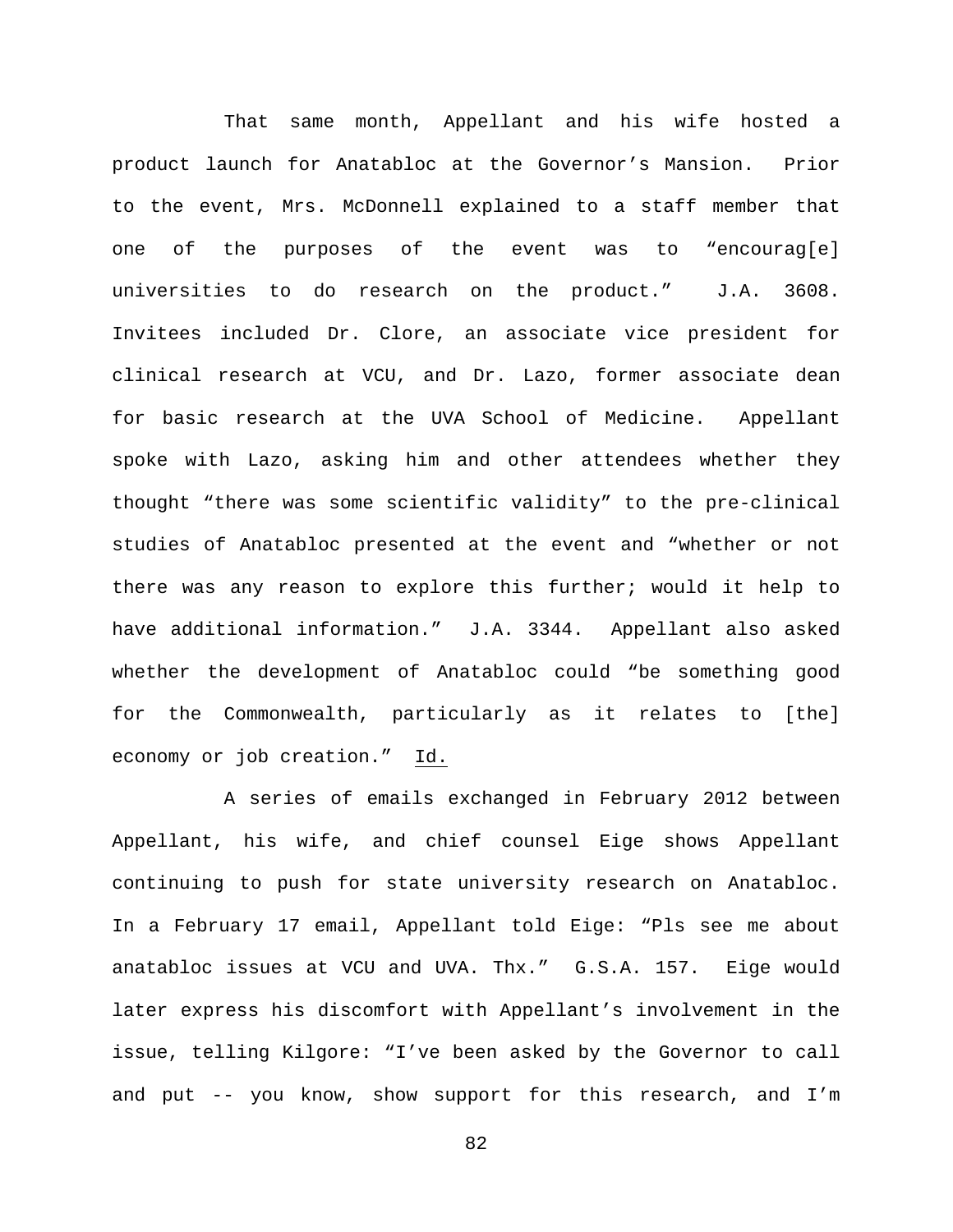just -- I just don't think we should be doing it." J.A. 4374 (internal quotation marks omitted).

Just a week before Appellant's email to Eige, Mrs. McDonnell sent a series of emails of her own asking Eige to get in touch with Williams. The first email bore the subject line: "FW: Anatabine clinical studies – UVA, VCU, JHU." This email said that Williams "has calls in to VCU & UVA & no one will return his calls." G.S.A. 147. The next day, while sitting right next to Appellant, Mrs. McDonnell emailed Eige again:

> Pls call Jonnie today [and] get him to fill u in on where this is at. Gov wants to know why nothing has developed w studies after Jonnie gave \$200,000. . . . Gov wants to get this going w VCU MCV. Pls let us know what u find out after we return.

Id. at 154. The email included Williams's cell phone number. Eige later testified that he understood the emails to mean that Mrs. McDonnell wanted him to "[s]omehow reach out and see . . . if we couldn't elicit some type of response from these two universities." J.A. 3214.

Appellant argues that these actions -- asking a staffer to attend a briefing, questioning a university researcher at a product launch, and directing a policy advisor to "see" him about an issue -- are too insignificant to constitute official acts. We disagree. With each of these acts, Appellant exploited the power of his office in furtherance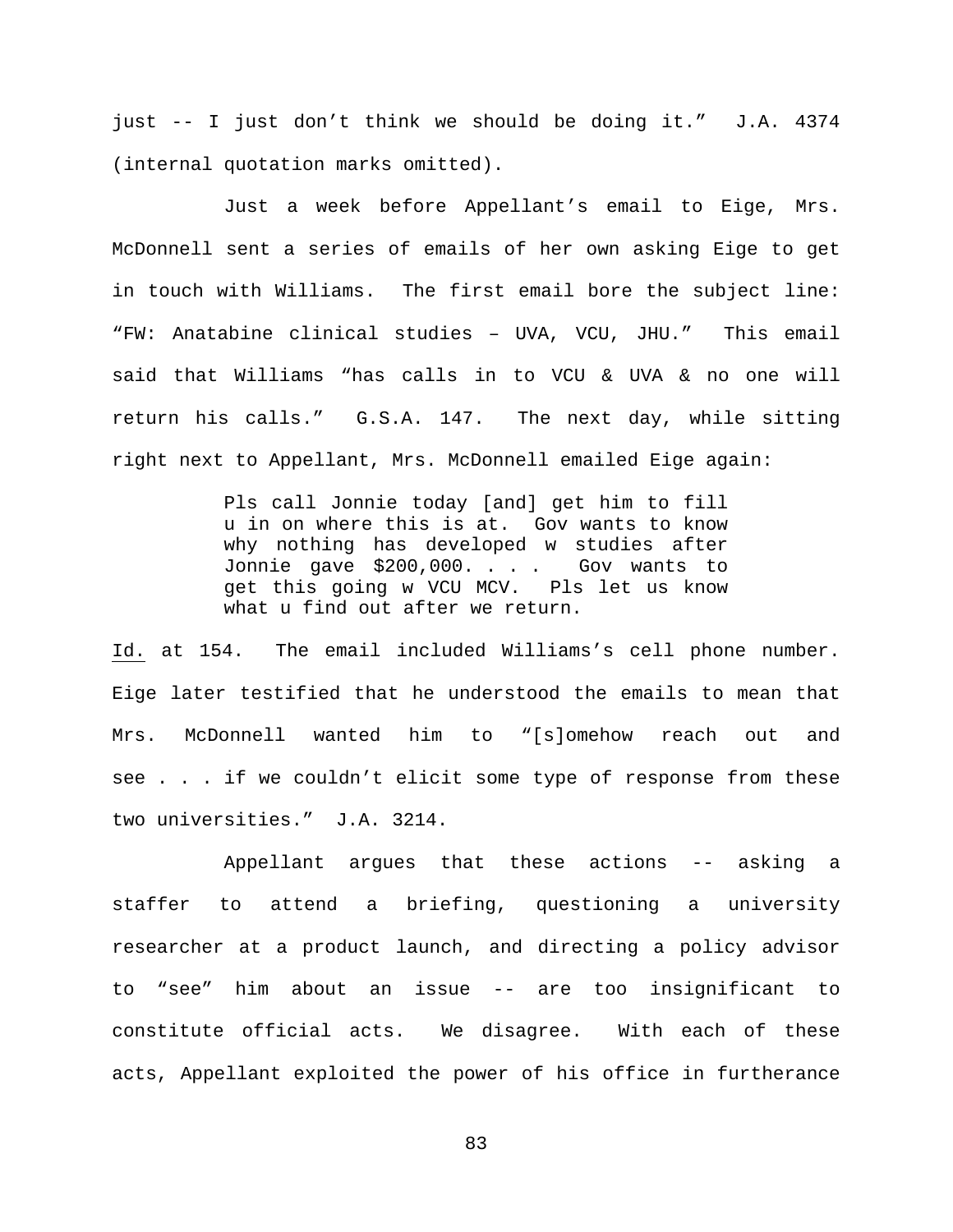of an ongoing effort to influence the work of state university researchers. Accordingly, a reasonable juror could find, beyond a reasonable doubt, that the actions contemplated under Appellant's agreement with Williams were "official" in nature.

A jury could likewise conclude that Appellant performed an "official" act when he discussed Anatabloc at the March 2012 meeting with two high-ranking administration officials: Secretary of Administration Hicks-Thomas and Department of Human Resource Management Director Sara Wilson. There, amid a discussion about the state employee health insurance plan, Appellant pulled a bottle of Anatabloc from his pocket and showed the pills to Hicks-Thomas and Wilson. As Hicks-Thomas recalled, Appellant "said that he had been taking [the pills] and that they were working well for him, and that he thought it would be good for . . . state employees." J.A. 4227. Appellant then asked Hicks-Thomas and Wilson if they would be willing to meet with Star. Here, again, the evidence suggests that Appellant used his position as Governor to influence a matter of importance to Virginia. This evidence was more than sufficient to support the jury's verdict.

# 2.

# Evidence of a Quid Pro Quo

Next we turn to whether the Government presented evidence sufficient to support a conclusion that there was a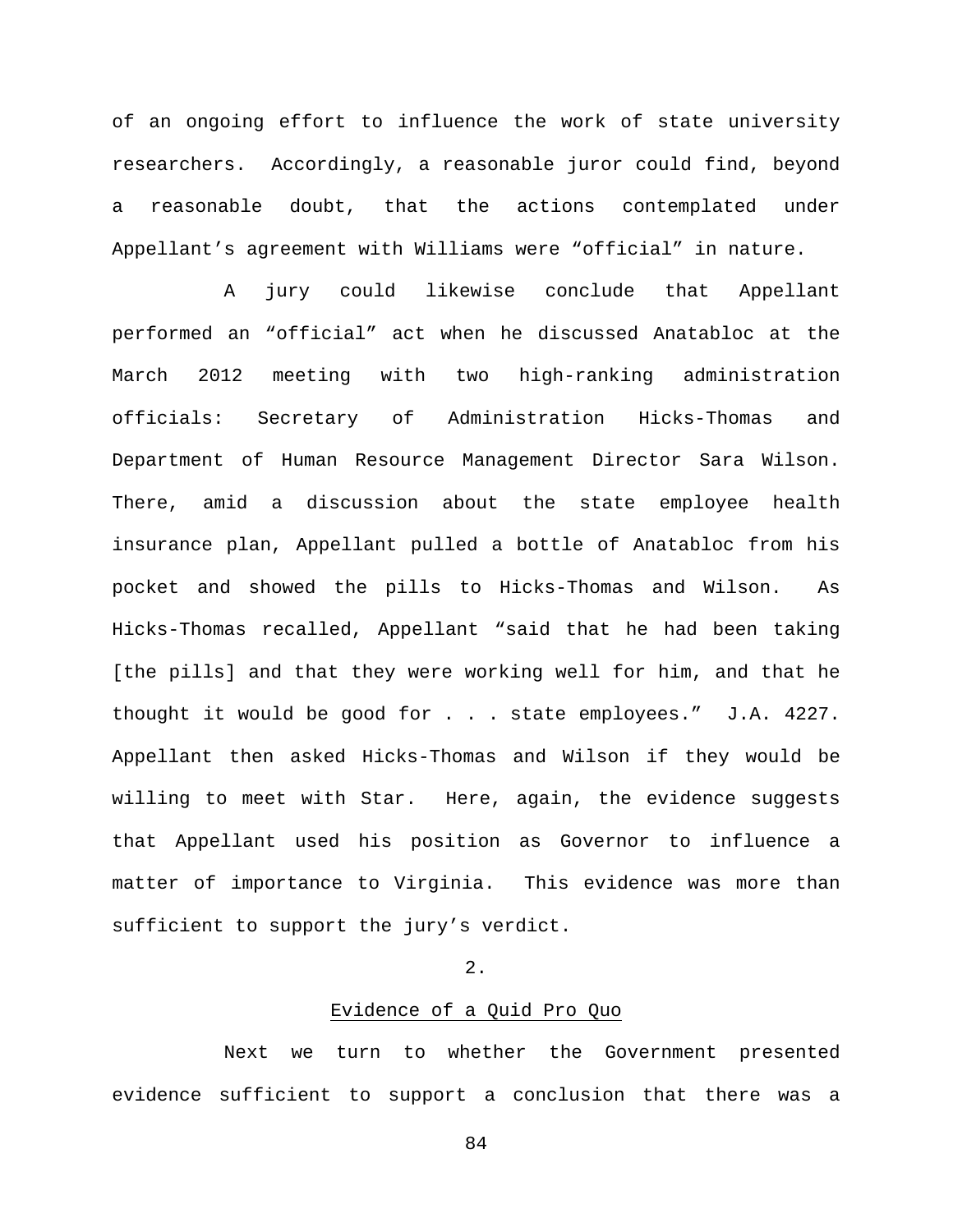corrupt quid pro quo, "a specific intent to give or receive something of value in exchange for an official act." Sun-Diamond, 526 U.S. at 404–05 (emphasis omitted). To establish the necessary intent, the Government had to present evidence of "an exchange of money (or gifts) for specific official action." Jennings, 160 F.3d at 1014. Direct proof of a corrupt intent is not necessary, and "[s]uch an intent may be established by circumstantial evidence." Id.

At trial, the Government presented an array of evidence to show Appellant's corrupt intent. Critically, the Government's evidence demonstrated a close relationship between Appellant's official acts and the money, loans, gifts, and favors provided by Williams to Appellant and Mrs. McDonnell. With respect to the official acts alleged by the Government, a "quo" came on the heels of each "quid." For example:

- Between July 28 and July 31, 2011, Williams provided lodging, transportation, and a boat for the McDonnells' Smith Mountain Lake vacation. Upon returning home on July 31 -- after a three-hour trip home in Williams's Ferrari -- Appellant directed Hazel to send a deputy to meet with Mrs. McDonnell about Anatabloc. On August 1, Huffstetler, Williams, and Mrs. McDonnell met at the Governor's Mansion to discuss Anatabloc clinical trials at UVA and VCU.
- Later that month, on August 31, 2011, McDonnell hosted the launch of Anatabloc at the Governor's Mansion. State<br>employees arranged the event, and arranged the event, and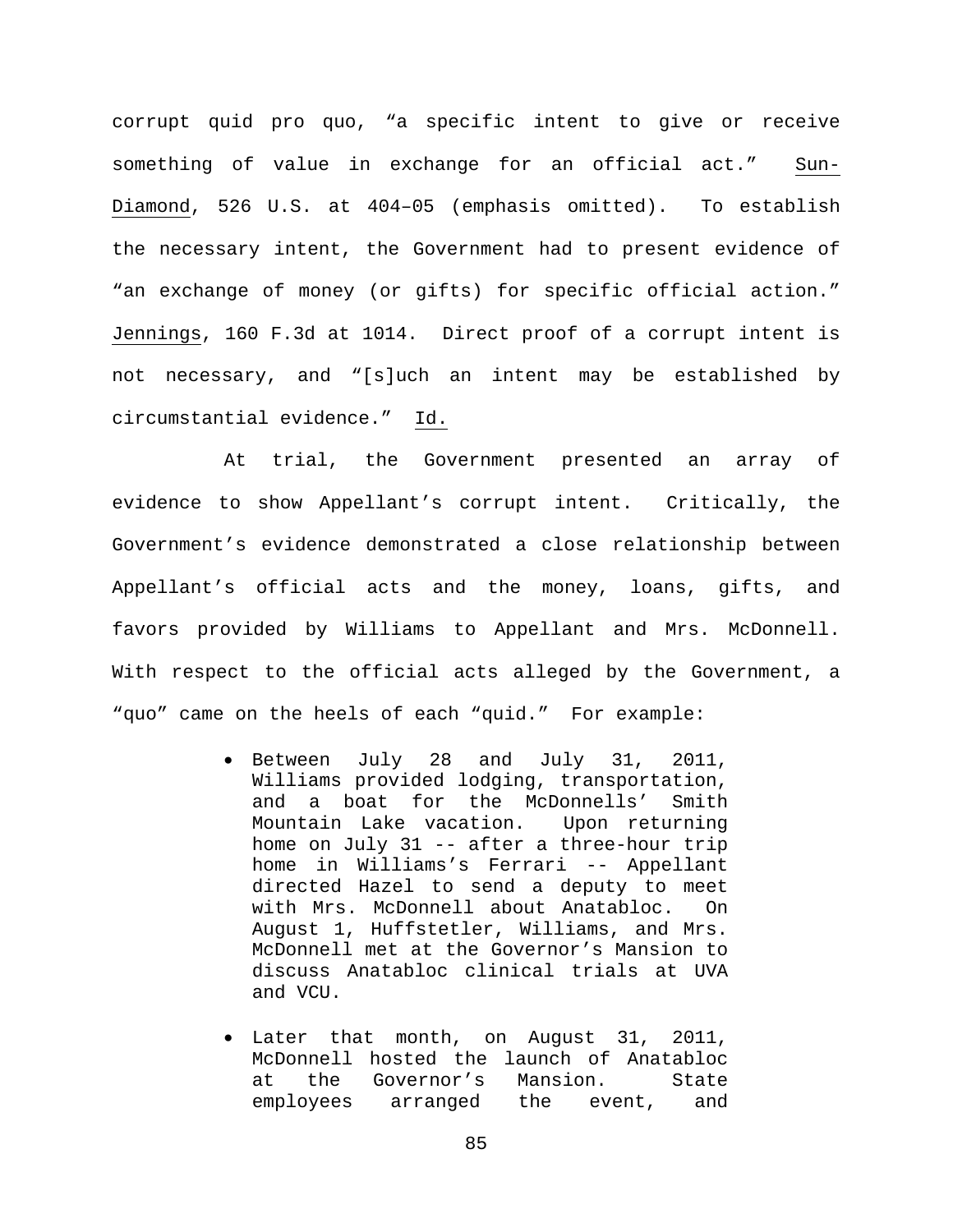invitations to the launch bore the Governor's seal. UVA and VCU researchers attended as invited representatives of their institutions, boxes of Anatabloc were placed at each place setting, and Williams and Mrs. McDonnell spoke at the event.

- Between February and March 2012, Appellant and Williams had a series of discussions regarding a \$50,000 so-called loan. On February 16, Appellant checked in with Williams about documents relating to the<br>monies. Six minutes later, Appellant Six minutes later, Appellant emailed Eige, asking Eige to see him about the Anatabloc studies.
- During these payment negotiations, Mrs. McDonnell and Appellant encouraged Williams to "invite all the doctors that [he] want[ed] to invite" to the healthcare industry leaders reception held at the Governor's Mansion on February 29. J.A. 2312. The list of invitees for the event was revised to include Williams's guests at the direction of Appellant and Mrs. McDonnell.
- On the day of the healthcare leaders event, Appellant met with Williams about a loan of Star Scientific shares worth \$187,000. J.A. 6767-72. Less than five hours later, Appellant saw Williams at the event. Appellant's briefing materials for the evening specifically identified the "[p]ersonal doctors of McDonnells," which included Williams's guests, doctors affiliated with Anatabloc. J.A. 6775. Following the event, Williams took Appellant, Mrs. McDonnell, and two of these doctors out to dinner.
- On March 6, 2012, as a result of the negotiations, Williams wrote a \$50,000<br>check to Mobo. Then, on March 21, Then, on March 21, Appellant met with Hicks-Thomas to discuss covering Anatabloc under the state health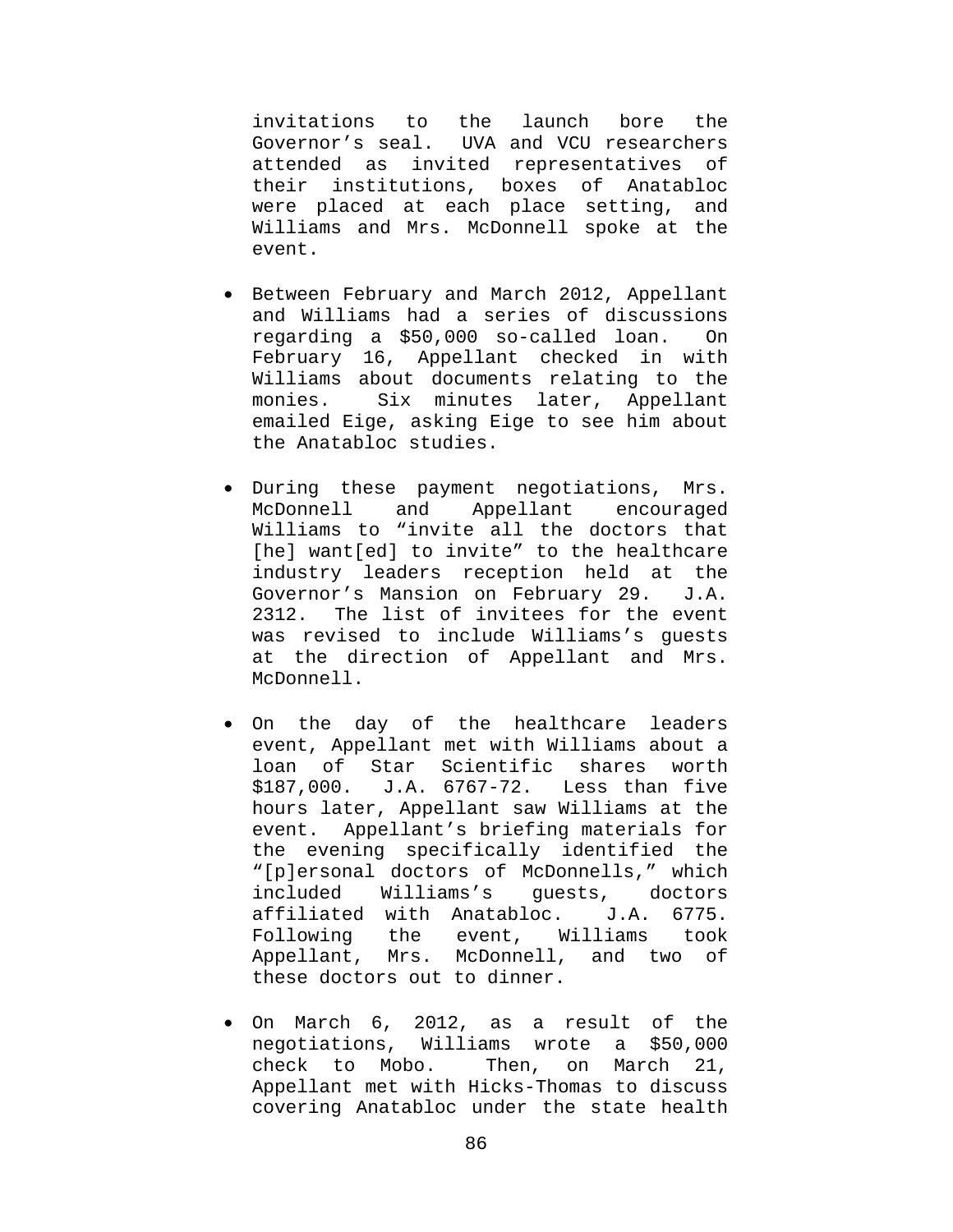plan. Appellant also asked Hicks-Thomas to meet with Star representatives.

The temporal relationship between the "quids" and "quos" -- the gifts, payments, loans, and favors and the official acts - constitute compelling evidence of corrupt intent.

Throughout the two years during which Appellant was performing the official acts alleged, Williams lavished Appellant with shopping sprees, money, loans, golf outings, and vacations:

- In April 2011, Mrs. McDonnell contacted Williams about a political rally and<br>shopping in New York. On April 13, shopping in New York. Williams spent approximately \$20,000 on Mrs. McDonnell's New York City shopping spree. That evening, Williams sat next to Appellant and his wife during the political rally.
- In May 2011, Williams loaned the McDonnells \$50,000 and provided \$15,000 to cover the McDonnells' daughter's wedding reception. When she requested the loan, Mrs. McDonnell said, "The Governor says it's okay for me to help you and -- but I need you to help me." J.A. 2231 (internal quotation marks omitted). In the meantime, Appellant passed an article about Anatabloc along to members of his administration.
- On May 29, 2011, Williams paid \$2,380.24 for Appellant and his sons to enjoy golf and amenities at Kinloch Golf Club.
- On January 7, Williams paid \$1,368.91 for another of Appellant's golf outings.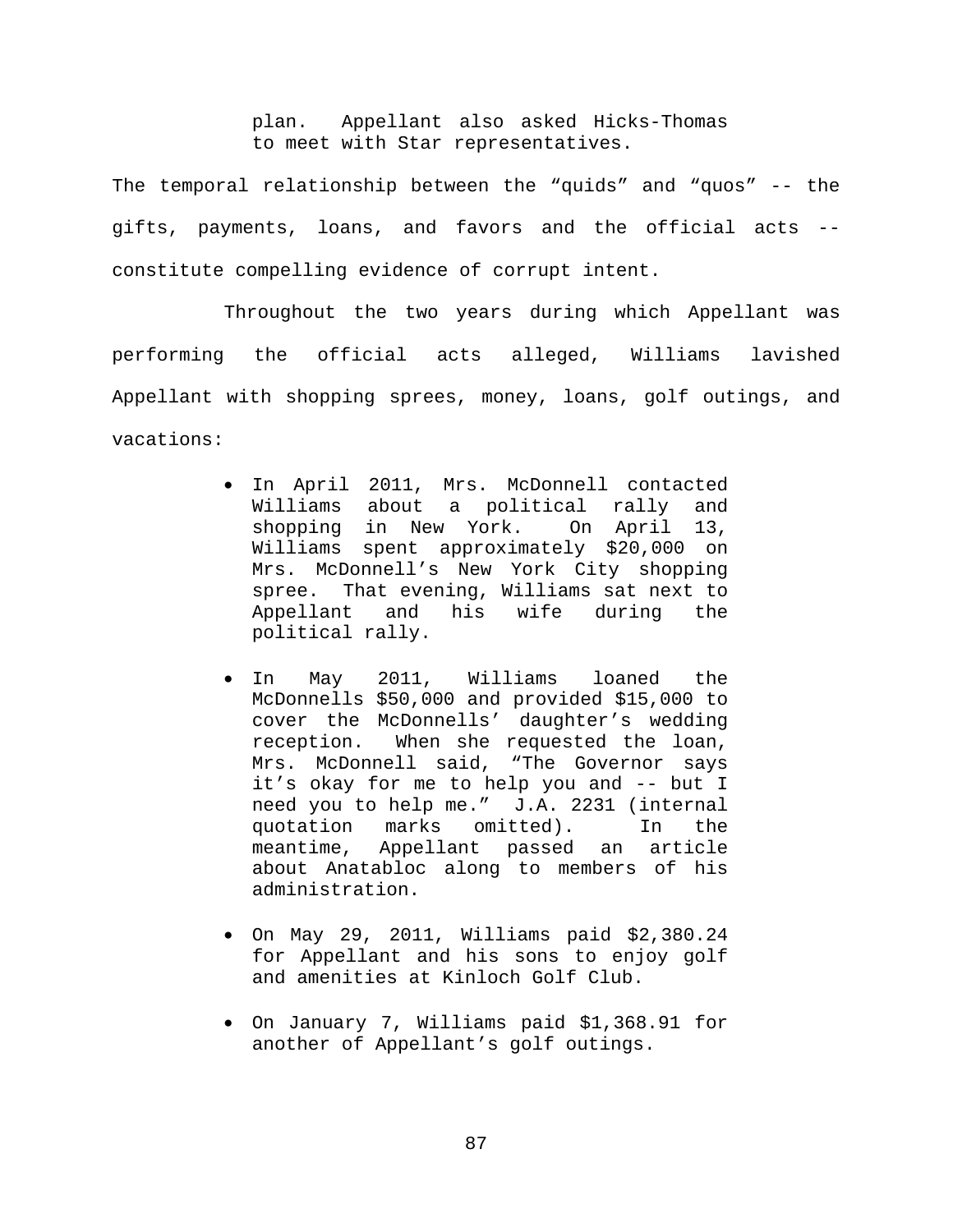• During the 2012 Memorial Day weekend, Williams footed the bill for the McDonnells' vacation, spending more than \$7,300.

None of these payments were goodwill gifts from one friend to another. Indeed, Appellant and Williams did not know each other until after Appellant was elected Governor. As Williams testified with regard to the money he provided, "I was loaning [Appellant] money so that he would help our company." Id. at 2360. He expected Appellant "to help me move this product forward in Virginia" by "assisting with the universities, with the testing, or help with government employees, or publicly supporting the product." Id. at 2355. And since at least their shared cross-country flight in October 2010, Appellant knew what Williams wanted for his company: independent studies of Anatabloc conducted by Virginia universities.

This evidence established that Appellant received money, loans, favors, and gifts from Williams in exchange for official acts to help Williams secure independent testing of Anatabloc. In light of the foregoing, the jury could readily infer that there were multiple quid pro quo payments, and that Appellant acted in the absence of good faith and with the necessary corrupt intent. See United States v. Hamilton, 701